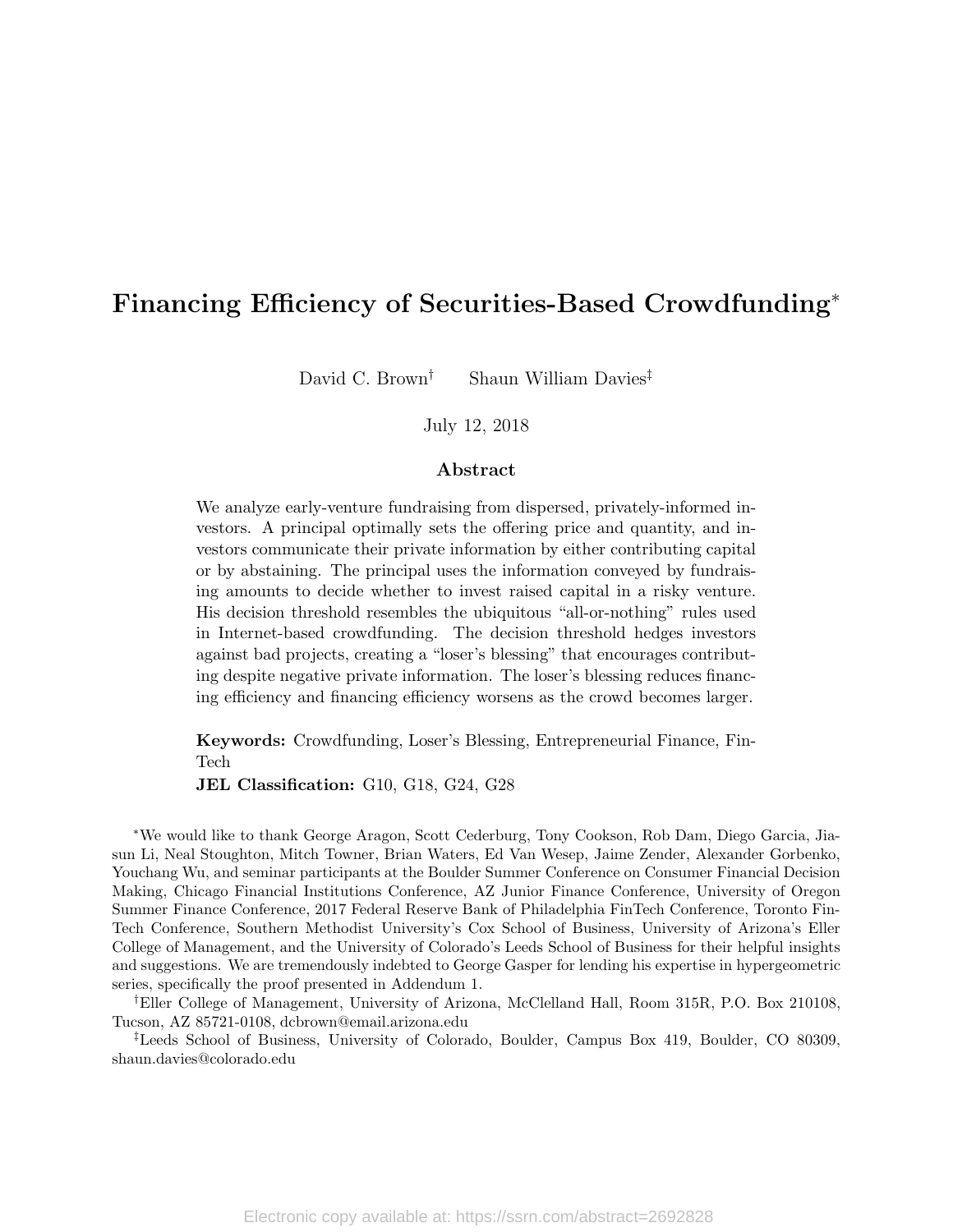## 1 Introduction

And for start-ups and small businesses, this bill [JOBS Act] is a potential game changer. Right now, you can only turn to a limited group of investors – including banks and wealthy individuals – to get funding. Laws that are nearly eight decades old make it impossible for others to invest. But a lot has changed in 80 years, and it's time our laws did as well. Because of this bill, start-ups and small business will now have access to a big, new pool of potential investors – namely, the American people. For the first time, ordinary Americans will be able to go online and invest in entrepreneurs that they believe in.

—President Barack Obama, April 5, 2012

The JOBS Act was established to remove financing frictions, enabling start-ups and small businesses to grow. A cornerstone of the legislation is Regulation Crowdfunding, passed on May 16, 2016, which allows US companies to raise capital via the sale of securities to the general public on the Internet.<sup>1</sup> While securities-based crowdfunding is relatively young, its appeal is founded on the success of earlier forms of crowdfunding. In particular, rewards-based crowdfunding (e.g., KickStarter and Indigogo) has harnessed the "wisdom of the crowd" by allowing consumer-investors to communicate their preferences to entrepreneurs. Through pre-sales, only the popular, and likely profitable, products receive sufficient financing and are produced. It is unclear whether or not this efficiency will translate to securities-based campaigns which rely on common value goods (claims to cash flows) rather than private value goods (Boudreau, Jeppesen, Reichstein and Rullani 2018). In other words, can securities-based crowdfunding harness the wisdom of the crowd?

To answer this question, we model an optimal mechanism design problem characterized by key features of crowdfunding. First, dispersed, privately-informed investors are required to finance a new venture. Second, investors communicate by either contributing to the venture or by abstaining.

<sup>&</sup>lt;sup>1</sup>See Stemler (2013) for details regarding the JOBS Act, specifically Title III (the CROWDFUND Act), and see Massolution (2015) for an overview of worldwide crowdfunding activity.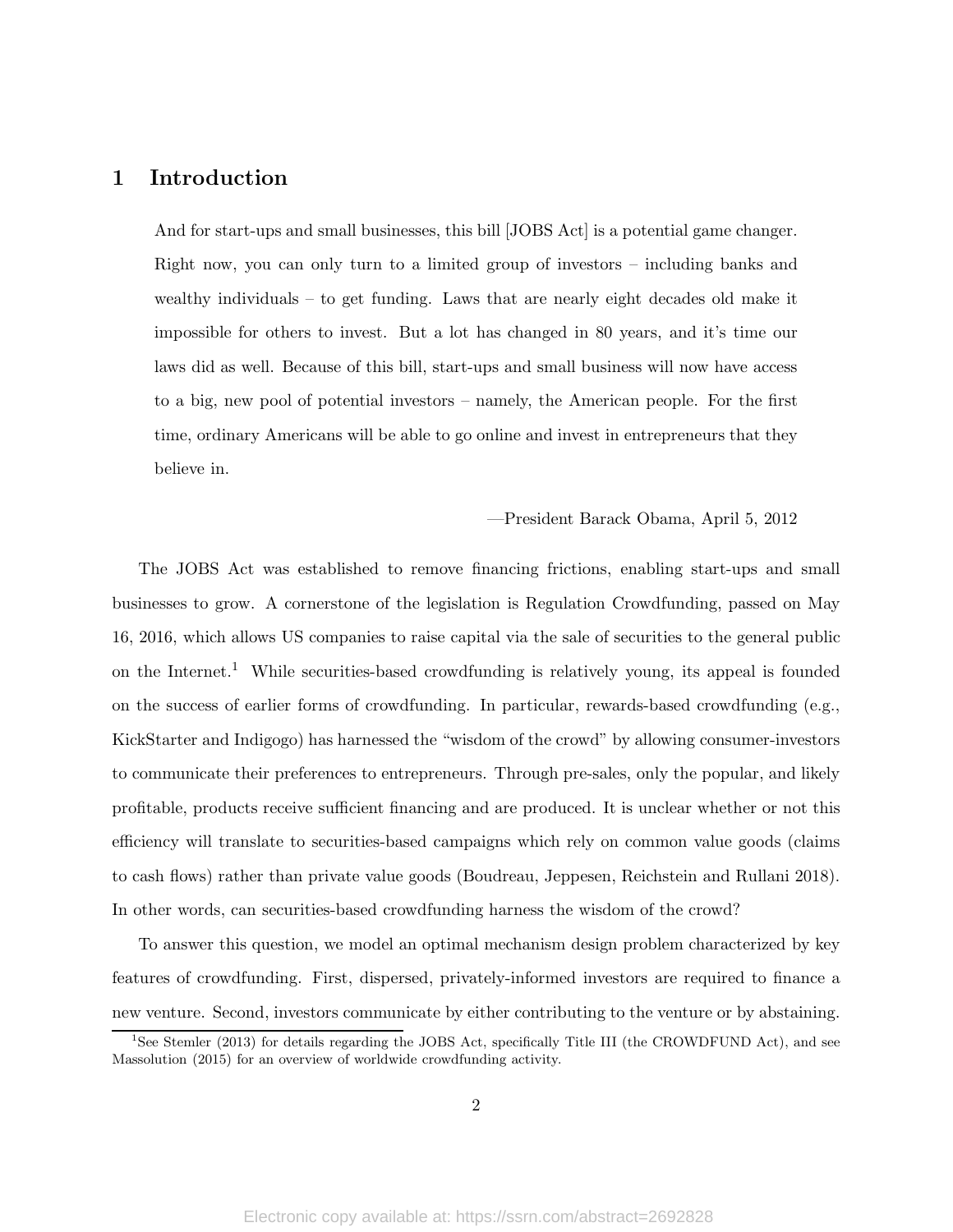When investors abstain, they are excluded from any future payoffs. Third, a principal uses the information conveyed by aggregate contributions to either pursue the risky venture or to cancel it and return contributed funds.

Our main finding is that optimally-designed securities-based crowdfunding cannot aggregate the wisdom of the crowd. Including multiple investors creates a rich information environment about a venture's unobservable quality. However, a rich information environment also leads to incentive misalignment between investors and the principal, which the optimal mechanism cannot overcome. First-best information aggregation is often impossible.

In the model, a financially-constrained principal controls a risky project and must raise capital from  $N \geq 2$  investors (the agents). In the first period, investors receive private signals (good or bad) and decide whether or not to contribute capital. In the second period, the principal chooses whether to deploy capital to the risky project. The principal's objective is to a design an optimal crowdfunding mechanism to maximize the project's value. To do so, the principal sets the price of the offering and selects the quantity each investor contributes, effectively controlling how many investors must contribute to fund the project.

A key feature of the model is that the principal decides whether to invest in the risky project after receiving investors' contributions. By making the decision after investors have acted, the principal only invests in the risky project when the aggregate information is sufficiently good, and otherwise returns the contributions to investors. The principal's informed decision-making effectively creates an all-or-nothing threshold, which is common in crowdfunding practice. The principal's decision threshold exposes investors more to good projects than bad projects, creating a hedge which we term the loser's blessing. As a result, investors who receive bad signals are willing to contribute in spite of their information.

When investors contribute in spite of their information, aggregate contributions are less informative and financing efficiency suffers. To see this, consider a continuum of investors with \$1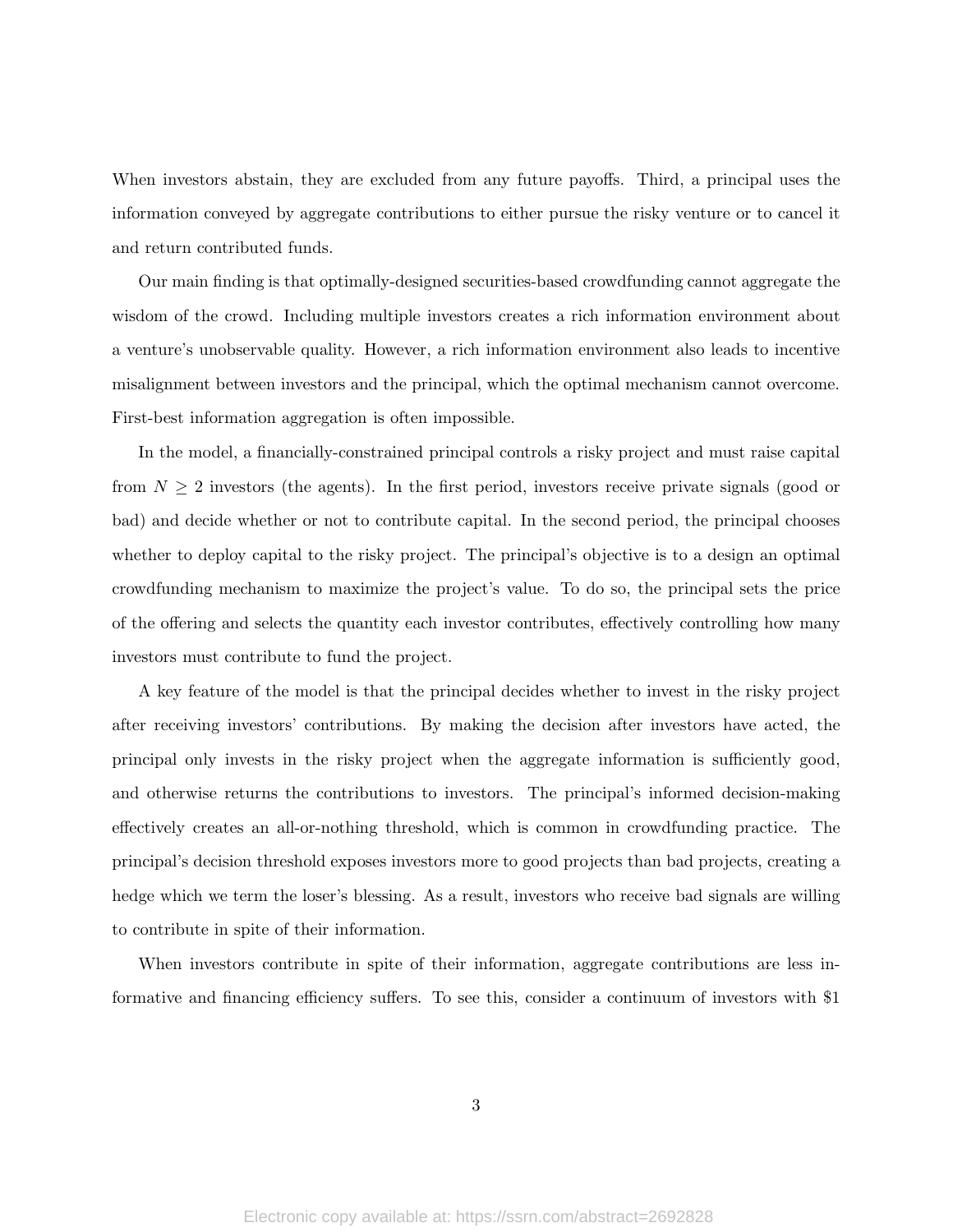million of total capital.<sup>2</sup> Suppose that investors' signals are accurate with  $75\%$  probability. If investors only contribute after receiving a good signal, good projects receive \$750,000 and bad projects receive \$250,000. Financing would be perfectly efficient, because the principal would only invest in good risky projects which raise \$750,000. However, this cannot be an equilibrium. An investor could earn a risk-less profit by contributing after observing a bad signal. If her bad signal is incorrect, she obtains ownership in a good project. Conversely, if her signal is correct, her capital is returned because the project is canceled. Due to the discontinuity in payoffs attributed to the loser's blessing, all investors face the same incentive to deviate and a loser's blessing cannot exist in equilibrium. With a continuum of investors, the only equilibria are those in which both good and bad projects are either always financed or never financed, and financing outcomes reflect no information.

To cleanly demonstrate the loser's blessing, our base model allows the principal to select only the quantity each investor can contribute. When facing a finite number of investors, the loser's blessing prevents first-best financing efficiency under many non-trivial parameter sets. Even with a small number of investors, the loser's blessing can prevent first-best financing efficiency. As N grows, investors are less likely to be pivotal and the loser's blessing intensifies. As a result, the percentage of parameter sets that support first-best financing efficiency approaches zero. Furthermore, even when first-best equilibria exist, the loser's blessing can give rise to additional, less efficient equilibria.

We extend our base model, allowing the principal to set the price of the offering and introducing investors' information costs. When investors receive signals free of charge, the principal can set the price of the offering such that first-best is always possible. To ensure truth-telling, the principal must lower investors' returns, limiting payoffs from falsely reporting good signals by contributing. In contrast, settings such as IPOs use higher returns to secure truth-telling. When information is costly and N is large, price setting cannot give first-best financing efficiency for ex ante negative valued projects. As N grows, lower returns are required to prevent investors from contributing

<sup>&</sup>lt;sup>2</sup>While our base model considers a discrete number of investors, we formally solve a model with a continuum of investors in Appendix B.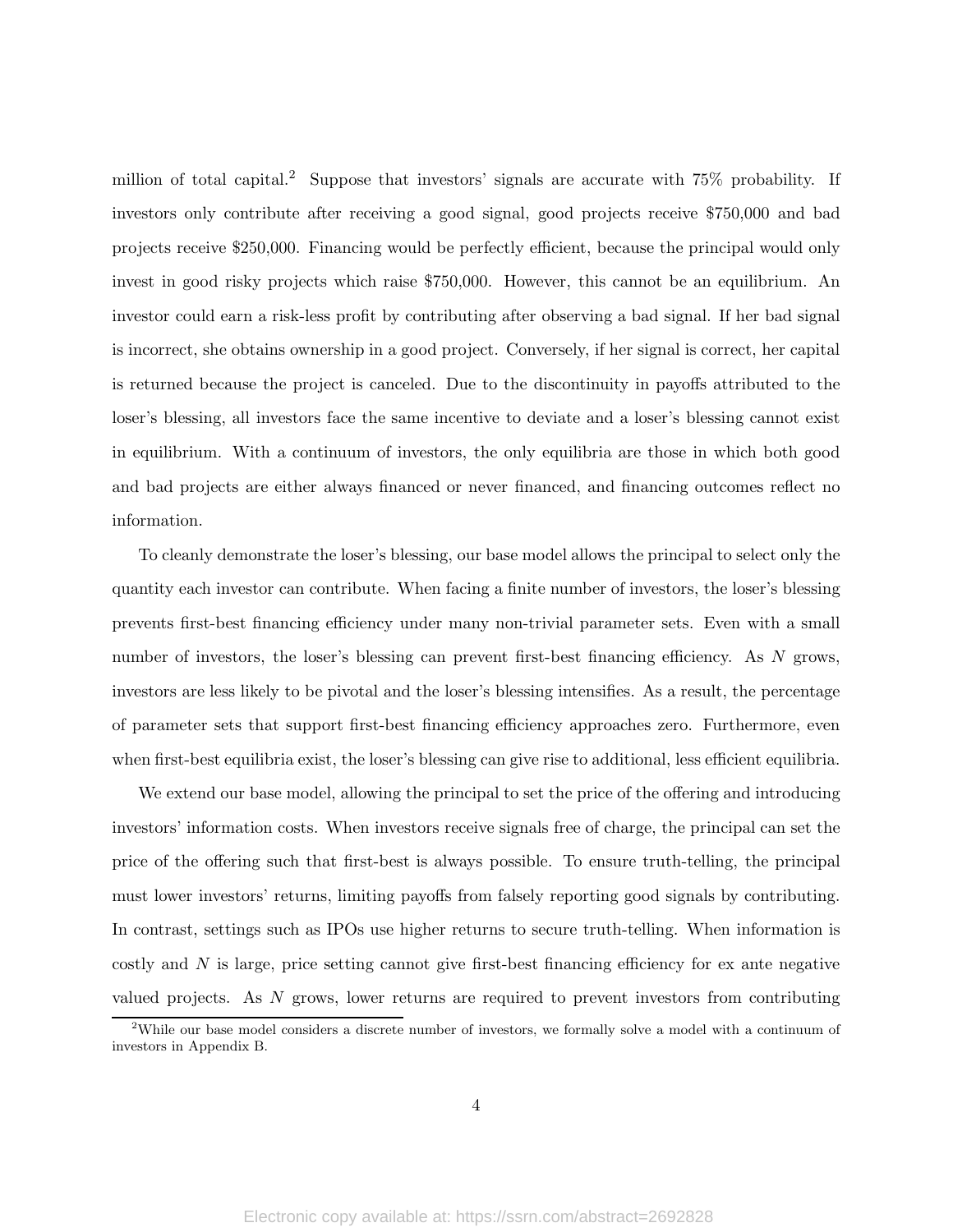after observing bad signals. However, returns must remain high enough to compensate investors' information costs when they observe good signals. Both return requirements cannot be satisfied for large N, and thus first-best financing efficiency is impossible for ex ante negative valued projects. Ex ante negative valued projects are of particular interest as crowdfunding candidates because they are less likely to be financed conventionally.

Three key assumptions prevent efficient information aggregation in our model, and distinguish our analysis from several related literatures. First, to capture the realities of Internet-based fundraising, we assume that investors are dispersed and communicate private information by contributing to the project or by abstaining. Contributing conveys good information while abstaining conveys bad information. If an investor abstains, she does not participate in the project's payoff. As such, the net payoff for reporting negative information is fixed and equal to zero. In contrast, IPO models commonly assume richer communication spaces (via allocation discretion or complex price schedules), decoupling investors' signals from their abilities to invest (Benveniste and Spindt 1989, Benveniste and Wilhelm 1990, Biais, Bossaerts and Rochet 2002, Sherman and Titman 2002). While it is reasonable for a limited number of institutional investors to have in-depth communication with underwriters, entrepreneurs cannot feasibly communicate with every potential investor online. Thus, a limited communication space, representative of Internet-based investing, hampers first-best financing efficiency.

Second, we assume that the principal is uninformed ex ante, and the total capital raised is used to optimally undertake the project. In work most closely related to our own, Hakenes and Schlegel (2014) models endogenous information production in the presence of all-or-nothing financing thresholds, showing that too much information production may result. The paper's main analysis assumes that the entrepreneur knows the project's type ex ante, thereby disconnecting the entrepreneur's decision from the financing outcome. The entrepreneur can set a lower all-ornothing threshold to align incentives for truth-telling, eliminating the loser's blessing. Similarly, in analyzing flexible versus all-or-nothing financing, Chang (2016) disconnects the financing outcome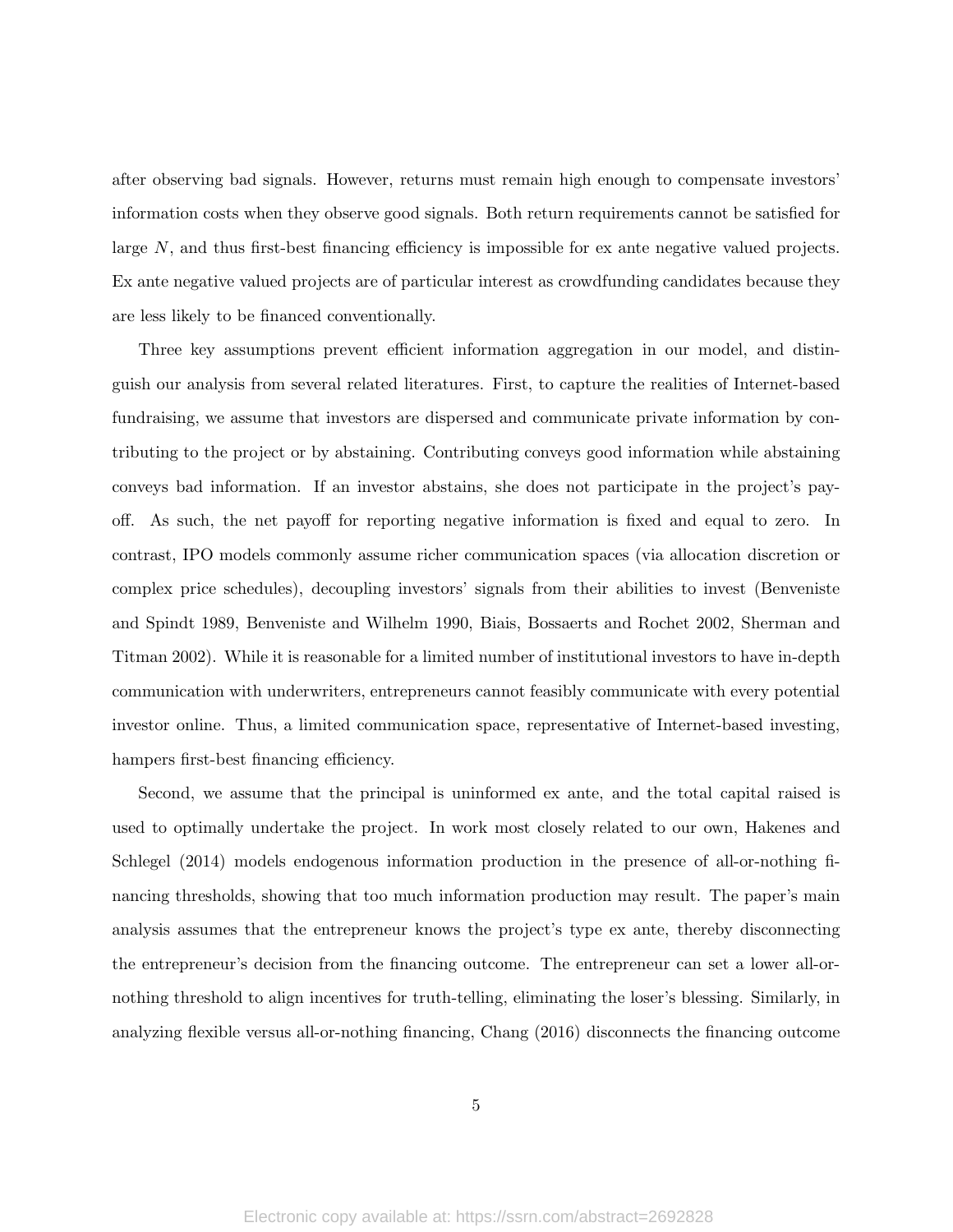from the entrepreneur's decision. In contrast to these papers, our principal must learn from the crowd and cannot commit to ex post suboptimal decisions.<sup>3</sup> Thus, the loser's blessing's existence relies on both learning and limited commitment.

Third, we assume that investors' are only financially motivated, and do not receive private benefits, for example, from consuming the product. Ellman and Hurkens (2016) and Strausz (2017) show that an optimal crowdfunding mechanism can successfully aggregate the wisdom of the crowd, but these papers assume that capital comes from investor-consumers who have private values for the products they purchase in pre-sales.<sup>4</sup> In contrast, the loser's blessing depends on investors' sharing a common value for the payoff.<sup>5</sup> Thus, our analysis shows that the private-value versus common-value distinction has first-order consequences on financing outcomes.

Our paper is also related to two contemporary papers examining securities-based crowdfunding. Cong and Xiao (2018) studies the effect of all-or-nothing thresholds on the informational efficiency of crowdfunding. In the paper's model, investors are assumed to arrive sequentially, learning from the actions of all prior investors, and the all-or-nothing threshold improves financing efficiency. Our model assumes non-coordinating, strategic investors who move simultaneously, preventing learning. Li (2018) considers the optimal financial contract in securities-based crowdfunding, showing that typical pro rata allocations are suboptimal in aggregating investors' private information. Our model assumes all investors who contribute at the same time are treated equally.

The loser's blessing is related to the idea that price feedback can hamper the incorporation of information into prices.<sup>6</sup> Goldstein and Guembel (2008), Bond, Goldstein and Prescott (2010),

<sup>3</sup>Hakenes and Schlegel (2014) conjecture that without knowledge of the project's type, the entrepreneur would have to accept a degree of false reporting, i.e. a loser's blessing.

<sup>4</sup> Schwienbacher (2015) and Chemla and Tinn (2018) do not analyze optimal mechanisms, but do show situations in which reward-based crowdfunding successfully aggregates the wisdom of the crowd.

<sup>&</sup>lt;sup>5</sup>Grüner and Siemroth (Forthcoming) analyze a general equilibrium model of securities-based crowdfunding in which investors receive common-valued financial returns from their crowdfunding contributions. The loser's blessing does not arise because there is no principal-agent information asymmetry, and the investors receive private benefits from the products that are produced.

<sup>6</sup>While not directly relying on prices, the analysis of informational cascades in Bikhchandani, Hirshleifer and Welch (1992) features individuals who may ignore their own information. In their setting, this is due to learning in a sequential-action game, while in our simultaneous-action setting, discrete payoff jumps lead investors' actions to diverge from their beliefs regarding project quality.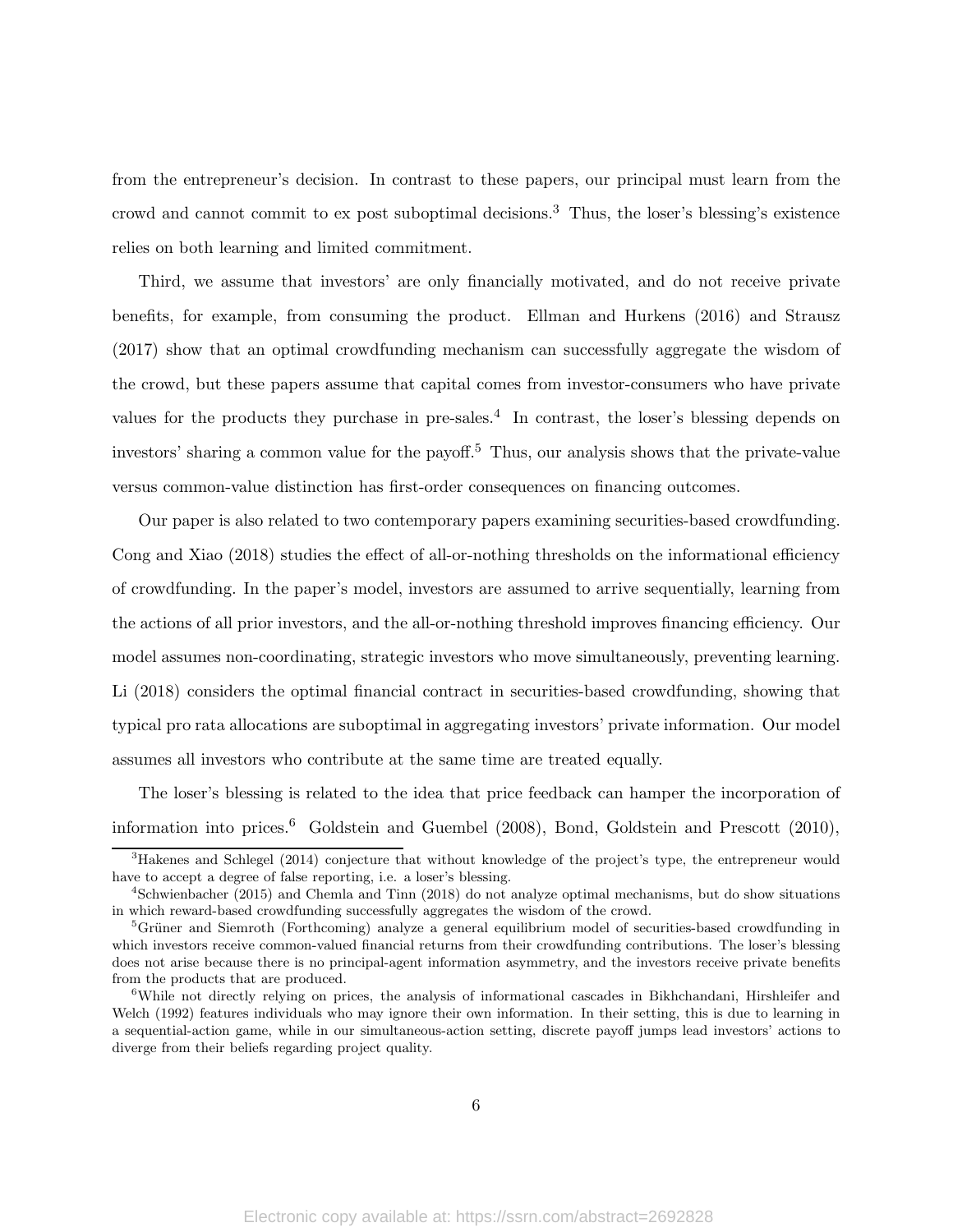Goldstein, Ozdenoren and Yuan (2013) and Edmans, Goldstein and Wei (2015) provide models in which price feedback either alters investors' trading strategies or obfuscates the signal in prices. In each of these models, active trading markets allow investors to somewhat coordinate and at least partially communicate their information to real decision-makers. The mechanism for our results differs due to two key features of crowdfunding. First, there is no market in which investors can trade and incorporate their information into prices. In crowdfunding, prices are fixed and fundraising quantities convey information. Second, primary market financing creates a discrete payoff structure; investors can only profit when they invest.<sup>7</sup> Thus, the feedback and associated inefficiencies we identify are due to discrete investor payoffs generated by the principal's optimal threshold rule.

Our analysis challenges the notion that securities-based crowdfunding will harness the wisdom of the crowd. When investors are dispersed and strictly profit motivated, the loser's blessing reduces the information content of raised capital. Entrepreneurs undertake bad projects, forgo profitable ones, and aggregate welfare suffers. Our analysis is positive in the sense that we show all-or-nothing thresholds are optimal, which is consistent with standing regulations. Our analysis is also normative in showing that realizing securities-based crowdfunding's potential depends on mitigating the loser's blessing. In particular, platforms may be designed to attract consumerinvestors who reap private benefits by contributing, for example, by catering to local businesses or novel products. Alternatively, the loser's blessing may be mitigated by setting high prices for crowdfunding offerings to lower expected returns and dissuade investors from free-riding.

 $7$ The asymmetric payoff structure separates our analysis from the voting literature, in which collective actions take place when there are enough votes in favor of a proposal. While investors can be pivotal in both settings, only those who contribute to a crowdfunding campaign are committed to the action (investment). For analyses of information aggregation in voting settings, see e.g., Feddersen and Pesendorfer (1997), Feddersen and Pesendorfer (1998) and Bond and Eraslan (2010).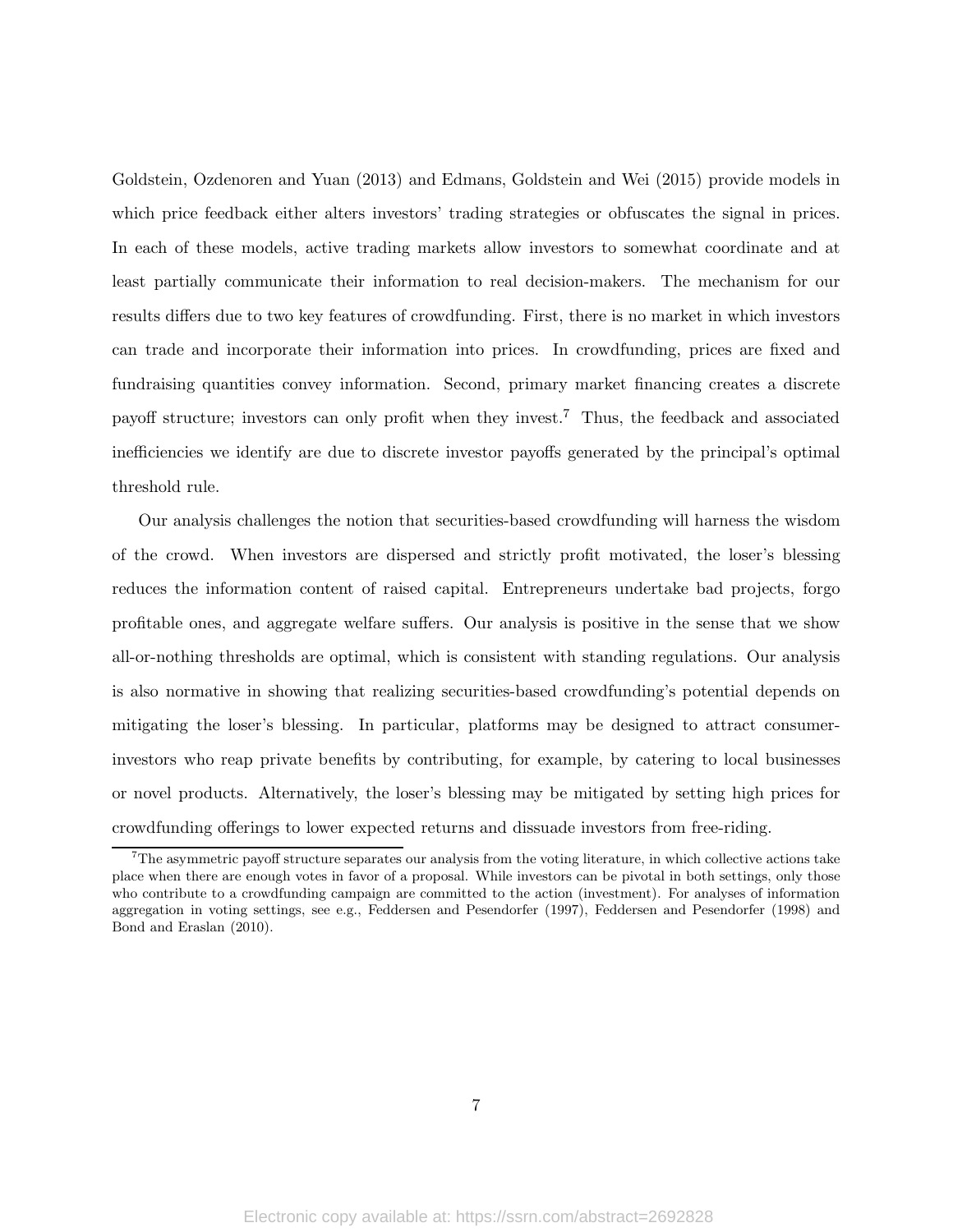## 2 Base Model

We model a game in which a risk-neutral, financially-constrained principal controls a risky project and must raise capital from  $N \geq 2$  ex ante homogeneous, privately-informed, risk-neutral investors (the agents). The game takes place over two periods: at  $t = 1$  investors receive private signals and decide whether or not to contribute capital, and at  $t = 2$  the principal chooses how to deploy contributed capital. The principal's objective is to design an optimal mechanism that maximizes the project's expected value. In the base model, all surplus accrues to investors and it is equivalent to interpret the principal's objective as maximizing investor surplus.<sup>8</sup>

The principal decides whether to deploy raised capital,  $K$ , to either the risky project  $(r)$  or to a safe asset (s). We denote the principal's choice of how to deploy the capital as  $d \in \{r, s\}$ . The risky project's quality,  $F$ , is either good  $(G)$  or bad  $(B)$  with equal probability. The project has a minimum scale of  $\underline{K} \geq 0$  and a maximum scale of  $\overline{K} \geq \underline{K}$ . Good projects generate a gross rate of return  $\Delta > 1$  (net return  $\delta > 0$ ). Bad projects generate a gross rate of return 0. The risky project's net payoff is,

$$
V(K, F|r) = \begin{cases} \Delta \mathbb{1}_G K - K & K \leq \overline{K} \\ \Delta \mathbb{1}_G \overline{K} - \overline{K} & K > \overline{K}, \end{cases}
$$
(1)

in which  $\mathbb{1}_G$  equals 1 for good projects and 0 for bad projects. We normalize the gross return of the safe asset to 1. The safe asset's net payoff is,

$$
V(K, F|s) = 0 \ \forall K. \tag{2}
$$

Note that the principal must deploy capital to the safe asset if  $K \leq K$ .

The principal maximizes project value by choosing how much capital each investor can contribute. We assume that investors are financially unconstrained, so the principal may choose any

<sup>&</sup>lt;sup>8</sup>In Section 3, we allow the principal to set prices and the project's expected value is no longer equivalent to investor surplus.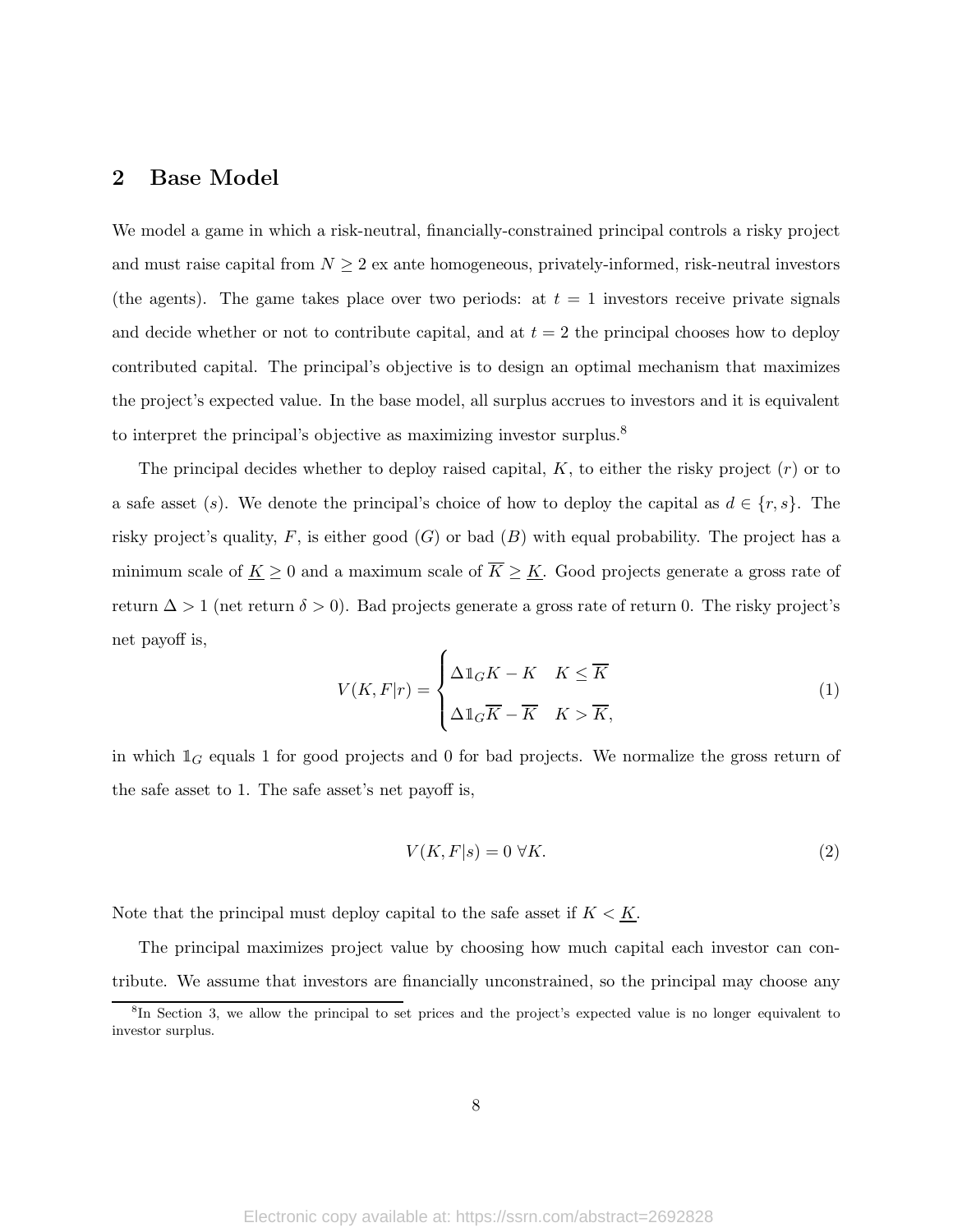positive value for investors' contribution amount  $\kappa \geq 0$ . By choosing  $\kappa$ , the principal effectively chooses how many investors must contribute to meet the minimum cost,  $\underline{K}$ , and how many must contribute to fully use the project's capacity,  $\overline{K}$ . As examples,  $\kappa = \overline{K}$  allows one investor to fully finance the project, while  $\kappa = \frac{K}{N}$  requires every investor to contribute to meet the minimum project scale.

To represent a key feature of Internet-based fundraising, we restrict security payments in one way. Investors must contribute capital to receive a security payment. While this restriction is natural in our venture financing setting, it distinguishes our analysis from literatures on voting and secondary markets. In the voting literature, all agents are affected by the voting outcome, whereas in our model, investors who abstain from contributing receive zero net payoff. In secondary markets, agents can often short an asset, incorporating negative information into its price. In our model, investors can only communicate information through the contribution decision, and the only negative signal is to abstain.

We can interpret the principal as one of two natural parties in the crowdfunding industry. First, we can interpret the principal as a fundraising platform that serves as an intermediary between an entrepreneur and investors. The fundraising platform raises investor capital and chooses whether to pass that capital onto the entrepreneur (risky deployment) or to return it to investors (safe deployment). Second, we can interpret the principal as a benevolent, financially-constrained entrepreneur. The entrepreneur solicits investor capital and chooses whether to deploy it to his start-up project (risky deployment) or to cancel the project and return capital to investors (safe deployment).

Each investor *i* receives a costless, conditionally i.i.d. signal  $\hat{F} \in \{\hat{G}, \hat{B}\}\$  such that,

$$
\Pr(F = G|\hat{G}) = \Pr(F = B|\hat{B}) = \alpha > \frac{1}{2}.
$$
\n(3)

Signals are private information. We denote the contribution strategy of investor *i* as,  $\vec{\pi}_i = \{g_i, b_i\},\$ in which  $g_i \in [0,1]$  and  $b_i \in [0,1]$  are investor i's probabilities of contributing based on signals of  $\hat{G}$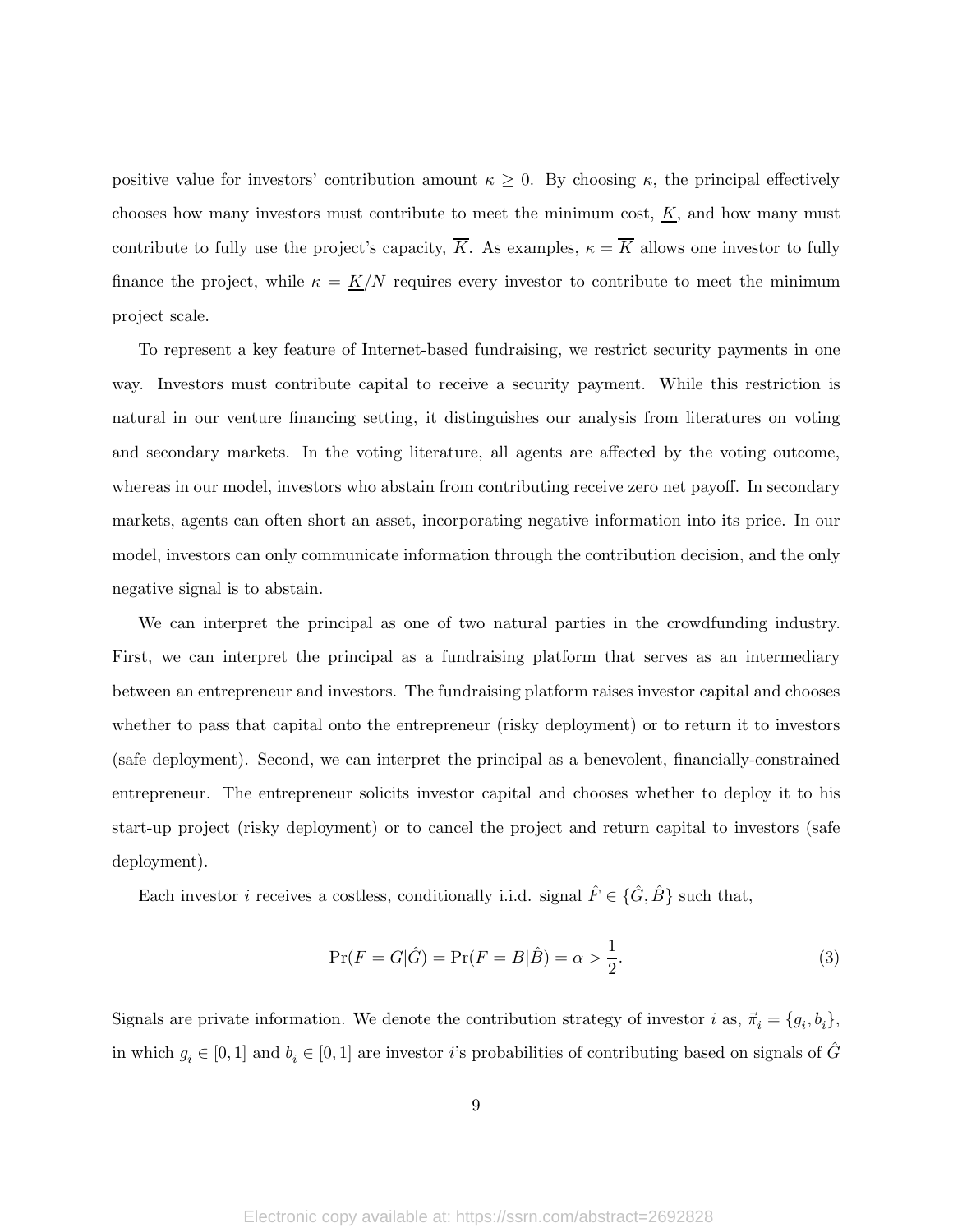and  $\hat{B}$ . We denote all other investors' strategies, not including investor *i*, as  $\vec{\pi}_{-i}$ .

The principal and investors are rational, and both prior beliefs and the existence of private signals are common knowledge. Consequently, investors' equilibrium strategies are common knowledge. We restrict our analysis to equilibria in which the investors play symmetric strategies. Furthermore, the principal updates his beliefs according to Bayes' Rule, and we denote the principal's posterior beliefs, conditional on raising  $K$  dollars from investors, as,

$$
\rho(n,\vec{\pi}) = \Pr(F = G|K, \kappa, \vec{\pi}),\tag{4}
$$

in which,

$$
n = \frac{K}{\kappa},\tag{5}
$$

denoting the number of contributing investors. Given the principal's posterior beliefs, if  $K \geq \underline{K}$ , the principal deploys capital to the risky project if and only if,

$$
\rho(n,\vec{\pi})\Delta - 1 \ge 0. \tag{6}
$$

The explicit form of the principal's posterior beliefs is given by,

$$
\rho(n,\vec{\pi}) = \frac{\Pr(n \cap G)}{\Pr(n \cap G) + \Pr(n \cap B)},\tag{7}
$$

in which,

$$
\Pr(n \cap G) = \frac{1}{2} \sum_{y=0}^{N} \sum_{x=\max(0,n-(N-y))}^{\min(y,n)} \left( \alpha^y \prod_{j \in X} g_j \prod_{j \in Y, j \notin X} (1 - g_j) \right) \times \left( (1 - \alpha)^{N-y} \prod_{j \in Z, j \notin Y} b_j \prod_{j \notin Z, j \notin Y} (1 - b_j) \right) {N \choose y} {y \choose x} {N-y \choose n-x}, \tag{8}
$$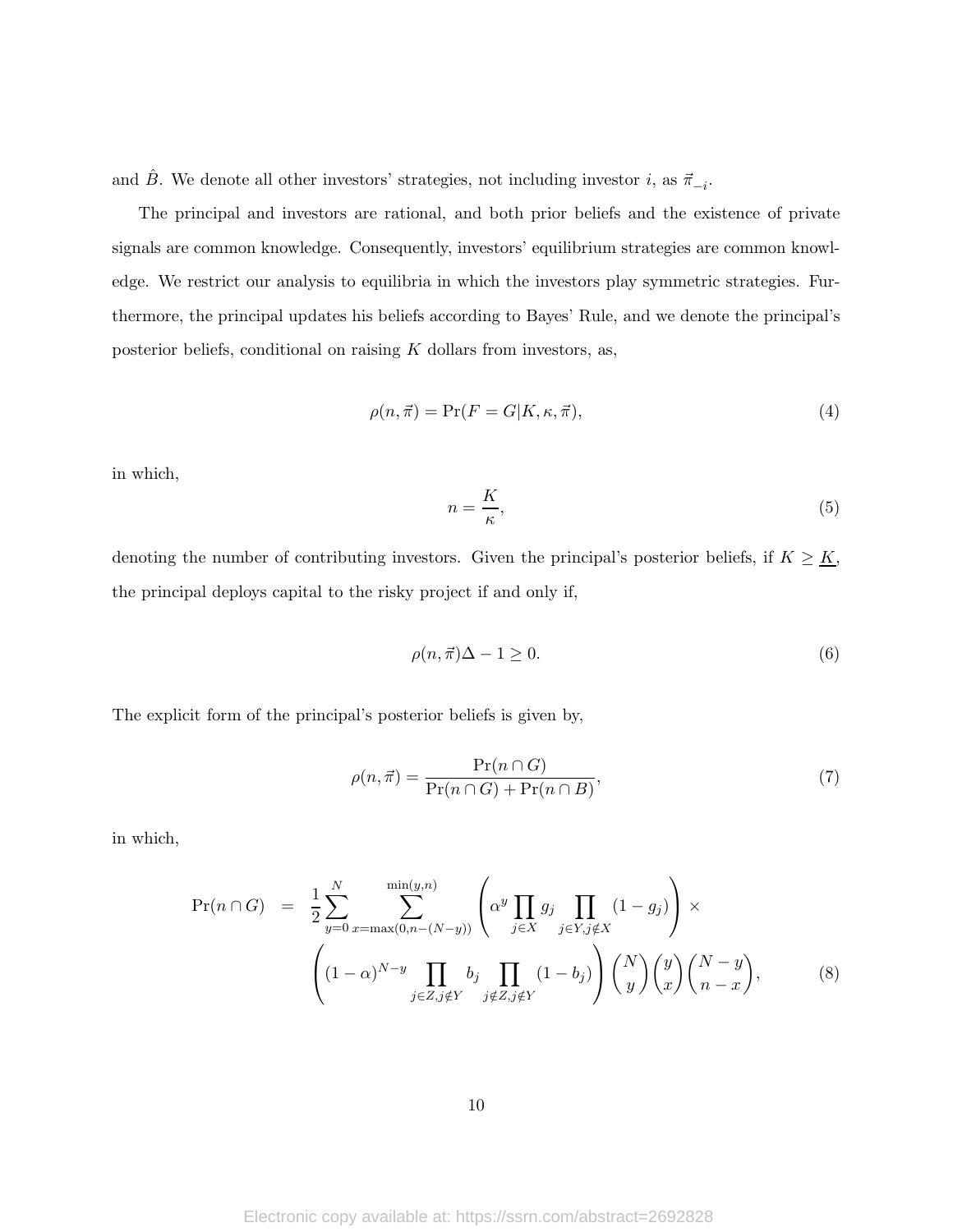and,

$$
\Pr(n \cap B) = \frac{1}{2} \sum_{y=0}^{N} \sum_{x=\max(0,n-(N-y))}^{\min(y,n-1)} \left( (1-\alpha)^y \prod_{j \in X, j \in Y, j \notin X} g_j \prod_{j \in Y, j \notin X} (1-g_j) \right) \times \left( \alpha^{N-y} \prod_{j \in Z, j \notin Y} b_j \prod_{j \notin Z, j \notin Y} (1-b_j) \right) {N \choose y} {y \choose x} {N-y \choose n-x}.
$$
\n(9)

In (8) and (9), Z is the set of n investors who contribute, Y is the set of investors who observe  $\hat{G}$ and X is the intersection of Z and Y. In the summations, y indexes the size of Y and x indexes the size of X. The three counting functions provide the number of unique ways one can select  $y$ investors (out of N) who observe  $\hat{G}$ , x investors (out of y) who observe  $\hat{G}$  and contribute, and  $n-x$ investors (out of the  $N - y$  investors who observe  $\hat{B}$ ) who observe  $\hat{B}$  and contribute. (8) and (9) only differ in the probabilities applied to investors' who observe  $\hat{G}$  or  $\hat{B}$ .

Using (6), the principal will deploy capital to the risky project if, and only if,

$$
\Delta \ge \mathcal{D}(n) \equiv \frac{1}{\rho(n, \vec{\pi})}.\tag{10}
$$

It is straightforward to see that  $\mathcal{D}(n)$  is weakly decreasing in n (so long as  $g \geq b$ , which occurs in equilibrium). If the principal observes a greater number of contributions, he believes that the project is good with a higher posterior probability and he is more likely to choose risky deployment. The return threshold  $\mathcal{D}(n)$  can be mapped to a threshold number of contributing investors. Let  $\mathcal{N}=\{n|\mathcal{D}(n)\geq \Delta\}$  and define  $\underline{n}$  as,

$$
\underline{n} = \min(\mathcal{N}).\tag{11}
$$

The principal chooses risky deployment if, and only if,  $n\geq \underline{n}.$ 

Investors internalize that the principal chooses how to deploy capital after observing their contribution decisions. Investors rationally anticipate the principal's ex post decision rule and internalize it as an ex ante hedge. All else equal, good projects attract more contributions and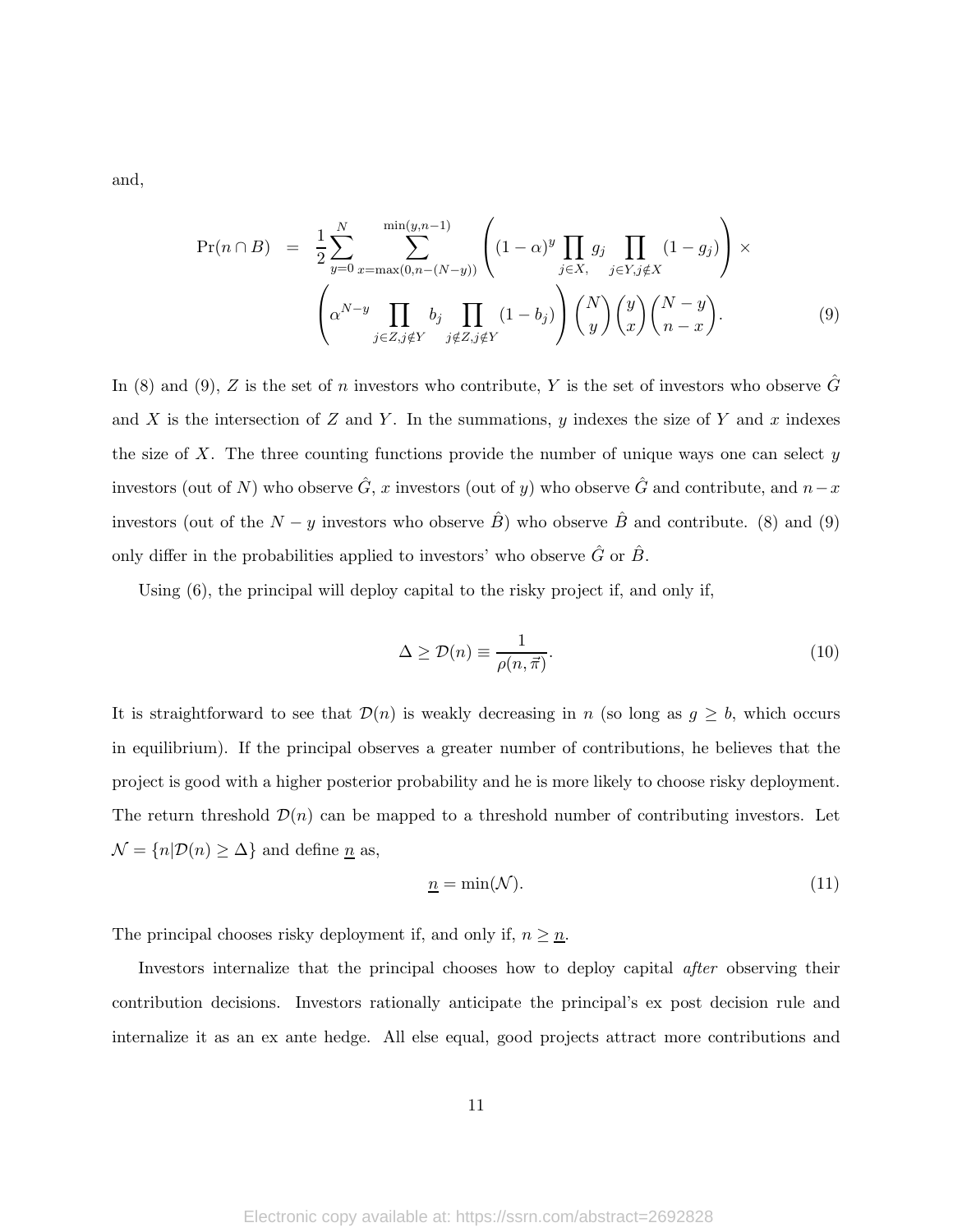are likely to lead the principal to choose risky deployment. Bad projects, however, attract fewer contributions and are likely to lead the principal to choose safe deployment, shielding the smaller number of contributing investors from losses. The anticipated hedge, which we term a loser's blessing, distorts investors' incentives and their equilibrium contribution strategies.

### Definition 1. A loser's blessing is an asymmetric exposure to good projects.

A loser's blessing is the converse to a winner's curse, which is an asymmetric exposure to bad projects. To see the relation between the loser's blessing and the winner's curse, consider a setting in which all projects are funded and capital is always deployed in the risky project. In this setting, when a project is good, it is likely that many investors will observe correct signals of  $\hat{G}$ , and, all else equal, many investors will contribute. When the good project's payoff is realized, it is shared among a large group of investors. If, however, the project is bad, it likely that only a few investors will observe incorrect signals of  $\tilde{G}$ , and, all else equal, the project losses will be shared by a small group of misinformed investors. Thus, investors are less exposed to good projects and more exposed to bad projects, giving rise to the well-known winner's curse that is at the core of other financing models like Rock (1986). In our setting, the winner's curse is second-order because (i) capital is not sunk at the time of the investor's contribution decision, and (ii) the principal deploys capital based on his posterior beliefs to maximize the project's expected value.

Returning to the model, the principal's problem is to optimally choose the investors' fixed contribution amount  $\kappa$  to maximize the project's expected value. The principal's choice of  $\kappa$  has two effects. First,  $\kappa$  influences the total capital raised. Raising less than  $K$  makes risky deployment impossible and raising less than  $\overline{K}$  leads to underinvestment (assuming risky deployment). Second, κ influences investors' strategies. For example, if  $\kappa$  is set equal to  $\overline{K}$ , then one investor can finance the project to full capacity and investor payoffs are rationed when more than one investor contributes. Investors rationally incorporate the effect of  $\kappa$  and the effect of the principal's expost decision-making rule into their expected payoffs and their equilibrium contribution strategies.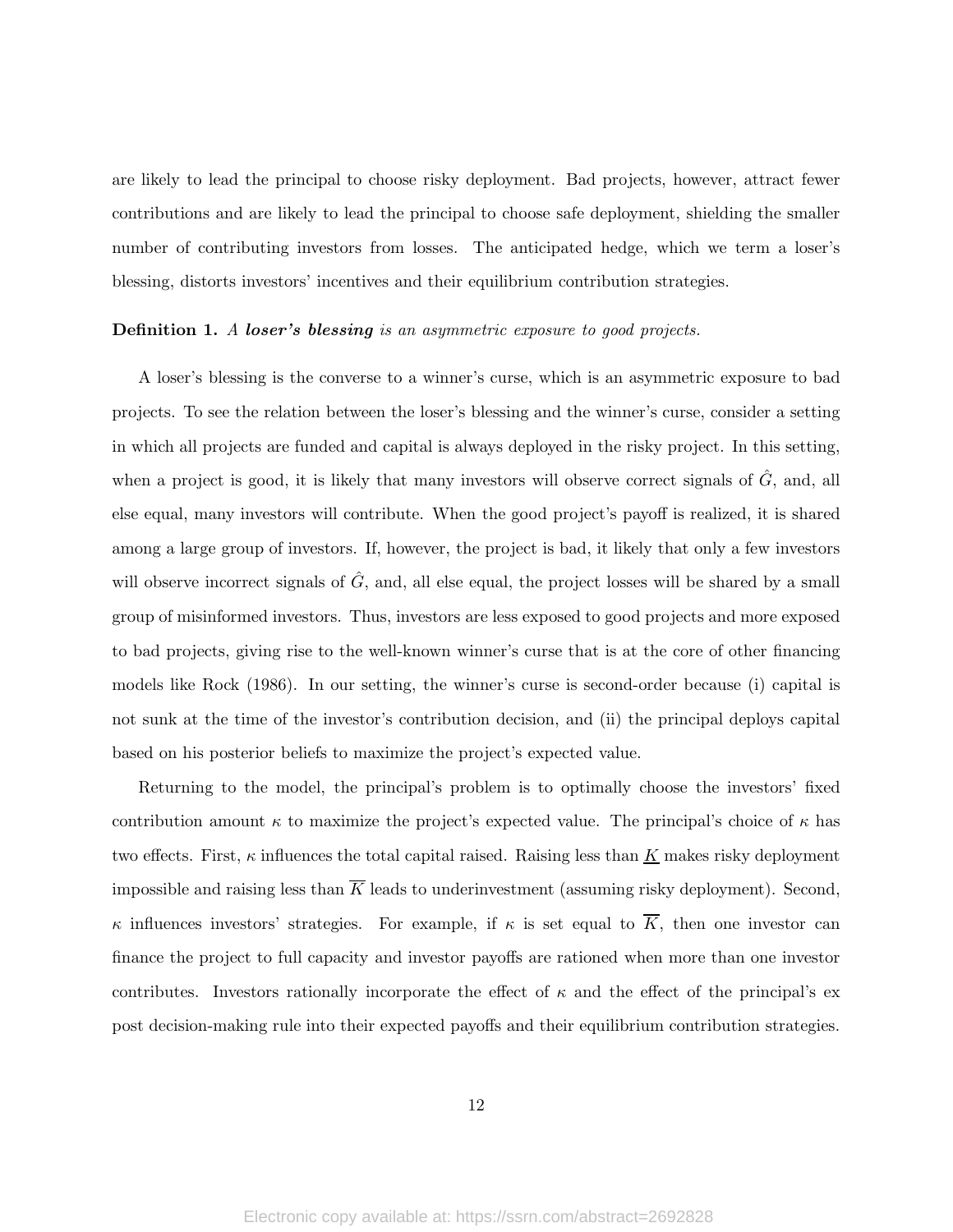Formally, the principal's problem is given by,

$$
\max_{\kappa \in \mathbb{R}^+} E\left[V(K, F|d)\right] \tag{12}
$$

s.t. 
$$
g_i \in \arg\max_{\hat{g} \in [0,1]} \Pi(\hat{G}, \{\hat{g}, \hat{b}\} | \vec{\pi}_{-i}, \kappa, \underline{n}),
$$
 (12.1)

$$
b_i \in \arg\max_{\hat{b} \in [0,1]} \Pi(\hat{B}, \{\hat{g}, \hat{b}\} | \vec{\pi}_{-i}, \kappa, \underline{n}),
$$
\n(12.2)

$$
g_i = g_{-i} \text{ and } b_i = b_{-i}, \tag{12.3}
$$

$$
\Pi(\hat{G}, \vec{\pi}_i | \vec{\pi}_{-i}, \kappa, \underline{n}) \ge 0 \text{ and } \Pi(\hat{B}, \vec{\pi}_i | \vec{\pi}_{-i}, \kappa, \underline{n}) \ge 0,
$$
\n(12.4)

$$
d = \begin{cases} r & \text{if } \rho(n, \vec{\pi})\Delta - 1 \ge 0 \text{ and } K \ge \underline{K} \\ s & \text{otherwise,} \end{cases}
$$
 (12.5)

in which  $\Pi(\hat{F}, \vec{\pi}_i | \vec{\pi}_{-i}, \kappa, \underline{n})$  is investor *i*'s expected payoff as a function of her signal  $\hat{F}$  and strategy  $\vec{\pi}_i$ , given all other investors use strategy  $\vec{\pi}_{-i}$ , the principal chooses contribution amount  $\kappa$ , and risky deployment occurs if  $n \geq n$ .<sup>9</sup> Constraints 12.1-12.2 require that  $g_i$  and  $b_i$  are chosen as mutual best responses by the investors, Constraint 12.3 requires that the strategies are symmetric, and Constraint 12.4 ensures participation (which is trivially satisfied if the mechanism is incentive compatible). Furthermore, Constraint 12.5 requires that the principal chooses risky deployment of capital if the project is positive valued in expectation and raised capital exceeds  $K$ . It is equivalent to interpret Constraint 12.5 as limited commitment by the principal. If, conditional on his posterior beliefs, the principal believes the project is positive valued, he will invest regardless of any ex ante promises.<sup>10</sup>

<sup>&</sup>lt;sup>9</sup>Explicit forms of investor *i*'s expected payoff  $\Pi(\hat{F}, \vec{\pi}_i | \vec{\pi}_{-i}, \kappa, \underline{n})$  are located in (A5) and (A6) in Appendix A.

<sup>&</sup>lt;sup>10</sup>Hakenes and Schlegel (2014) and Chang (2016) effectively assume the decision maker can commit to a threshold rule ex ante. By committing to invest in projects that are ex post negative valued, investors are less hedged against bad outcomes, which can attenuate the loser's blessing and improve financing efficiency. Within the feedback literature, Goldstein, Ozdenoren and Yuan (2011) and Bond and Goldstein (2015) both show that informational inefficiencies can be mitigated when decision makers are willing and able to commit to actions that may run against their best interest.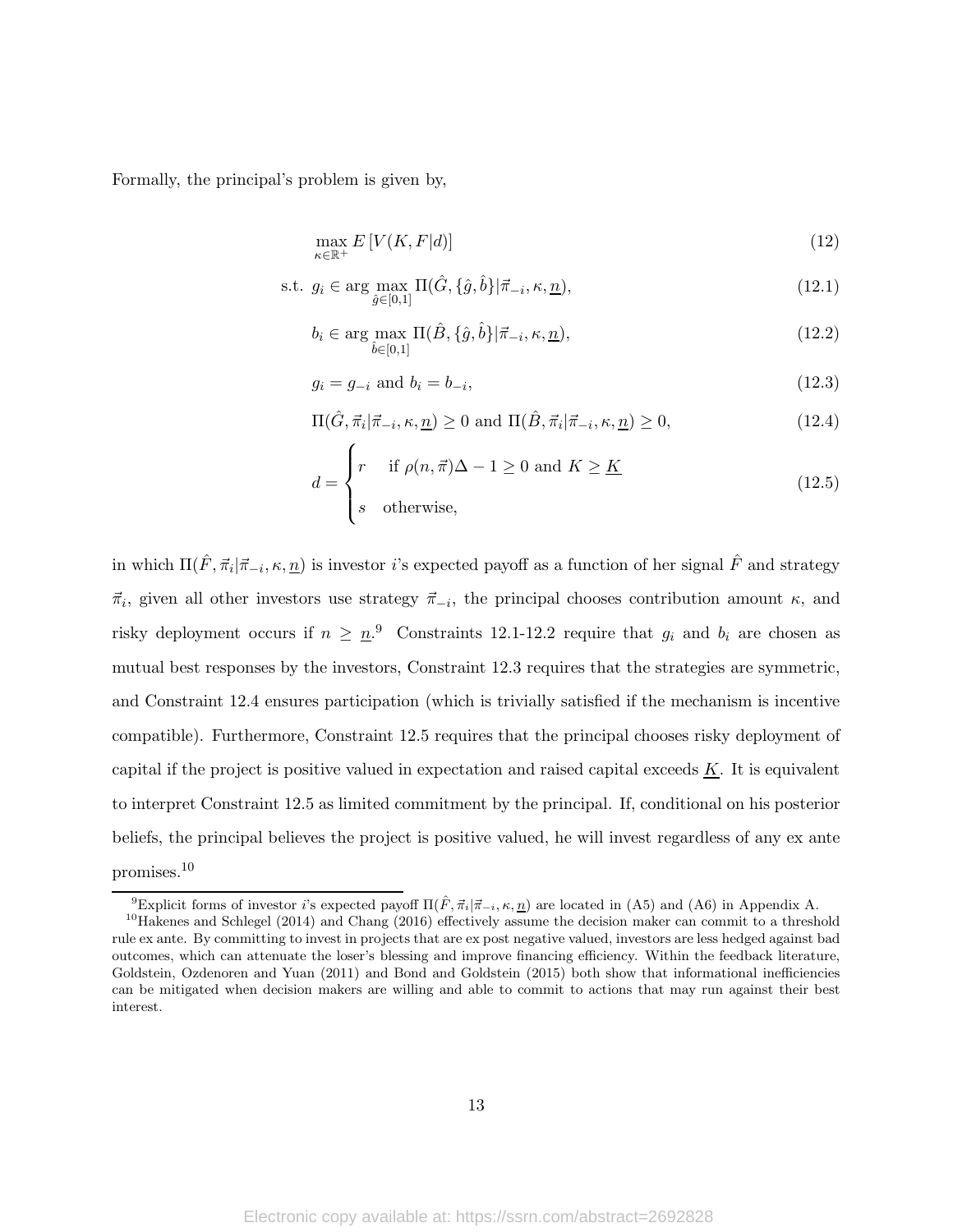We define an equilibrium according to a quartet,

$$
\Omega^* = \{ \kappa^*, g^*, b^*, \underline{n}^* \},\tag{13}
$$

in which  $\kappa^*$  solves the principal's problem in (12),  $g^*$  and  $b^*$  are the equilibrium contribution strategies of investors who observe  $\hat{G}$  and  $\hat{B}$  respectively, and  $\underline{n}^*$  is the minimum number of contributions the principal must observe to choose risky deployment (conditional on strategies  $g^*$  and  $b^*$ ).

A first-best (denoted with superscript FB) solution  $\Omega^{FB}$  to (12) requires that: (i) conditional on choosing risky deployment, underinvestment does not occur; and (ii) investors truthfully report their signals through their contribution decisions. Formally stated:

Definition 2. First-best financing efficiency is characterized by,

- (i)  $K \geq \overline{K}$  if  $\Delta \geq \frac{1}{\rho(n,\vec{\pi})}$  (equivalently,  $n \geq \underline{n}$ ),
- (ii) and truthful reporting by each investor,  $q = 1$  and  $b = 0$ .

## 2.1 First-Best Mechanism

Denote a first-best equilibrium quartet as  $\Omega^{FB} = \{\kappa^{FB}, g^{FB}, b^{FB}, \underline{n}^{FB}\}\.$  In a first-best equilibrium, the principal's posterior beliefs outlined in (7) simplify to,

$$
\rho(n,\Omega^{FB}) = \frac{\alpha^n (1-\alpha)^{N-n}}{\alpha^n (1-\alpha)^{N-n} + (1-\alpha)^n \alpha^{N-n}},\tag{14}
$$

because first-best requires  $g^{FB} = 1$  and  $b^{FB} = 0$  (we make  $\rho$  a function of all equilibrium parameters  $\Omega$  for simplicity). Thus, the function  $\mathcal{D}(n)$  outlined in (10) is given by,

$$
\mathcal{D}(n) \equiv \frac{\alpha^n (1-\alpha)^{N-n} + (1-\alpha)^n \alpha^{N-n}}{\alpha^n (1-\alpha)^{N-n}},\tag{15}
$$

and the principal will choose risky deployment of capital if, and only if,  $\Delta \ge \mathcal{D}(n)$ .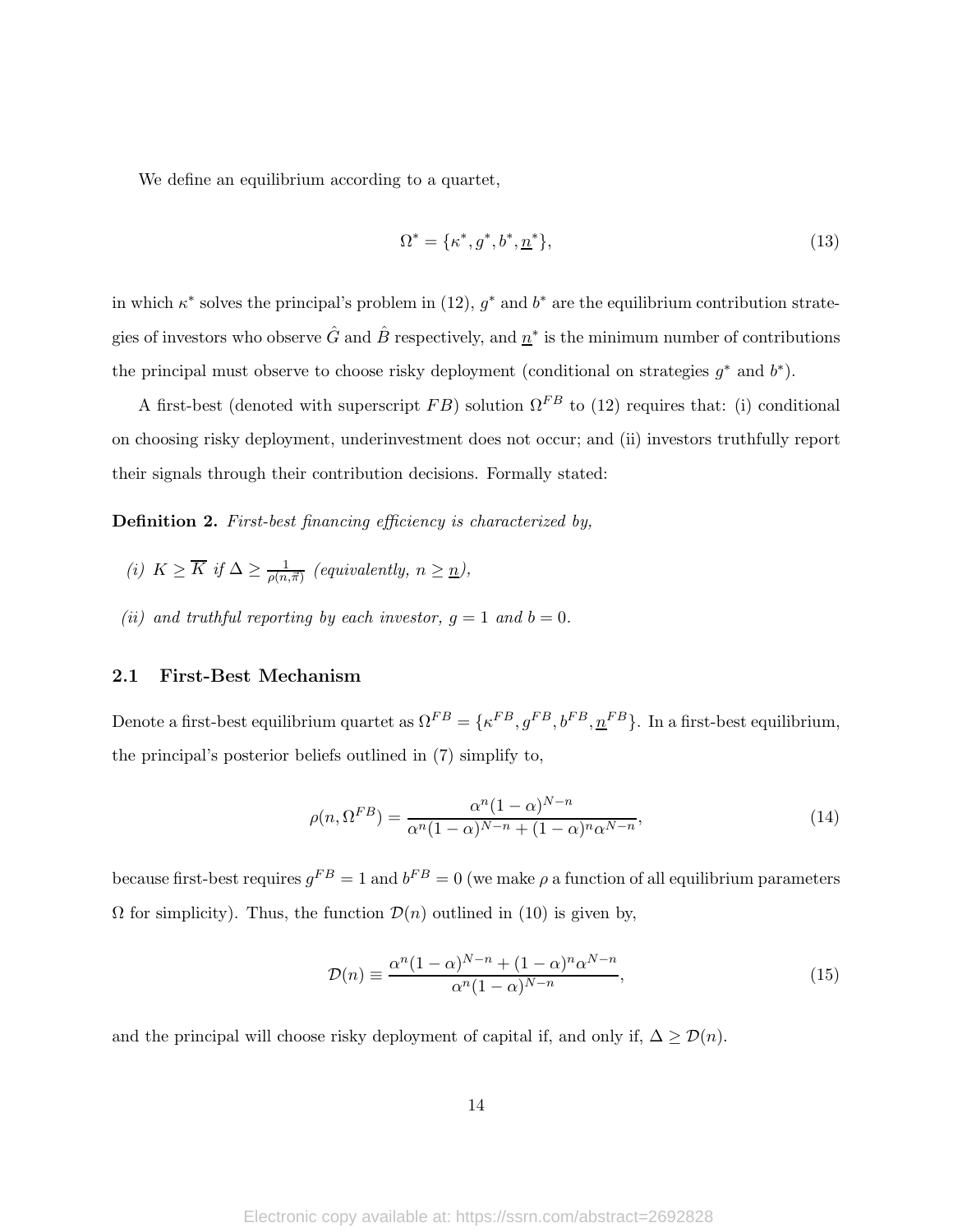

Figure 1: Risky deployment regions with  $N=4$  investors and  $\alpha=\frac{2}{3}$  $\frac{2}{3}$ .

To guarantee there is not underinvestment if  $\Delta \ge \mathcal{D}(n)$ , first-best requires that a contribution quantity  $\kappa^{FB}$  satisfies,

$$
\kappa^{FB} \ge \frac{\overline{K}}{\underline{n}^{FB}}.\tag{16}
$$

If  $\kappa$  is set to a value smaller than  $\overline{K}/\underline{n}^{FB}$ , the principal risks raising a capital quantity  $K < \overline{K}$ despite observing  $n \geq n^{FB}$  good signals (via investors' contributions). Thus,  $\kappa < \overline{K}/n^{FB}$  risks not economizing on the project's total capacity and there may be a welfare loss due to underinvestment.

Figure 1 depicts the the principal's ex post decision rule for  $N = 4$  investors. The horizontal axis depicts the four possible scenarios for non-zero investor participation: one investor contributes, two investors contribute, and so on. The vertical axis depicts the threshold values of  $\Delta$  for which the principal will choose risky deployment if at least n investors contribute. For example,  $\mathcal{D}(2)$ , reflects the project return for which the entrepreneur will choose risky deployment if two or more investors contribute. Figure 1 shows that for lower return projects, the principal requires that more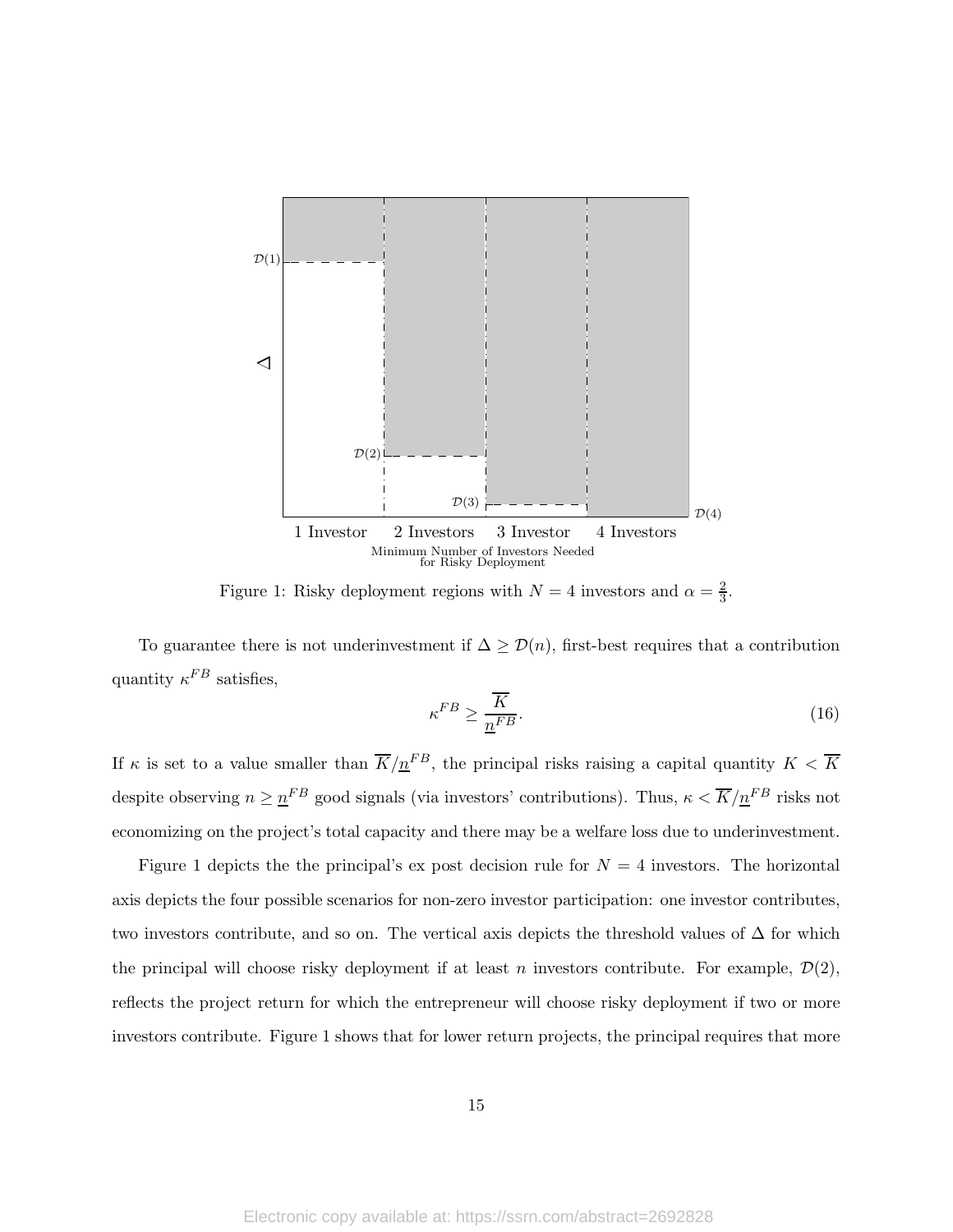investors contribute to warrant risky deployment.

Given an arbitrary  $\underline{n}$ , investor contribution strategies  $g = 1$  and  $b = 0$  must be payoff maximizing (i.e., incentive compatible) to attain truth-telling. Formally, the following constraints must be satisfied for  $g = 1$  and  $b = 0$  to be payoff maximizing,

$$
\sum_{n=\underline{n-1}}^{N-1} \left( \alpha \Pr(n|G,\vec{\pi},N-1) \frac{(\Delta-1)\underline{n}}{n+1} - (1-\alpha) \Pr(n|B,\vec{\pi},N-1) \frac{\underline{n}}{n+1} \right) \ge 0, \tag{17}
$$

$$
\sum_{n=\underline{n}-1}^{N-1} \left( (1-\alpha) \Pr(n|G,\vec{\pi},N-1) \frac{(\Delta-1)n}{n+1} - \alpha \Pr(n|B,\vec{\pi},N-1) \frac{n}{n+1} \right) < 0,\tag{18}
$$

in which, given  $g = 1$  and  $b = 0$ ,  $Pr(n|G, \vec{\pi}, N - 1)$  and  $Pr(n|B, \vec{\pi}, N - 1)$  from (8) and (9) simplify to,

$$
\Pr(n|G, \vec{\pi}, N-1) = \binom{N-1}{n} \alpha^n (1-\alpha)^{N-1-n},\tag{19}
$$

$$
\Pr(n|B,\vec{\pi},N-1) = \binom{N-1}{n} (1-\alpha)^n \alpha^{N-1-n}.
$$
\n(20)

(17) requires that an investor's payoff (in terms of expected return), conditional on observing  $\hat{G}$  and choosing to contribute, is weakly positive. The summation begins at  $n = \underline{n} - 1$ , reflecting that the investor internalizes her contribution decision (i.e., by contributing, she increases the total number of contributing investors by one) and also reflecting that the principal chooses risky deployment only if at least  $\underline{n}$  investors contribute. (18) requires an investor's payoff (in terms of expected return), conditional on observing  $\ddot{B}$  and choosing to contribute, to be strictly negative. Both inequalities must be satisfied for investors to truthfully report their signals via contributions.

(17) can be rearranged to give the lower-bound on  $\Delta$  that makes it incentive compatible for an investor who observes  $\hat{G}$  to truthfully report her signal via contributing,

$$
\Delta_{\underline{n},\hat{G}} \equiv \frac{\alpha \sum_{n=\underline{n}-1}^{N-1} \Pr(n|G,\vec{\pi},N-1) \frac{1}{n+1} + (1-\alpha) \sum_{n=\underline{n}-1}^{N-1} \Pr(n|B,\vec{\pi},N-1) \frac{1}{n+1}}{\alpha \sum_{n=\underline{n}-1}^{N-1} \Pr(n|G,\vec{\pi},N-1) \frac{1}{n+1}}.
$$
(21)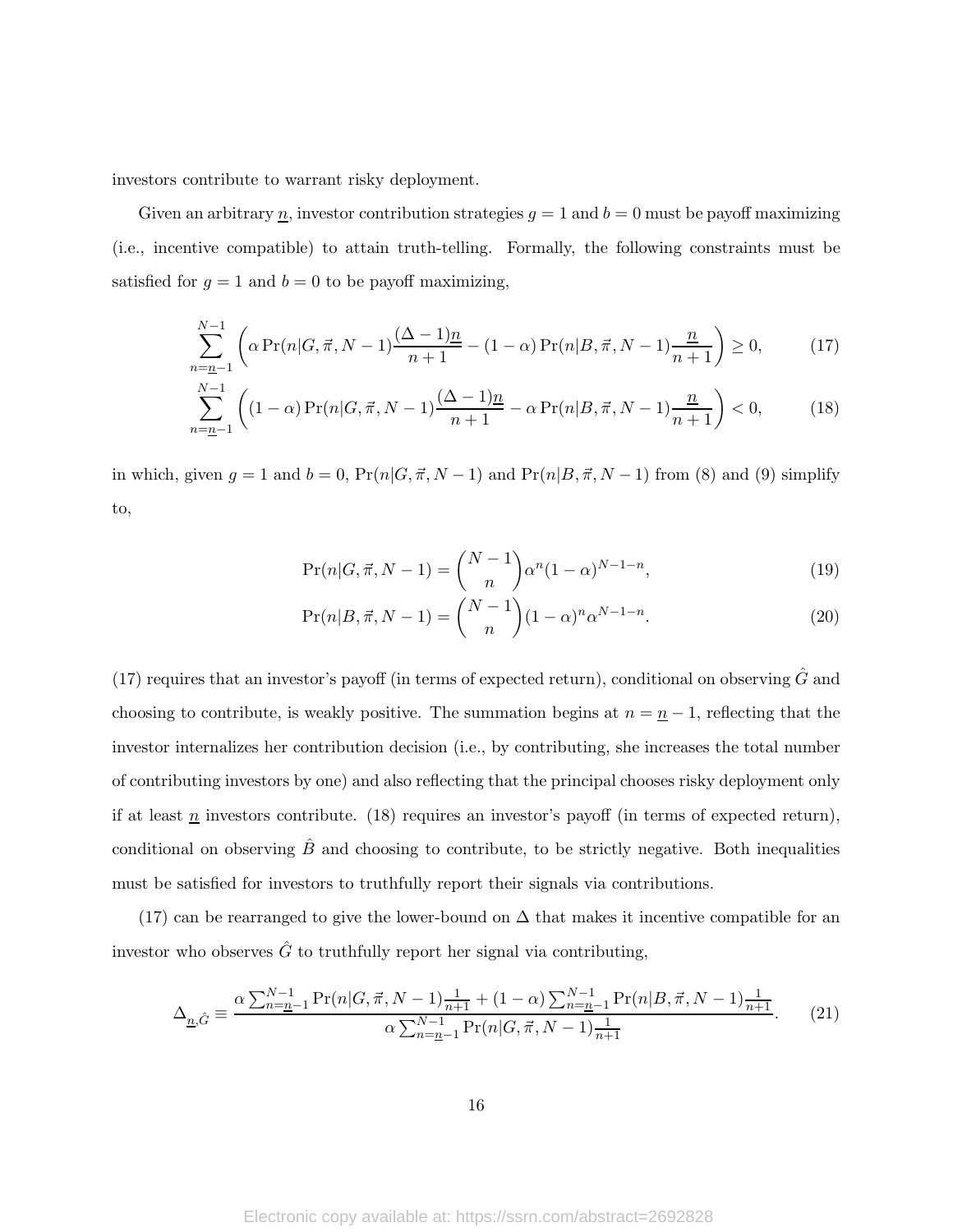Thus, an investor will contribute  $\kappa \ge \frac{\overline{K}}{n^{FB}}$  after receiving signal  $\hat{G}$  if  $\Delta \ge \Delta_{n,\hat{G}}$ . Likewise, (18) can be rearranged to give the upper-bound on  $\Delta$  that makes it incentive compatible for an investor who observes  $\hat{B}$  to truthfully report their signal by not contributing,

$$
\Delta_{\underline{n},\hat{B}} \equiv \frac{(1-\alpha)\sum_{n=\underline{n}-1}^{N-1} \Pr(n|G,\vec{\pi},N-1)\frac{1}{n+1} + \alpha \sum_{n=\underline{n}-1}^{N-1} \Pr(n|B,\vec{\pi},N-1)\frac{1}{n+1}}{(1-\alpha)\sum_{n=\underline{n}-1}^{N-1} \Pr(n|G,\vec{\pi},N-1)\frac{1}{n+1}}.
$$
(22)

Thus, an investor will abstain from contributing after receiving signal  $\hat{B}$  if  $\Delta < \Delta_{n,\hat{B}}$ . The following lemmas establish several relations among investors' incentive compatibility thresholds.

**Lemma 1.**  $\Delta_{n,\hat{G}}$  is strictly smaller than  $\Delta_{n,\hat{B}}$ .

According to Lemma 1, for any given  $\underline{n}$ , there is a non-empty set of  $\Delta$  that satisfy incentive compatibility with respect to truthfully revealing private signals via contribution decisions. The set of  $\Delta$  is defined by the interval  $\left[ \Delta_{\underline{n},\hat{G}}, \Delta_{\underline{n},\hat{B}} \right)$ .

**Lemma 2.**  $\Delta_{\underline{n},\hat{G}}$  and  $\Delta_{\underline{n},\hat{B}}$  are both decreasing in  $\underline{n}$ .

Lemma 2 shows that the upper and lower bounds,  $\Delta_{n,\hat{G}}$  and  $\Delta_{n,\hat{B}}$ , are decreasing in  $\underline{n}$ . Using the result of the lemma, an upper bound on  $\Delta$  may be established for which no incentive compatible first-best mechanism exists. Define

$$
\overline{\Delta} \equiv \Delta_{1,\hat{B}} = \frac{(1 - \alpha^N)\alpha^2 + (1 - (1 - \alpha)^N)(1 - \alpha)^2}{(1 - (1 - \alpha)^N)(1 - \alpha)^2}.
$$
\n(23)

For any  $\Delta \geq \overline{\Delta}$ , it is not incentive compatible for an investor who observes  $\hat{B}$  to choose  $b = 0$ . Instead, because the return is sufficiently large, investors who observe  $\hat{B}$  will participate with strictly positive probability. Lemma 1 also implies that a lower bound on  $\Delta$  may be established for which no incentive compatible first-best mechanism exists. Define

$$
\underline{\Delta} \equiv \Delta_{N,\hat{G}} = \frac{\alpha^N + (1 - \alpha)^N}{\alpha^N}.
$$
\n(24)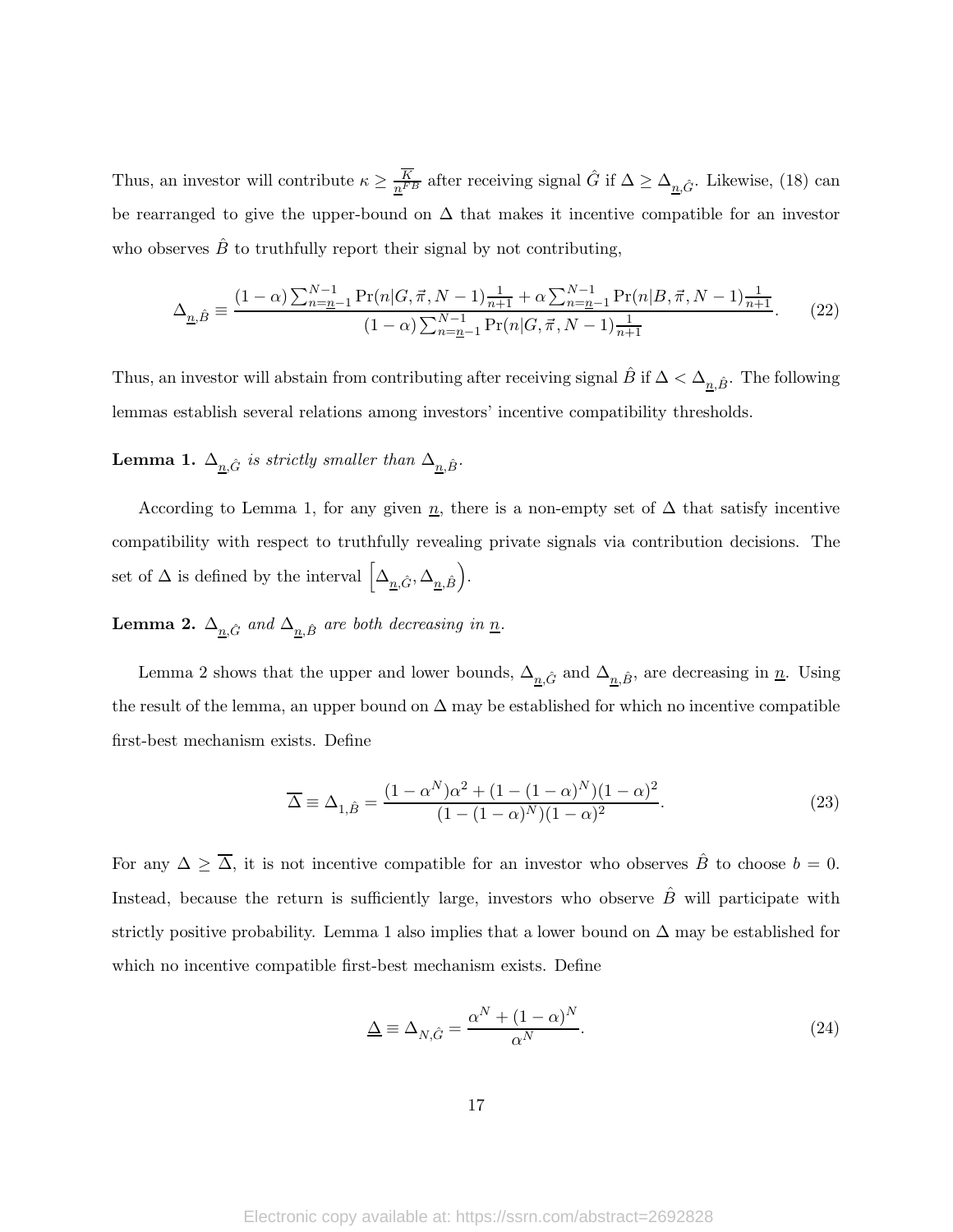

Figure 2: Incentive Compatibility regions with  $N=4$  investors and  $\alpha=\frac{2}{3}$  $\frac{2}{3}$ .

For any  $\Delta < \underline{\Delta}$ , it is not incentive compatible for an investor who observes  $\hat{G}$  to choose  $g = 1$ . Without loss of generality, we assume  $\Delta \in [\Delta, \overline{\Delta})$  to exclude highly profitable projects and highly unprofitable projects for which a first-best mechanism cannot exist.

Lemma 3. For any  $\underline{n} \geq 2$ ,  $\Delta_{n,\hat{B}} \geq \Delta_{n-1,\hat{G}}$ .

Lemma 3, together with Lemma 1 and Lemma 2, implies that adjacent incentive compatible regions overlap, i.e.  $\left[\Delta_{\underline{n},\hat{G}},\Delta_{\underline{n},\hat{B}}\right]$  overlaps with  $\left[\Delta_{\underline{n}-1,\hat{G}},\Delta_{\underline{n}-1,\hat{B}}\right)$  for at least one value of  $\Delta$ . **Lemma 4.** For any value of  $\Delta \in [\underline{\Delta}, \overline{\Delta})$ , there exists at least one  $\underline{n}$  for which  $\Delta \in [\Delta_{\underline{n}, \hat{G}}, \Delta_{\underline{n}, \hat{B}})$ .

By Lemma 4, all values of  $\Delta \in [\Delta, \overline{\Delta}]$  correspond to at least one value of  $\underline{n}$  at which it is incentive compatible for investors to truthfully report their private signals via their contributions.

Figure 2 depicts the truth-telling incentive compatibility regions for  $N = 4$  investors. The horizontal axis depicts the principal's four possible ex post decision rules: the principal chooses risky deployment if at least one investor contributes, if at least two investors contribute, and so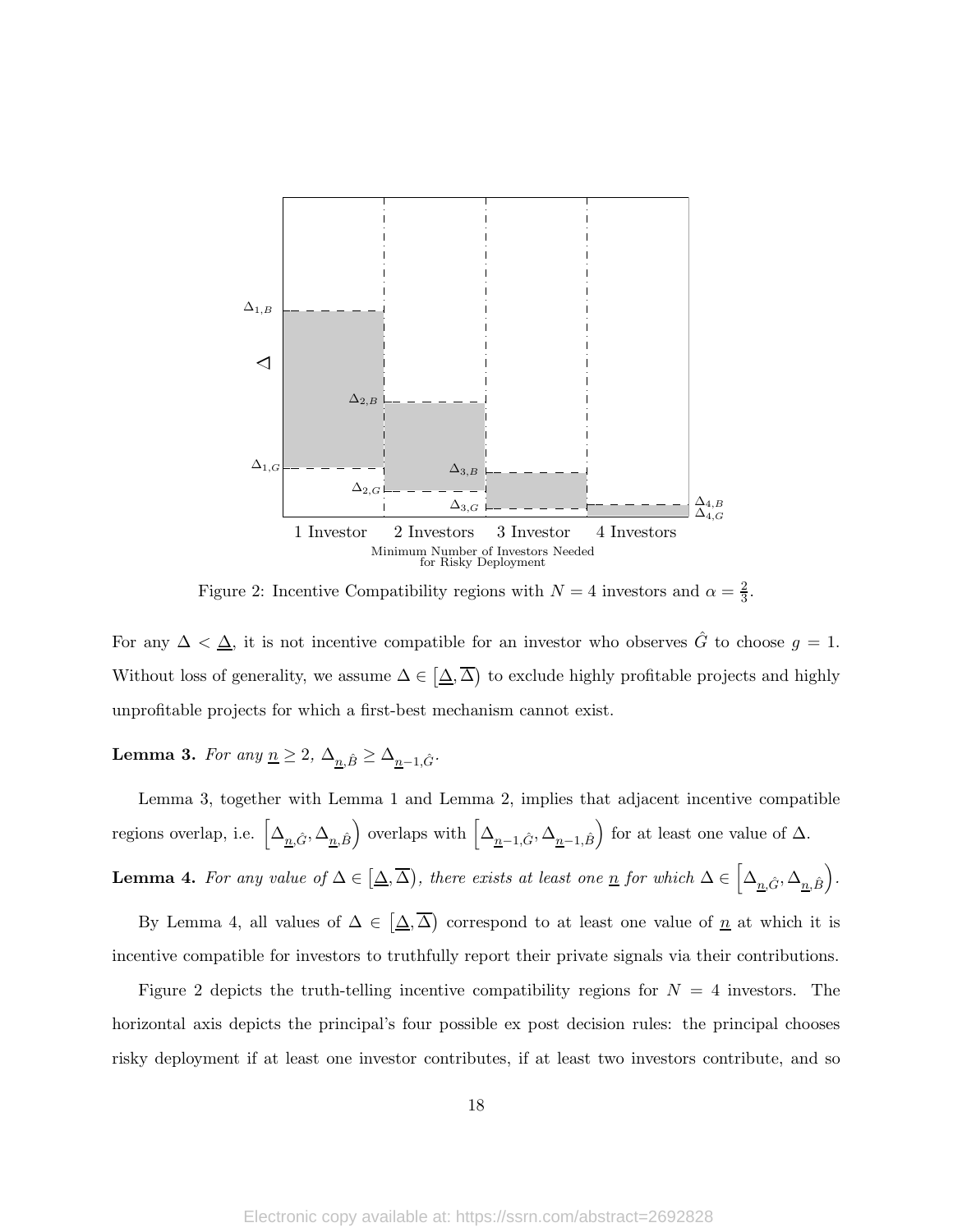on. The vertical axis depicts the threshold bounds on the incentive compatible regions of  $\Delta$  for which investors truthfully report their signals via their contribution strategies. For example, the shaded region between  $\Delta_{2,G}$  and  $\Delta_{2,B}$  reflects the project returns for which investors will truthfully report their signals if the principal's ex post decision is risky deployment if at least two investors contribute. The figure also illustrates the analytic results of Lemmas 1–4.

Our analysis shows that three features are required for first-best financing efficiency. First, assuming investors truthfully reveal their signals via their contributions, the principal will choose risky deployment if, and only if,  $n \geq n^{FB}$  investors contribute. This implies that the project's promised return  $\Delta$  is weakly greater than  $\mathcal{D}(\underline{n}^{FB})$ . Second, to ensure that the project is always financed to full capacity when risky deployment is chosen, the principal chooses a contribution quantity  $\kappa^{FB} \geq \overline{K}/\underline{n}^{FB}$ . Third, truth-telling via contribution decisions is incentive compatible if, and only if,  $\Delta \in \left[\Delta_{\underline{n}^{FB},\hat{G}},\Delta_{\underline{n}^{FB},\hat{B}}\right)$ . Proposition 1 formally states the necessary and sufficient conditions for first-best financing efficiency.

**Proposition 1.** If, and only if,  $\Delta \ge \mathcal{D}(\underline{n}^{FB})$  and  $\Delta \in \left[\Delta_{\underline{n}^{FB}, \hat{G}}, \Delta_{\underline{n}^{FB}, \hat{B}}\right)$ , there exists an equilibrium solution  $\Omega^{FB} = {\kappa^{FB}, g^{FB}, b^{FB}, n^{FB} \}$  to the principal's problem outlined in (12) which corresponds to first-best financing efficiency as defined in Definition 2.

In a first-best solution, the principal chooses risky deployment of capital if, and only if, sufficiently many investors participate. The first-best solution exhibits an all-or-nothing financing threshold in which risky deployment is only undertaken if the project attracts sufficient capital.

Remark 1. All-or-nothing financing thresholds are a feature of the first-best solution to the principal's problem outlined in (12).

In practice, all-or-nothing financing, in which entrepreneurs and/or intermediaries set thresholds below which capital is returned to investors, is prominent in securities-based, reward-based and donation-based crowdfunding.<sup>11</sup> Our analysis suggests that the prominence of such thresh-

 $11$ In the United States, all-or-nothing financing mechanisms are mandated by Regulation Crowdfunding (the SEC's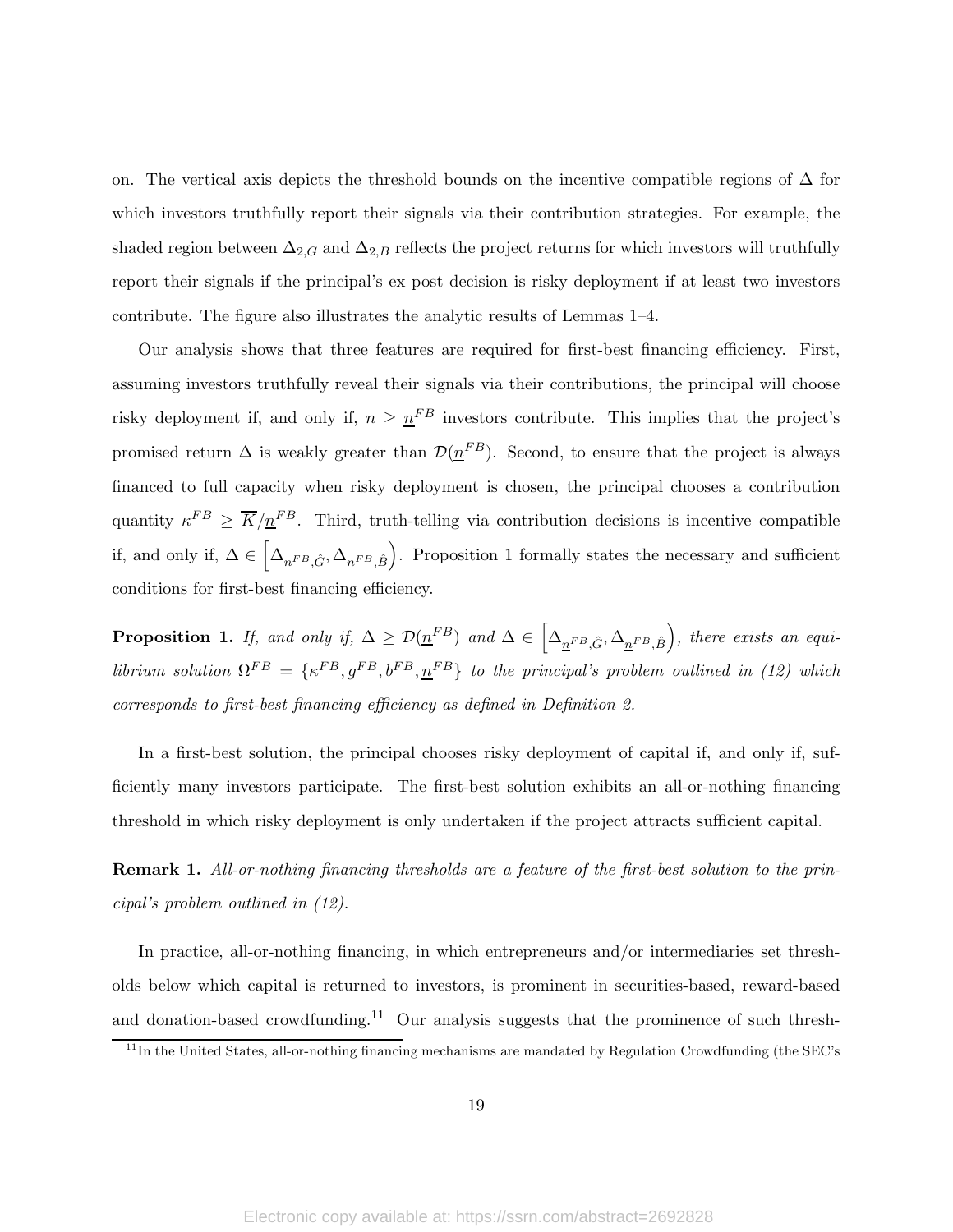olds is consistent with an optimal mechanism when investors' only means to convey their private information is via contributions.

Corollary 1.1. For any  $N \geq 2$ , there exists a non-empty set of  $\Delta$  for which a first-best solution  $\Omega^{FB}$  is possible and achieves first-best financing efficiency as defined in Definition 2.

Corollary 1.1 shows that for any number of investors  $N$ , there is a range of projects whose promised returns  $\Delta$  satisfy the conditions of Proposition 1. Importantly, Corollary 1.1 does not say that first-best is possible for any  $\Delta$ . Figure 3 illustrates the overlapping regions from Figure 1 and Figure 2. The shaded areas represent values of  $\Delta$  for which the principal's ex post decision making rule is congruent with the investors' incentive compatibility constraints, i.e., project returns for which first-best financing efficiency is possible. Figure 3 shows that there are many values of  $\Delta$  for which first-best is not possible.

### 2.2 Financing Efficiency

In this section, we first show that for  $N > 2$  investors there always exists a range of  $\Delta$  for which a first-best equilibrium does not exist. Second, we show that the percentage of  $\Delta$  which have first-best equilibria shrinks as N increases, indicating that financing efficiency worsens as N increases. Third, we show that multiple equilibria can exist, and the principal may find himself in an equilibrium featuring strategic misreporting by investors even if a first-best equilibrium is possible. Furthermore, under some parameter sets, there is a babbling equilibrium in which all investors report good signals and financing efficiency is at its minimum. Before proceeding with our analysis, we introduce a welfare metric to compare the financing efficiency of different equilibria. The welfare metric we use is the project's expected value,

$$
E[V(K, F|s)] = Pr(Risky Deplogment) (Pr(G|Risky Deplogment) \Delta - 1).
$$
 (25)

implementation of the CROWDFUND Act) for securities-based crowdfunding and have been used in Regulation D filings since 1982. The all-or-nothing financing mechanism is also known as a "provision point mechanism" (Bagnoli and Lipman 1989).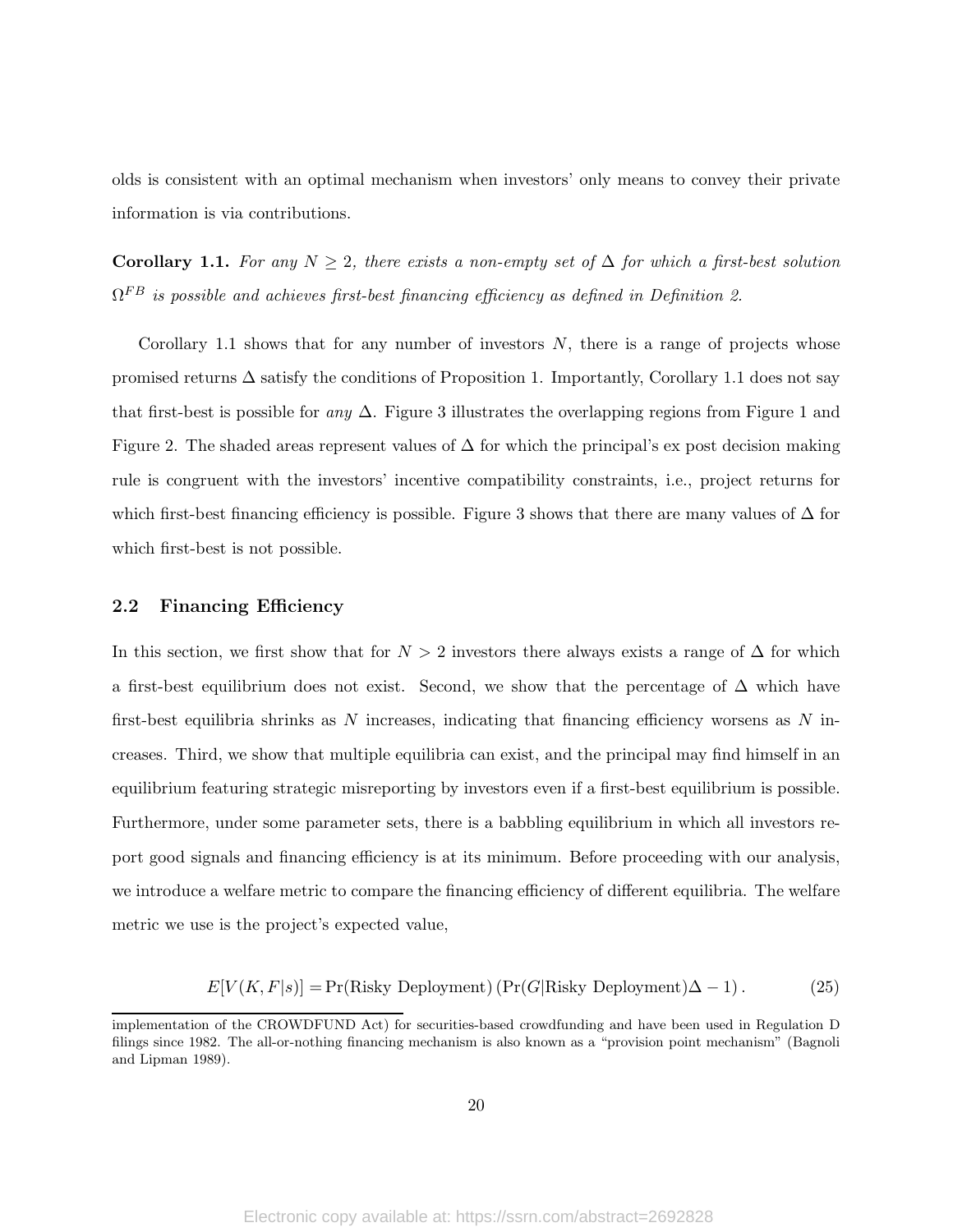

Figure 3: First-best regions with  $N=4$  investors and  $\alpha=\frac{2}{3}$  $\frac{2}{3}$ .

Using the ex ante expected value considers the implications of both choosing risky deployment and choosing safe deployment. The term within parenthesis in (25) corresponds to the project's expected value, conditional on choosing risky deployment. The term within parenthesis is then scaled by the probability of risky deployment.

### 2.2.1 Breakdown of First-Best Equilibria

Figure 3 provides a simple example of how first-best equilibria fail to exist for some ranges of ∆. In this example, when  $\Delta \in [\Delta_{3,\hat{B}}, \mathcal{D}(2)]$  and  $\Delta \in [\Delta_{2,\hat{B}}, \overline{\Delta}]$ , first-best equilibria do not exist. In these regions, either the promised return is too low for the principal to choose risky deployment without more contributions, the promised return is too high for investors to abstain from contributing when they observe B<sup> $\hat{B}$ </sup>, or both. For example, when  $\Delta \in [\mathcal{D}(3), \mathcal{D}(2)]$ , the principal chooses risky deployment only if at least three investors contribute. By choosing safe deployment with less than three investors, the principal creates a loser's blessing for investors who observe  $\hat{B}$ . To see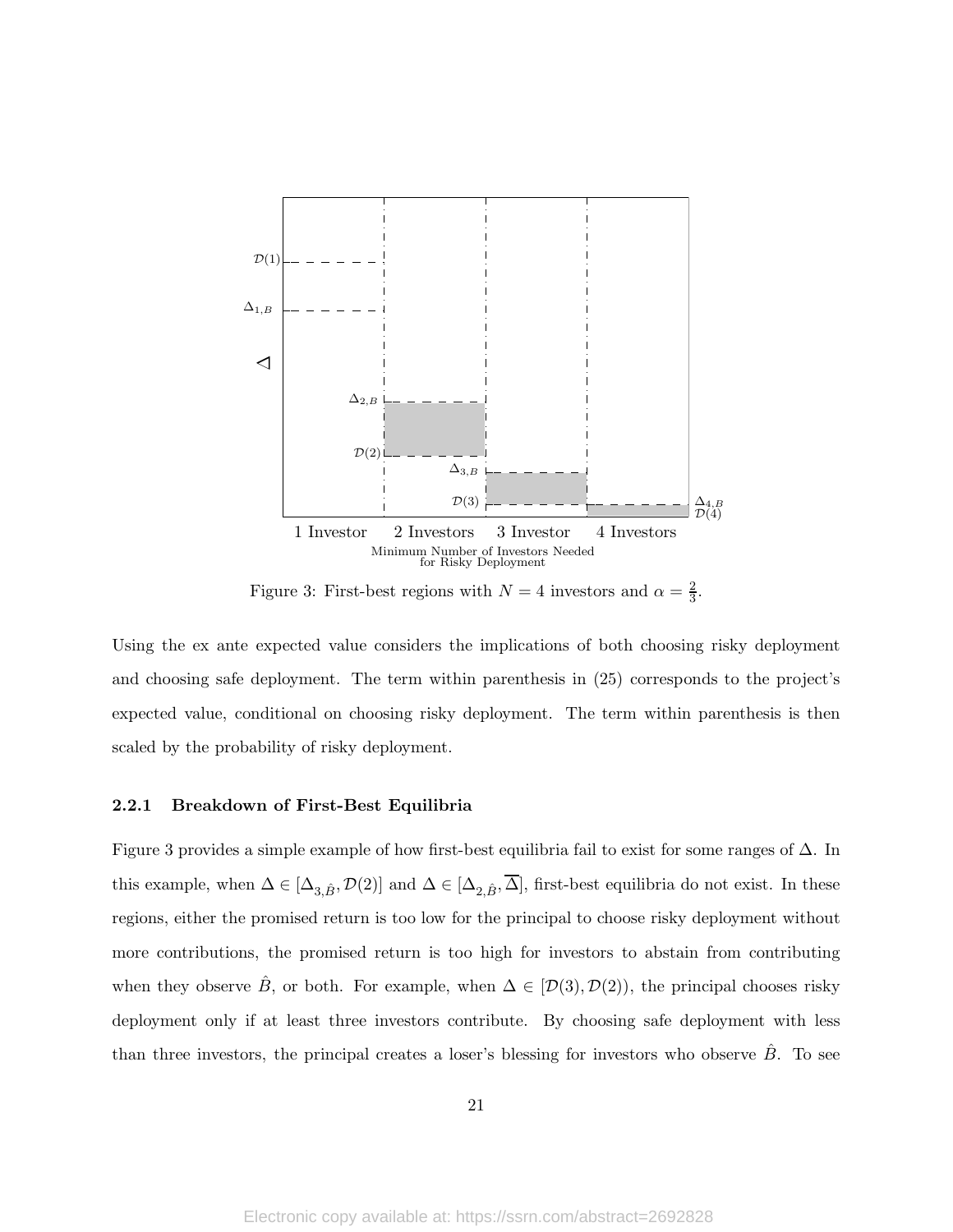this, consider a project with  $\Delta \in \left[\Delta_{3,\hat{B}}, \mathcal{D}(2)\right)$  and consider a hypothetical equilibrium in which investors only contribute if they observe G. Holding all other investors' strategies fixed, if investor  $i$  observes  $B$  and decides to deviate by contributing, and fewer than two other investors contribute. then the principal chooses safe deployment and no capital is at risk. However, if at least two other investors contribute, then the principal chooses risky deployment. With all other investors only contributing after observing  $\hat{G}$ , it is more likely that two investors contribute for a good project than a bad project and, thus, risky deployment is more likely when the project is good. As such, investor i's deviation is profitable, eliminating the hypothetical equilibrium. In general, asymmetric exposure to good projects leads investors to contribute after observing  $B$  in the hope of free-riding on other investors' information. Furthermore, higher returns make contributing after observing  $B$ more profitable.

**Proposition 2.** For any  $N > 2$ , there exists at least one continuous range of  $\Delta$  in the interval  $\left[\Delta,\overline{\Delta}\right]$  for which first-best financing efficiency, as defined in Definition 2, is not possible.

**Corollary 2.1.** For any  $N > 2$ , first-best financing efficiency, as defined in Definition 2, is not possible for some  $\Delta$  in the interval  $\left[\frac{\alpha^2 + (1-\alpha)^2}{\alpha^2}, 2\right)$ .

Proposition 2 shows that there is always at least one region in which first-best is not possible. In particular, Corollary 2.1 shows that a region without first-best always exists around the threshold that requires half of the investors to contribute. That threshold corresponds to projects with  $\Delta = 2$ , which are ex ante zero valued and at the threshold of being economically valuable (in the absence of information). In the context of venture financing, low value projects are likely candidates for securities-based crowdfunding because more traditional types of financing, for example, venture capital, are likely to fund more valuable projects.

Proposition 2 and Corollary 2.1 show that first-best equilibria break down because the principal's threshold  $\Delta$  is not within the range of investors' incentive compatible  $\Delta$ s. While it is possible that the misalignment is due to investors who observe  $\hat{G}$ , the following corollary shows that violations of the incentive compatibility constraints for investors who observe  $\hat{B}$  prevent first-best.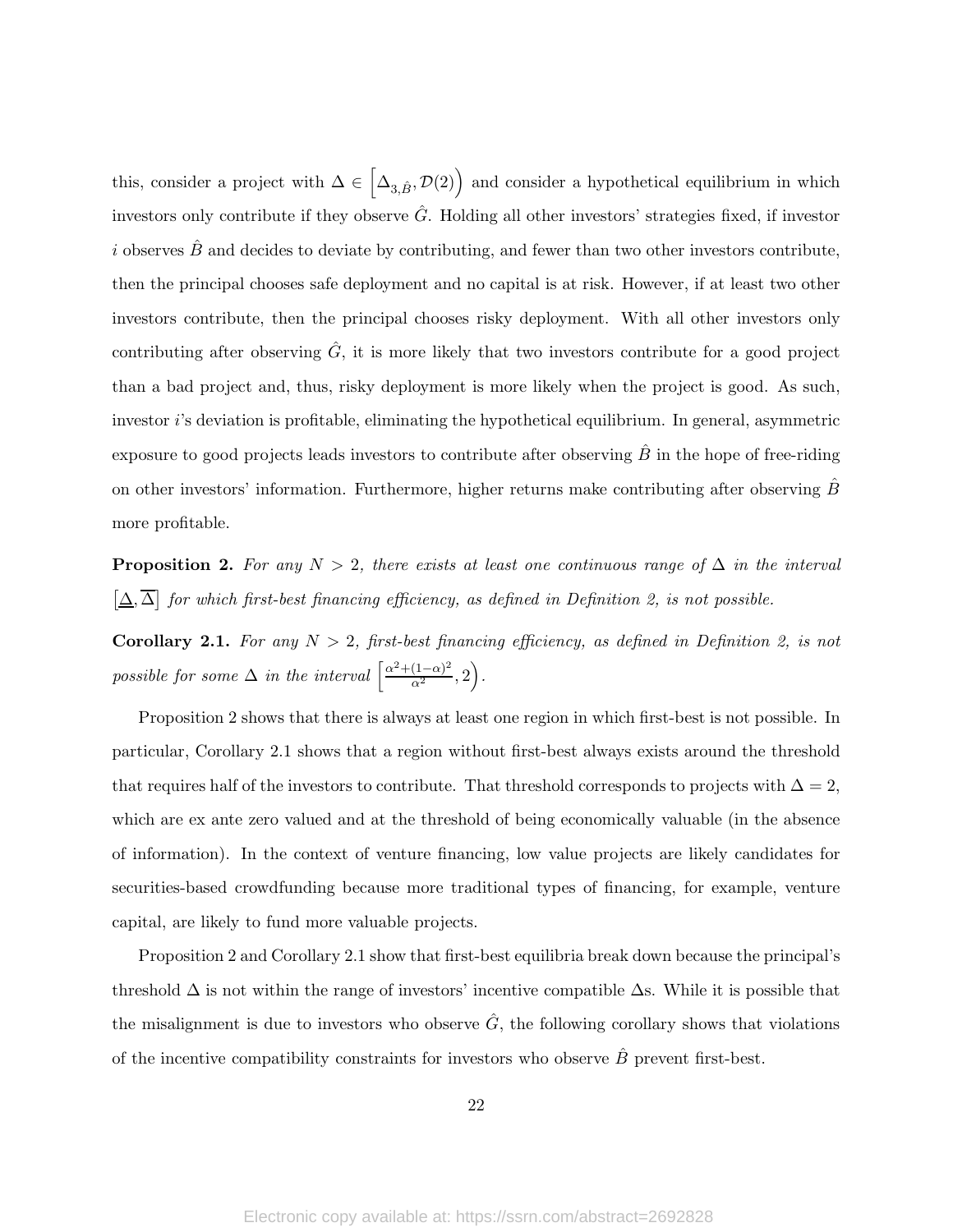Corollary 2.2. Deviations from first-best financing inefficiency are due to a loser's blessing and never due to a winner's curse.

Corollary 2.2 implies that the principal's ex post decision-making is congruent with the incentive compatibility constraints of investors who observe  $\hat{G}$ . In other words, the inability to attain firstbest is never due to a winner's curse (i.e., abstaining with strictly positive probability after observing  $\hat{G}$ ). Mathematically, the corollary implies that the  $\Delta$  at which an investor who observes  $\hat{G}$  is willing to contribute, given that the principal chooses risky deployment only if  $n$  investors contribute, is always smaller than the  $\Delta$  for which the principal chooses risky deployment if  $\underline{n}$  investors contribute.

Proposition 2 along with Corollaries 2.1 and 2.2, show that first-best equilibria break down because the principal's ex post decision-making introduces a loser's blessing for investors. To analyze the affect of N on first-best equilibria, we compute the principal's first-best decision thresholds and investors' incentive compatible regions for values of N ranging from two to forty. Figure 4 shows that as N increases, the percentage of first-best equilibria approaches zero. The figure shows the percentage of  $\Delta$  that have first-best equilibria for all  $\Delta \in [\underline{\Delta}, \overline{\Delta}]$  for three levels of information precision:  $\alpha \in \{\frac{3}{5}, \frac{2}{3}$  $\frac{2}{3}, \frac{3}{4}$  $\frac{3}{4}$ . In each case, as N increases, the percentage of first-best equilibria decrease. When investors have more precise information, the percentage of first-best equilibria drops more quickly. For  $\alpha = \frac{3}{4}$  $\frac{3}{4}$ , the percentage falls below 1% for  $N \ge 13$ , while for  $\alpha = \frac{2}{3}$  $\frac{2}{3}$ , the percentage falls below 1% for  $N \ge 19$ . By  $N = 40$ , the three lines are visually indistinguishable from each other and from zero. Figure 4 shows that first-best equilibria are effectively not feasible as N gets large.

### 2.2.2 Second-Best and Multiple Equilibria

When a first-best equilibrium is not feasible, financing efficiency of the second-best equilibrium can suffer either due to underinvestment (not maximizing the production technology) or noisy financing (funding more bad projects and/or fewer good projects due to less precise information). Recall that when a first-best equilibrium exists,  $\kappa^{FB} \ge \overline{K}/n^{FB}$ , so that the production technology is fully used when at least  $n^{FB}$  investors contribute. Choosing  $\kappa < \overline{K}/n^{FB}$  leads to underinvestment when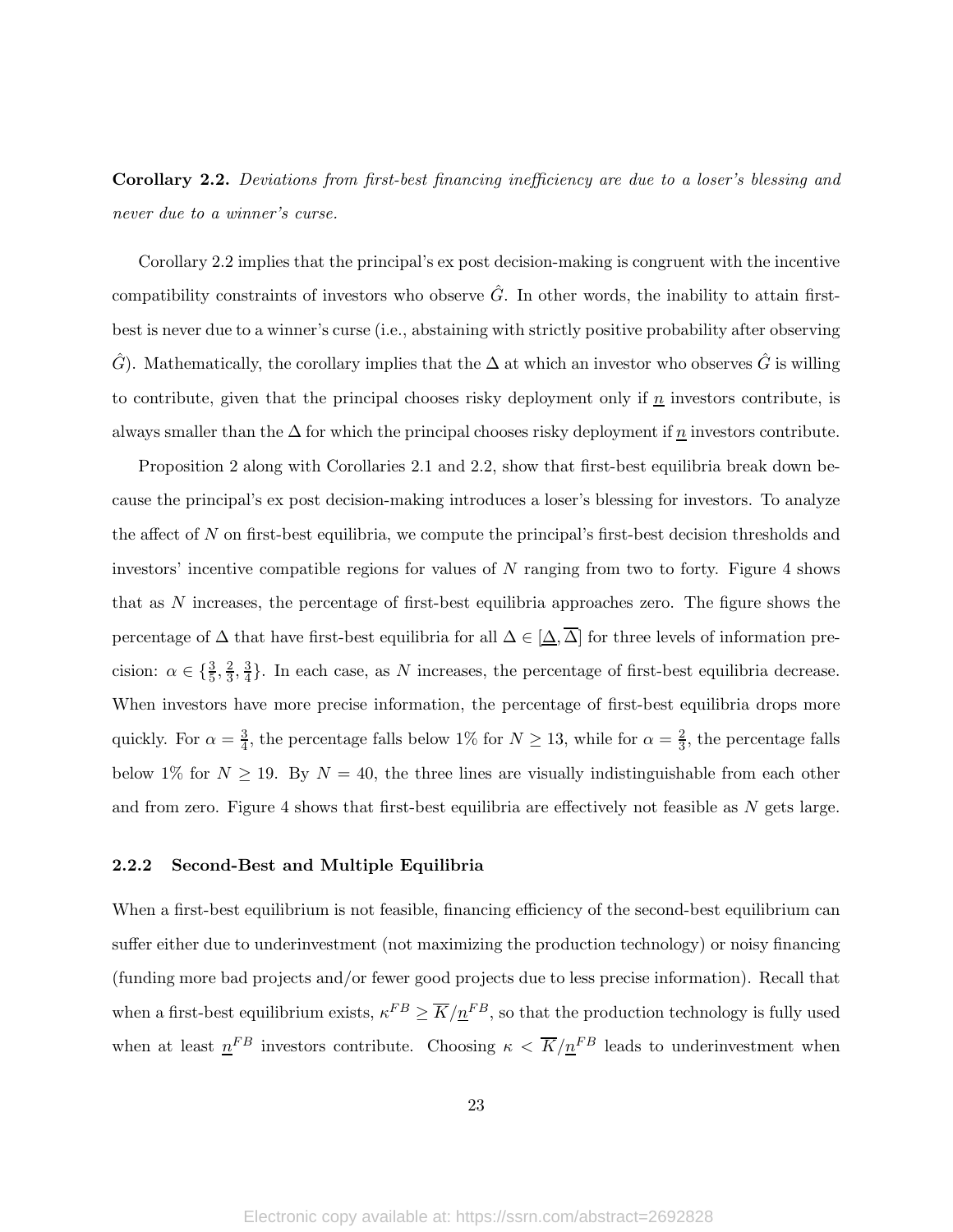

Figure 4: Percentage of  $\Delta \in [\Delta, \overline{\Delta}]$  that support first-best equilibria as a function of N for  $\alpha \in \left\{\frac{3}{5}, \frac{2}{3}\right\}$  $\frac{2}{3}, \frac{3}{4}$  $\frac{3}{4}$ .

relatively fewer investors contribute. While underinvestment lowers financing efficiency, there is a possibility that choosing  $\kappa < \overline{K}/\underline{n}^{FB}$  alters investors' incentives, leading to more truthful reporting. Lemma 5 shows that this is never the case and that lowering  $\kappa$  leads to less truthful reporting.<sup>12</sup> In equilibrium, underinvestment never occurs from not maximizing the production technology.

# **Lemma 5.** Choosing  $\kappa < \overline{K}/n$  exacerbates the loser's blessing.

According to Lemma 5, lowering  $\kappa$  leads to less truth-telling. Lowering  $\kappa$  smooths the rationing faced by an investor who observes  $B$ . To see this, consider a setting in which the principal requires at least  $\overline{n}$  investors to choose risky deployment. If the principal chooses a contribution quantity  $\kappa' = \overline{K}/\underline{n}$ , an investor receives a full share of the risky payoff only if  $\underline{n}$  investors contribute. If, however,  $n > \underline{n}$  investors contribute, the investor receives a smaller share of  $\underline{n}/n$ . Now, suppose

 $12$ In Section 3, we consider the principal's ability to use price setting as an additional means to enhance financing efficiency. Furthermore, if the principal could perfectly commit to choosing risky deployment, even if his ex post beliefs were not sufficiently high, the principal could attenuate the loser's blessing and enhance financing efficiency.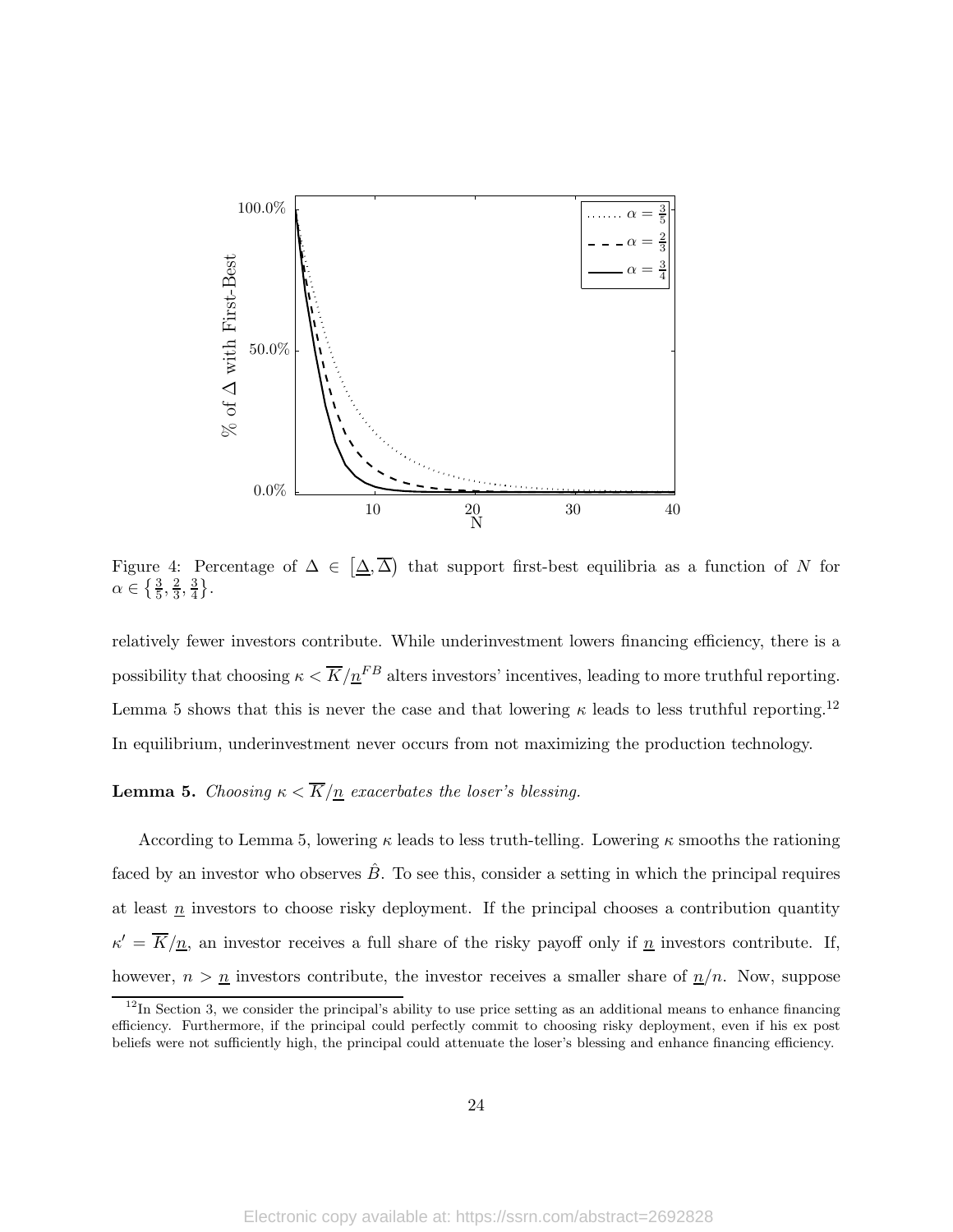the principal still requires at least  $\underline{n}$  investors to choose risky deployment, but instead chooses contribution quantity  $\hat{\kappa} = \overline{K}/(\underline{n}+1) < \overline{K}/\underline{n}$ . An investor receives a full share of the risky payoff if  $\underline{n}$  or  $\underline{n} + 1$  investors contribute. Moreover, if  $n > \underline{n} + 1$  investors contribute, the investor receives a share of  $(\underline{n+1})/n$  which is larger than what she received with  $\kappa'$ . Notably, with contribution quantity  $\hat{\kappa}$ , rationing is reduced which favors good projects because they attract more contributions, all else equal. Thus, if the principal lowers  $\kappa$  below  $\overline{K}/n$ , rationing is reduced and contributing investors are relatively more exposed to good projects which encourages less truth-telling for investors who observe  $\ddot{B}$ .

When considering second-best equilibria, it is important to remember that the principal's threshold rule for deploying capital to the risky project depends on the quality of the information received from investors. Our analysis of first-best equilibria assumes that all investors only contribute after observing  $\hat{G}$ . In second-best equilibria (denoted with superscript  $SB$ ), investors do not always truthfully report, so  $\mathcal{D}(n)$  is a function of  $g^{SB}$  and  $b^{SB}$ , as shown in (8) and (9). As  $b^{SB}$  increases, the principal's information becomes less precise, and he may require more contributions to deploy capital to the risky project.

Because of the dependence of the principal's threshold rule on investors' strategies, multiple equilibria may exist. Figure 5 depicts multiple equilibria across three panels: the first panel shows the lower bound of the principal's optimal  $\kappa^*$  as a percentage of  $\overline{K}$  (since any  $\kappa \ge \overline{K}/\underline{n}^*$  is also optimal), the second panel shows the equilibrium contribution strategy  $b^*$  of investors who observe B, and the third panel shows the percentage of first-best expected value achieved by an equilibrium. The superscript ∗ denotes generic equilibrium values, some of which correspond to first-best or second-best.

To see the potential for multiple equilibria, consider the two different equilibria that exist for  $\Delta = 2.5$  in Figure 5. One equilibrium is first-best and corresponds to  $\kappa^{FB} \ge \frac{K}{2}$  $\frac{K}{2}$  in Panel A,  $b^{FB} = 0$ in Panel B, and  $E[V(K, F|d)] = 100\%$  in Panel C (100% represents the expected value from a first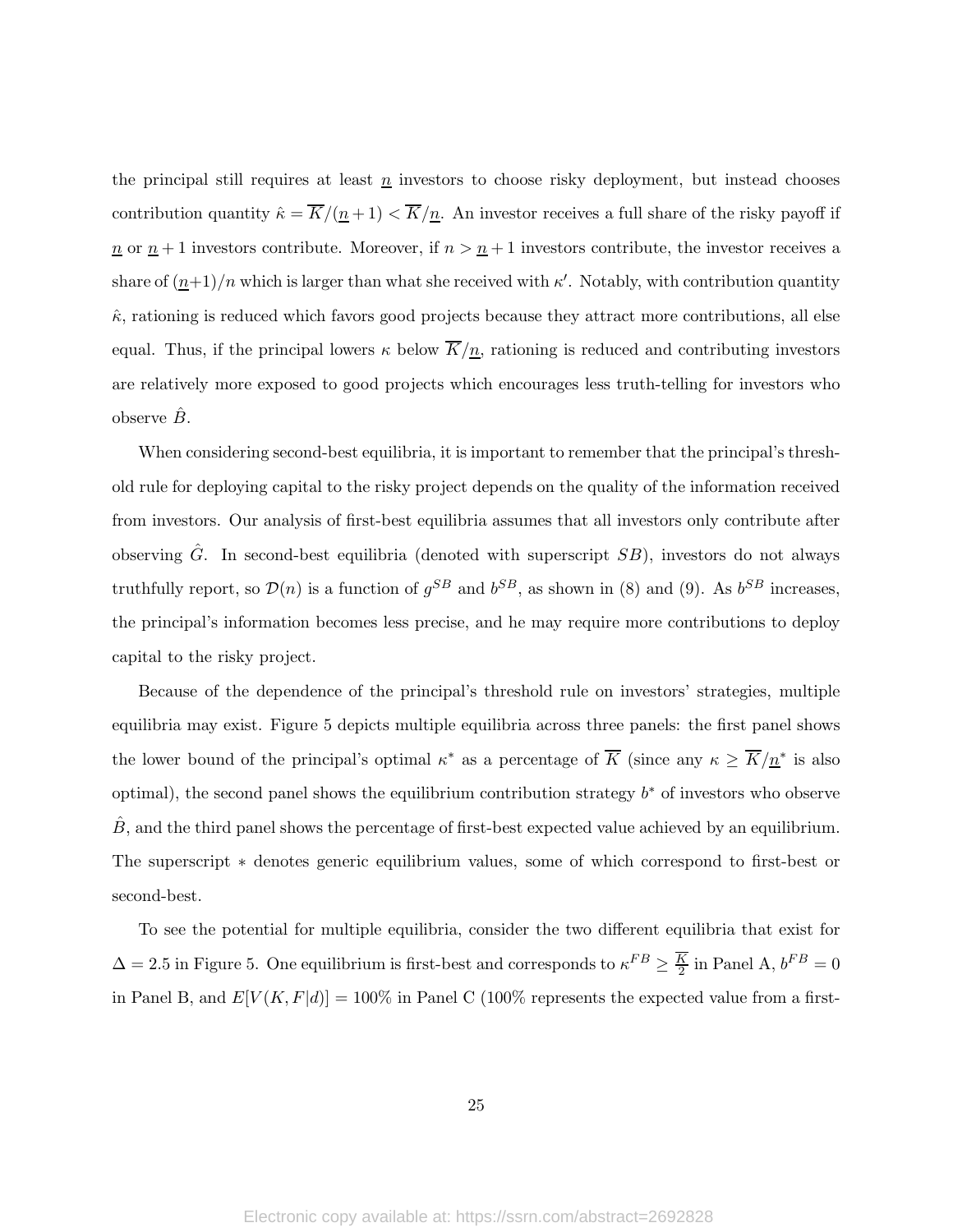best equilibrium, while  $0\%$  represents the expected value from a no-information equilibrium).<sup>13</sup> In the first-best equilibrium, the principal chooses risky deployment if at least two investors participate. In the other equilibrium, investors who receive bad signals participate 37% of the time  $(b^{SB} = 0.37)$ in Panel B) and the principal chooses risky deployment if at least three investors contribute (and  $\kappa^{SB} \geq \frac{K}{3}$  $\frac{1}{3}$  so that three investors will fully fund the project). The additional noise in the principal's information creates a value loss due to undertaking bad projects and forgoing good projects, as Panel C shows  $E[V(K, F|d)] = 63\%$  in this equilibrium.

With limited commitment, the principal cannot influence which equilibrium will result through his choice of  $\kappa$ . By choosing a larger  $\kappa \geq \frac{K}{2}$  $\frac{\kappa}{2}$ , the principal does not commit to risky deployment in projects that attract at least 2 investors. Instead, the principal still has the option to deploy the capital in the safe project. As a result, if investors contribute after observing  $B$ , the principal only chooses risky deployment when at least 3 investors contribute. In those cases, the principal has excess capital and rations investors. If, however, the principal could ex ante commit to risky deployment if two investors contribute, the principal can influence the equilibrium and implement first-best. By committing to risky deployment with two contributing investors, the loser's blessing is mitigated and the only incentive compatible equilibrium is first-best. In the context of securitiesbased crowdfunding, ex ante listed funding thresholds may be optimal as they provide a credible means to select more efficient equilibria.

Finally, as  $\Delta$  increases, more investors contribute after observing  $\hat{B}$ , and the principal requires more investors to contribute in order to deploy capital to the risky project. In particular, when  $\Delta \geq$  $\alpha+(1-\alpha)$  $\frac{1-\alpha}{1-\alpha}$ , an equilibria always exists in which all investors contribute, no information is conveyed, and all projects are funded (i.e., a babbling equilibrium). In these cases, the returns are high enough for the principal to invest without information, and are high enough for investors who observe  $B$ to invest despite that information. While this particular equilibrium with  $\Delta = \frac{\alpha + (1-\alpha)}{1-\alpha}$  can be eliminated by a trembling-hand refinement, when  $\Delta$  is sufficiently high, a babbling equilibrium

 $13$  All equilibrium values, other than first-best, are obtained through numerical methods.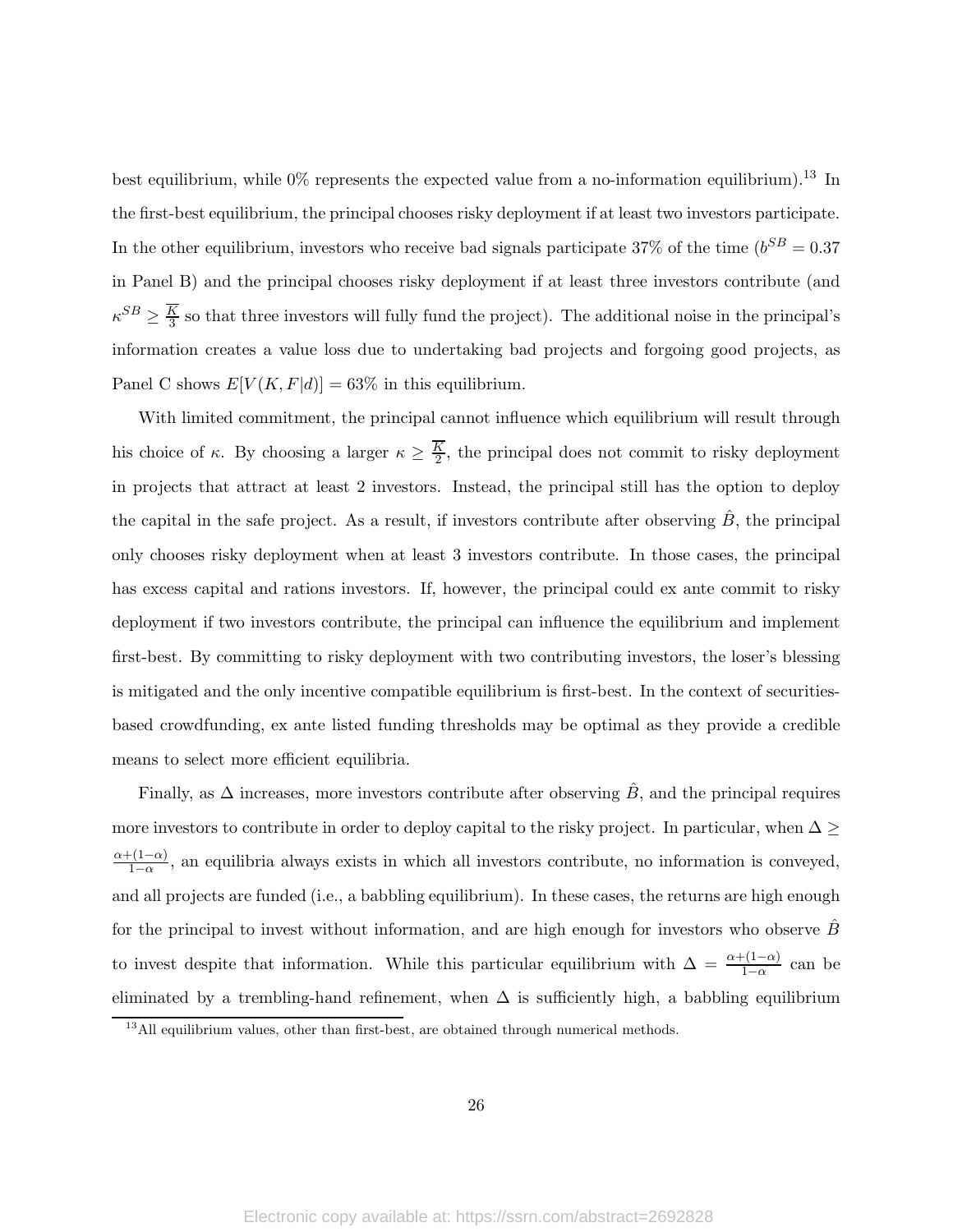

Figure 5: Equilibrium outcomes as a function of  $\Delta$  for  $\alpha = 3/4$  and  $N = 4$ .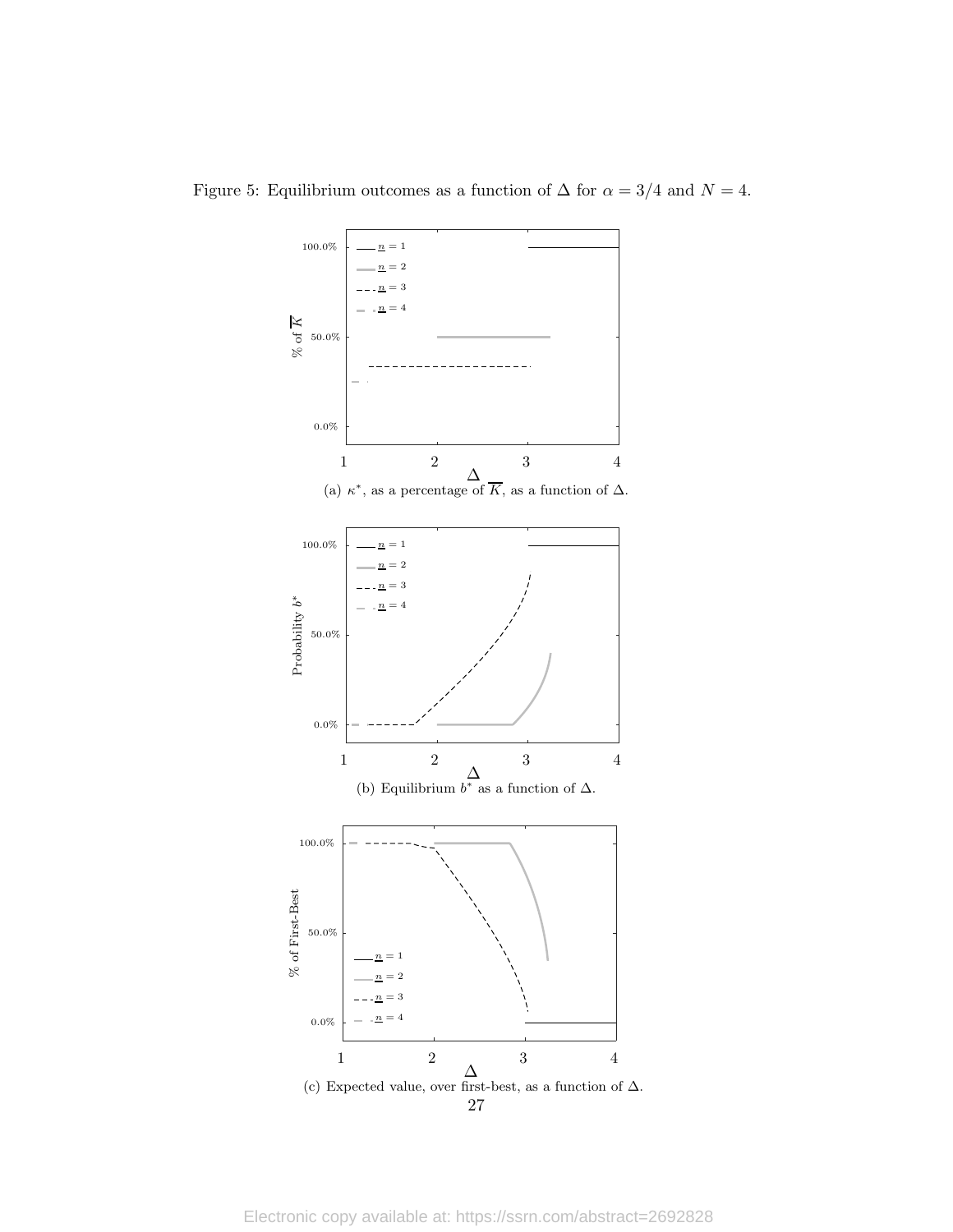is the only possible equilibrium. In Figure 5, only the no-information equilibrium exists when  $\Delta \geq 3.27$ , which is therefore associated with  $E[V(K, F|d)] = 0\%$ .

# 3 Price Setting and Information Production Costs

In our base model, the loser's blessing prevents first-best financing efficiency when  $\Delta$  is sufficiently high such that it is not incentive compatible for investors' observing  $\hat{B}$  to abstain from contributing. To mitigate the loser's blessing, the principal must make contributing less attractive to investors who observe  $\ddot{B}$ . The principal can disincent contributions by keeping some of the project's return for himself, effectively raising the price of the offering. We model this by assuming the principal offers a fraction  $\beta \in [0,1]$  of the project's risky return  $\Delta$  to investors. Thus,  $\beta\Delta$  replaces  $\Delta$  in investor i's expected payoff function.

With the ability to price set, the principal's problem is given by,

$$
\max_{\kappa \in \mathbb{R}^+, \beta \in [0,1]} E\left[V(K, F|d)\right] \tag{26}
$$

s.t. 
$$
g_i \in \arg\max_{\hat{g}\in[0,1]} \Pi(\hat{G}, \{\hat{g}, \hat{b}\} | \vec{\pi}_{-i}, \kappa, \beta, \underline{n}),
$$
 (26.1)

$$
b_i \in \arg\max_{\hat{b}\in[0,1]} \Pi(\hat{B}, \{\hat{g}, \hat{b}\}|\vec{\pi}_{-i}, \kappa, \beta, \underline{n}),\tag{26.2}
$$

$$
g_i = g_{-i} \text{ and } b_i = b_{-i}, \tag{26.3}
$$

$$
\Pi(\hat{G}, \vec{\pi}_i | \vec{\pi}_{-i}, \kappa, \beta, \underline{n}) \ge 0 \text{ and } \Pi(\hat{B}, \vec{\pi}_i | \vec{\pi}_{-i}, \kappa, \beta, \underline{n}) \ge 0,
$$
\n(26.4)

$$
d = \begin{cases} r & \text{if } \rho(n, \vec{\pi})\Delta - 1 \ge 0 \text{ and } K \ge \underline{K} \\ s & \text{otherwise,} \end{cases}
$$
 (26.5)

in which  $\Pi(\hat{F},\vec{\pi}_i|\vec{\pi}_{-i},\kappa,\beta,\underline{n})$  is investor  $i$ 's expected payoff as a function of her signal  $\hat{F}$  and strategy  $\vec{\pi}_i$ , given all other investors use strategy  $\vec{\pi}_{-i}$ , the principal chooses contribution amount  $\kappa$  and price setting level  $\beta$ , and risky deployment occurs if  $n \geq n$ . As in the base model, Constraints 26.1-26.2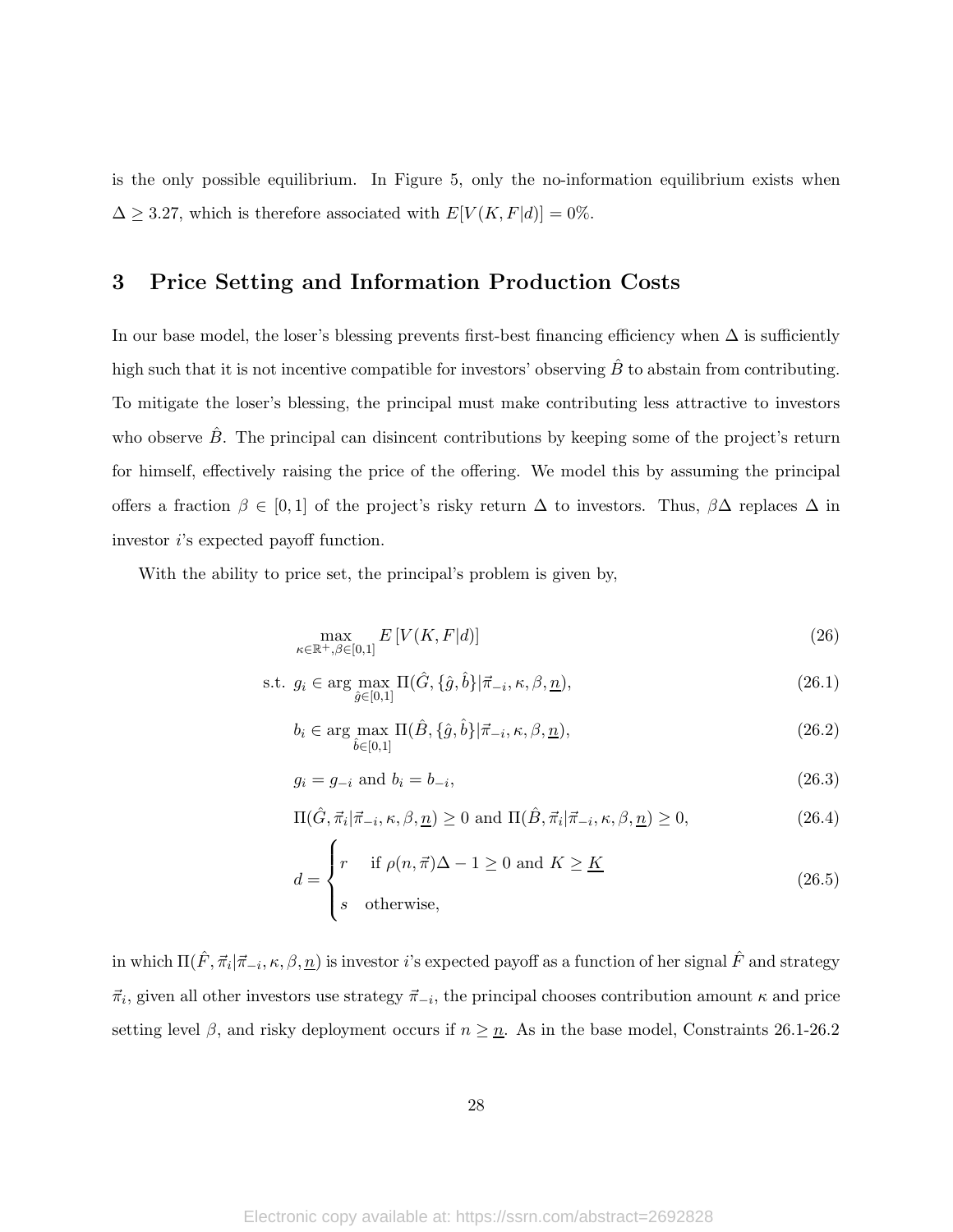require that  $g_i$  and  $b_i$  are chosen as mutual best responses by the investors, Constraint 26.3 requires that the strategies are symmetric, Constraint 26.4 ensures participation (which is trivially satisfied if the mechanism is incentive compatible), and Constraint 26.5 requires that the principal chooses risky deployment of capital if the project is positive valued in expectation and raised capital exceeds  $\underline{K}$ .

With the ability to set prices, we define an equilibrium according to a quintet,

$$
\Omega^{PS} = \{\kappa^{PS}, \beta^{PS}, g^{PS}, b^{PS}, \underline{n}^{PS}\},\tag{27}
$$

in which  $\kappa^{PS}$  and  $\beta^{PS}$  solve the principal's problem in (26),  $g^{PS}$  and  $b^{PS}$  are the equilibrium contribution strategies of investors who observe  $\hat{G}$  and  $\hat{B}$  respectively, and  $\underline{n}^{PS}$  is the minimum number of contributions the principal must observe to choose risky deployment (conditional on strategies  $g^{PS}$  and  $b^{PS}$ ). The superscript PS denotes an equilibrium with price setting.

To solve the problem, the principal first considers the optimal decision rule conditional on the project's actual  $\Delta$ , establishing  $n^{PS}$ . He then sets  $\beta$  such that the investor's payoff by contributing with a bad signal is strictly negative, that is,

$$
\sum_{n=\underline{n}^{PS}-1}^{N-1} \left( (1-\alpha) \Pr(n|G,\vec{\pi},N-1) \frac{(\beta \Delta - 1)\underline{n}^{PS}}{n+1} - \alpha \Pr(n|B,\vec{\pi},N-1) \frac{\underline{n}^{PS}}{n+1} \right) < 0. \tag{28}
$$

For the preceding inequality to hold,  $\beta$  must be strictly smaller than an upper bound  $\overline{\beta}$ . Noting that  $\overline{\beta}$  is bound above by 1, (28) may be rearranged to provide an explicit formula for  $\overline{\beta}$ ,

$$
\overline{\beta} = \min \left\{ \frac{(1-\alpha)\sum_{n=\underline{n}}^{N-1} \Pr(n|G,\vec{\pi},N-1)\frac{1}{n+1} + \alpha \sum_{n=\underline{n}}^{N-1} \Pr(n|B,\vec{\pi},N-1)\frac{1}{n+1}}{\Delta(1-\alpha)\sum_{n=\underline{n}}^{N-1} \Pr(n|G,\vec{\pi},N-1)\frac{1}{n+1}},1 \right\}.
$$
\n(29)

If the principal chooses too small of a  $\beta$ , however, investors who observe  $\hat{G}$  will not find contributing optimal. As such, the principal must choose  $\beta$  such that an investor's payoff from contributing with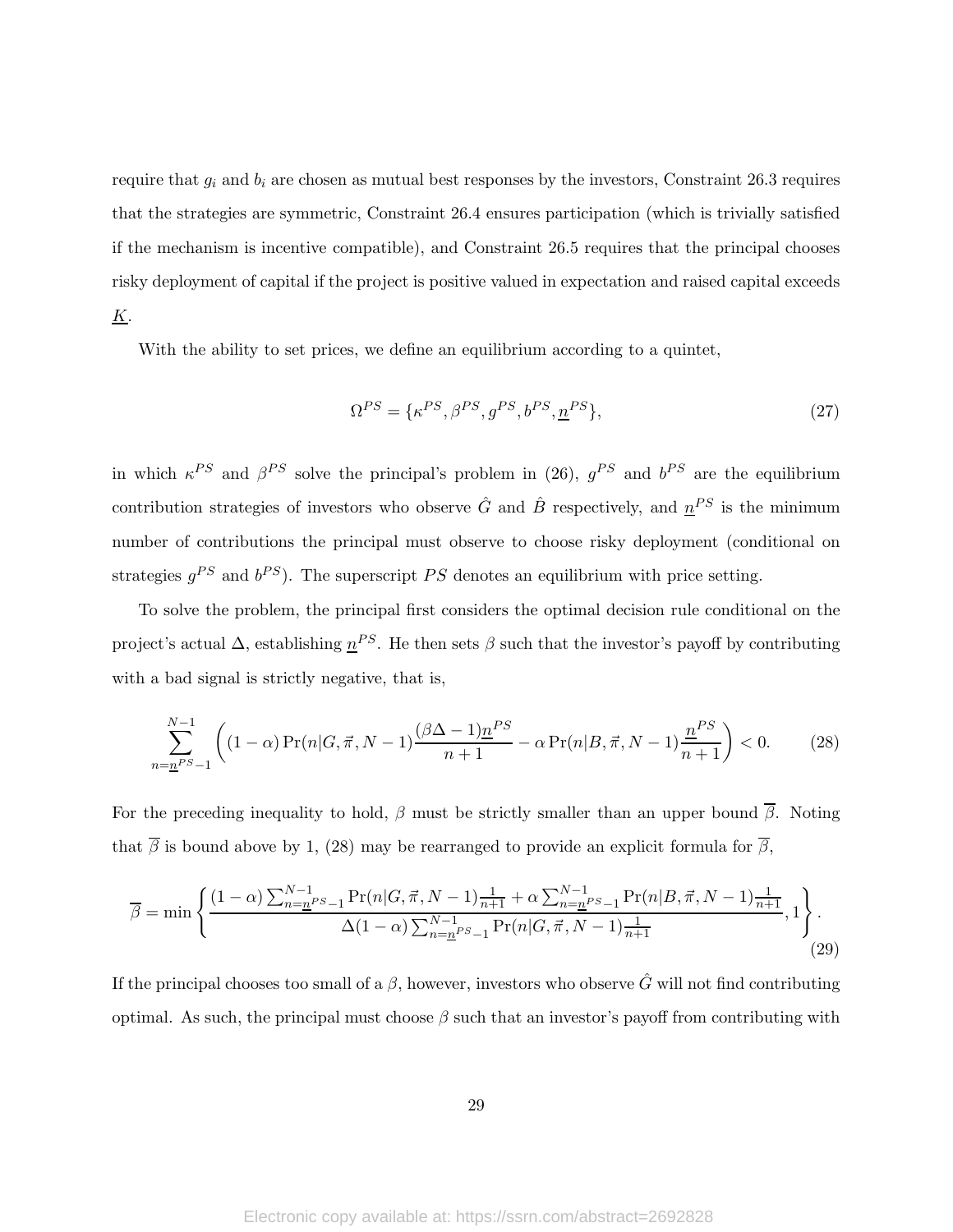a good signal is positive, that is,

$$
\sum_{n=\underline{n}^{PS}-1}^{N-1} \left( \alpha \Pr(n|G,\vec{\pi},N-1) \frac{(\beta \Delta - 1)\underline{n}^{PS}}{n+1} - (1-\alpha) \Pr(n|B,\vec{\pi},N-1) \frac{\underline{n}^{PS}}{n+1} \right) \ge 0. \tag{30}
$$

For the preceding inequality to hold,  $\beta$  must be greater than a lower bound  $\underline{\beta}$ . Noting that  $\underline{\beta}$  is also bound above by 1, (30) may be rearranged to provide an explicit formula for  $\underline{\beta}$ ,

$$
\underline{\beta} = \min \left\{ \frac{\alpha \sum_{n=\underline{n}}^{N-1} \Pr(n|G,\vec{\pi},N-1) \frac{1}{n+1} + (1-\alpha) \sum_{n=\underline{n}}^{N-1} \Pr(n|B,\vec{\pi},N-1) \frac{1}{n+1}}{\Delta \alpha \sum_{n=\underline{n}}^{N-1} \Pr(n|G,\vec{\pi},N-1) \frac{1}{n+1}}, 1 \right\}.
$$
\n(31)

Proposition 3. For any ∆ ≥ ∆, there exists an equilibrium solution Ω P S = {κ P S, βP S, gP S, bP S ,  $n^{PS}$ } to the principal's problem outlined in (26) which corresponds to first-best financing efficiency as defined in Definition 2.

Proposition 3 shows that first-best is always possible with price setting. First-best is obtained by shrinking investor returns to make abstaining with a bad signal incentive compatible. Said differently, *penalizing* investors with lower returns improves information aggregation. This result contrasts the IPO literature that shows rewarding investors improves efficiency (e.g., see Rock (1986) in which underpricing is used to mitigate the winner's curse and Benveniste and Spindt (1989) in which larger allocations reward more positive reports). The result suggests that efficient securities-based crowdfunding may be characterized by limited investor returns as price setting is used to curb the loser's blessing.

In Proposition 3, the principal sets the price such that investors who receive bad signals earn negative expected payoffs by participating. Furthermore, the principal sets the price such that an investor who receives a good signal expects a positive payoff. However, it is not clear that this profit could adequately compensate for information costs that might be incurred in acquiring the investors' signals. For example, suppose that investors must bear an information production cost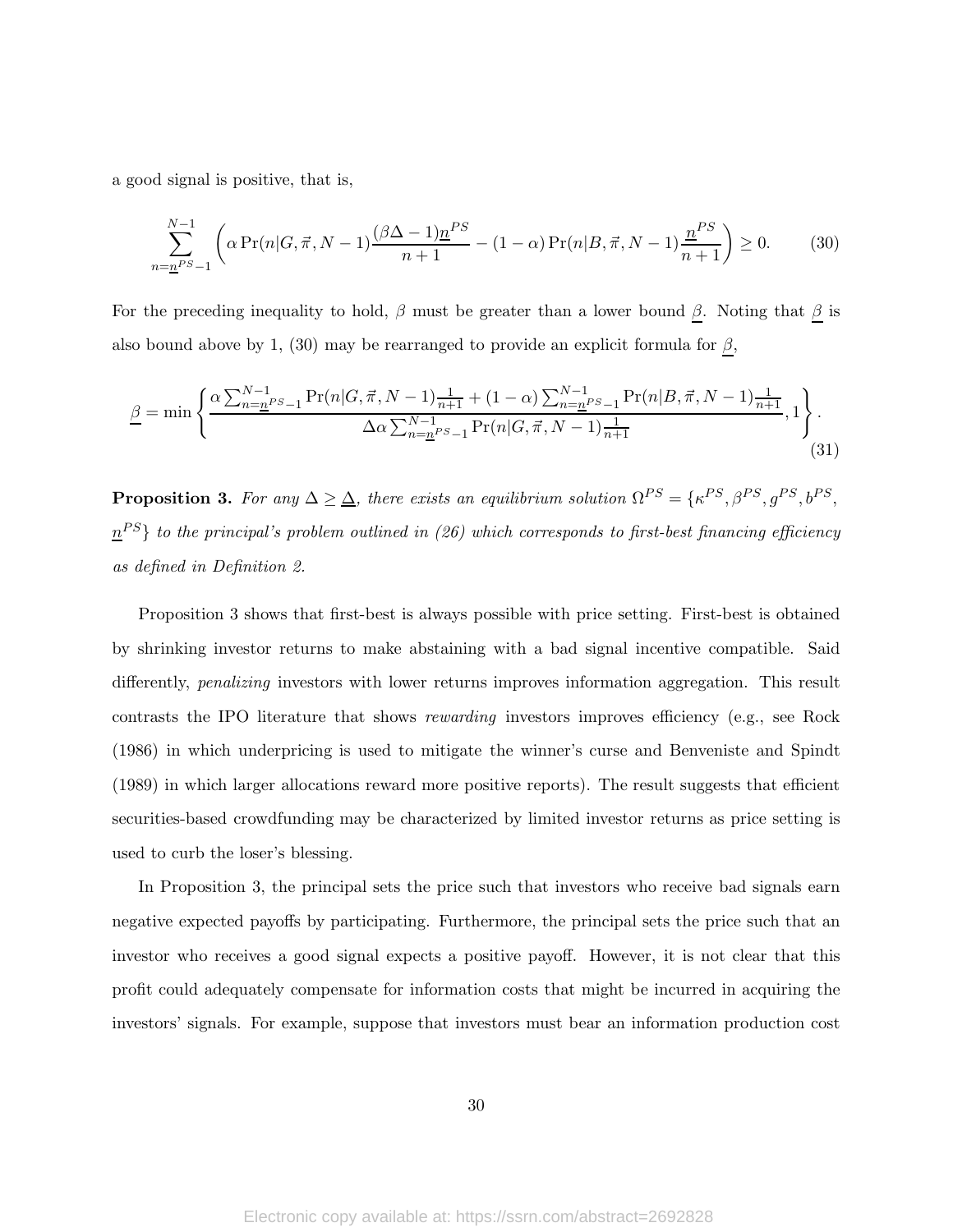$c > 0$ <sup>14</sup> While we do not formally state the principal's problem, with costly information, we define an equilibrium according to the septet,

$$
\Omega^C = \{\kappa^C, \beta^C, \vec{g}^C, \vec{b}^C, \vec{u}^C, \vec{\tau}^C, \underline{n}^C\},\tag{32}
$$

in which  $\kappa^C$  and  $\beta^C$  solve the principal's problem,  $\vec{g}^C$  and  $\vec{b}^C$  are the vectors of equilibrium contribution strategies of investors who observe  $\hat{G}$  and  $\hat{B}$  respectively,  $\vec{u}^C$  is the vector of contribution strategies of uninformed investors that do not purchase a signal,  $\vec{\tau}^C$  is the mixed strategies of investors with regards to whether or not they purchase a signal, and  $n<sup>C</sup>$  is the minimum number of contributions the principal must observe to choose risky deployment (conditional on strategies  $\vec{q}^C$ ,  $\vec{b}^C$ , and  $\vec{u}^C$ ).<sup>15</sup> The superscript C denotes an equilibrium with costly information acquisition.

For investor  $i$  to be willing to pay the cost, the expected payoff (in dollars) for purchasing a signal must meet or exceed  $c$ :

$$
\left(\frac{1}{2}\Pi_i(\hat{G}|\Omega^C) + \frac{1}{2}\Pi_i(\hat{B}|\Omega^C)\right)\min\left\{\kappa^C, \frac{\overline{K}}{\underline{n}^C}\right\} - c \ge 0,
$$
\n(33)

in which  $\Pi_i(\hat{F}|\Omega^C)$  is investor *i*'s expected payoff as a function of her signal  $\hat{F}$  in equilibrium  $\Omega^C$ . If investor  $i$  does not purchase a signal, her expected payoff is given by,

$$
u_i \Pi(\text{uninformed}|\Omega^C) + (1 - u_i)0,\tag{34}
$$

in which  $\Pi$ (uninformed $|\Omega^C|$ ) is an investor's expected payoff when she submits an uninformed contribution with probability  $u_i$  and she abstains with probability  $(1 - u_i)$ .

The payoff in (33) is related to the difference between the payoffs for good and bad signals. As the net payoff to a bad signal is set to zero in a first-best equilibrium, the good signal payoff must

<sup>&</sup>lt;sup>14</sup>Alternatively, we could consider an admission cost to participate on the platform. We model the information production cost, as it is a more natural interpretation, but a model with admission costs also gives rise to a loser's blessing.

<sup>&</sup>lt;sup>15</sup>We acknowledge that assuming symmetric strategies by investors is too restrictive in this setting. Hence, we use the vector notation on q, b, u and  $\tau$  to allow for nonsymmetric strategies.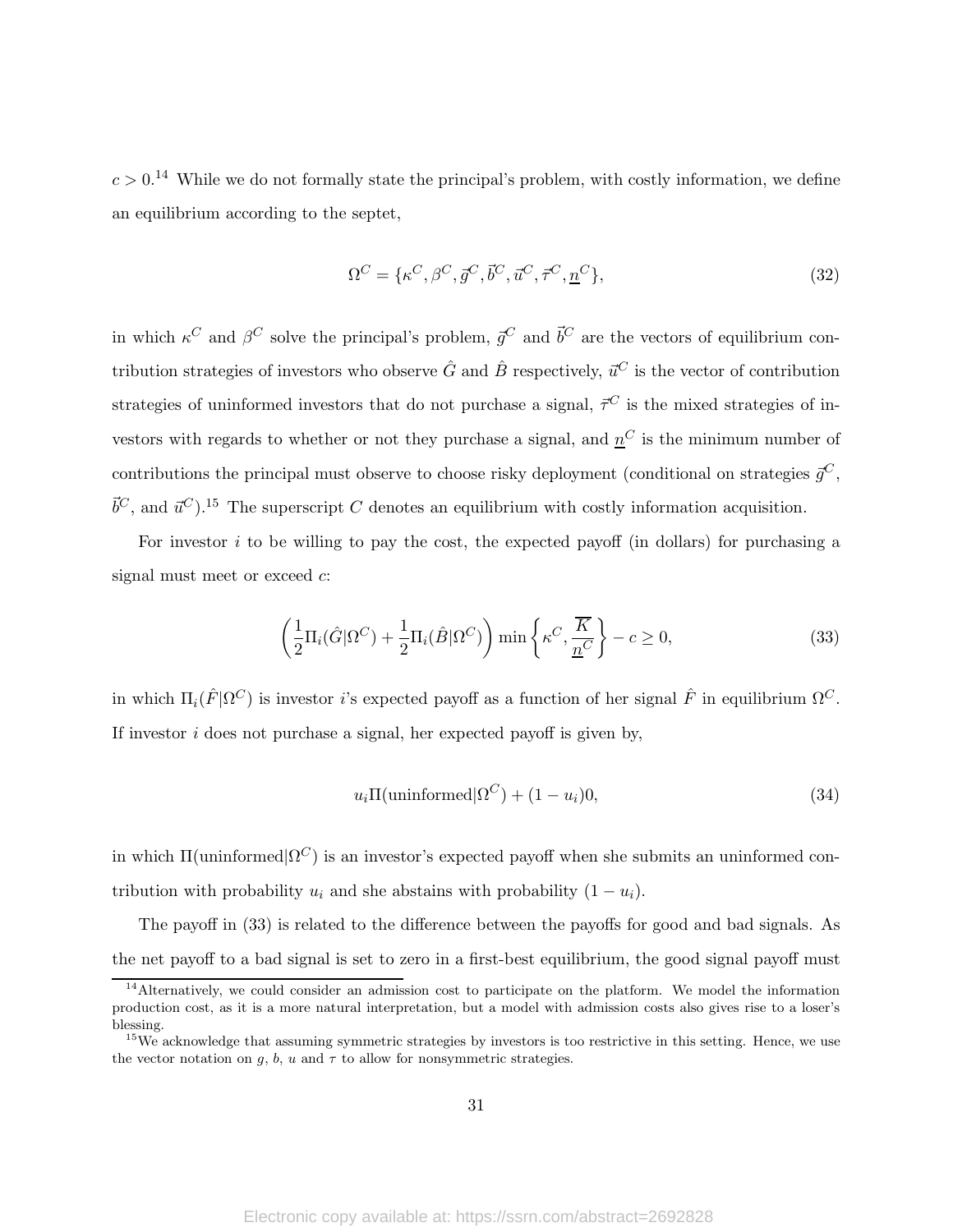be sufficiently large to compensate for the information cost c. For some projects, however, the good signal payoff goes to zero as  $N$  increases, in particular, projects that are ex ante negative valued (i.e., projects with  $\Delta \leq 2$  which are also characterized by the principal's requiring at least half of the investors to contribute for risky deployment, i.e.,  $\underline{n}^C \geq \frac{N}{2}$  if all investors purchase signals and truthfully report them).

Corollary 3.1. If  $c > 0$  and N is sufficiently large, an ex ante negative valued project  $(\Delta \leq 2)$ cannot achieve first-best financing efficiency as defined in Definition 2.

While Proposition 3 shows that first-best is always possible via price setting, Corollary 3.1 shows that first-best is not always attainable if information is costly and  $N$  is large.<sup>16</sup> To understand the result, consider a project with  $\Delta = 2$  and a hypothetical equilibrium in which all investors purchase signals  $({\vec \tau} = 1)$  and follow them  $({\vec g} = 1$  and  ${\vec b} = 0)$ . In this hypothetical equilibrium, the principal chooses risky deployment if at least half the investors contribute,  $\underline{n} = \frac{N}{2}$ . If the project is good, the distribution of contributing investors is a binomial distribution centered at  $\alpha N$ . Conversely, if the project is bad, the distribution is a binomial distribution centered at  $(1 - \alpha)N$ . As N gets large, the probability mass of the good distribution above  $\frac{N}{2}$  increases and the probability mass of the bad distribution below  $\frac{N}{2}$  increases. Consequently, the wedge between good and bad projects increases and a loser's blessing ensues. To dissuade investors from contributing after observing  $\tilde{B}$ , the principal lowers  $\beta$ . However, as N gets sufficiently large, the crowd has the potential to almost perfectly screen projects and the principal lowers  $\beta$  to a level at which investors just breakeven (ignoring c), even with perfect screening. That is,  $\beta$  goes to  $\frac{1}{\Delta}$  as  $N \to \infty$  and price setting makes investors gross return 1 and net return  $\theta$  (ignoring c). While such price setting accomplishes firstbest when signals are costless, first-best is not possible if information is costly as net payoffs are strictly negative with signal costs.

If c and N are sufficiently large such that first-best is not possible, some investors in equilibrium

<sup>&</sup>lt;sup>16</sup>Hakenes and Schlegel (2014) also models investors' information costs, showing that information production and aggregation is not first-best when firms do not know their own types. While our analysis focuses on financing efficiency, the model in Hakenes and Schlegel (2014) maximizes the entrepreneur's payoff.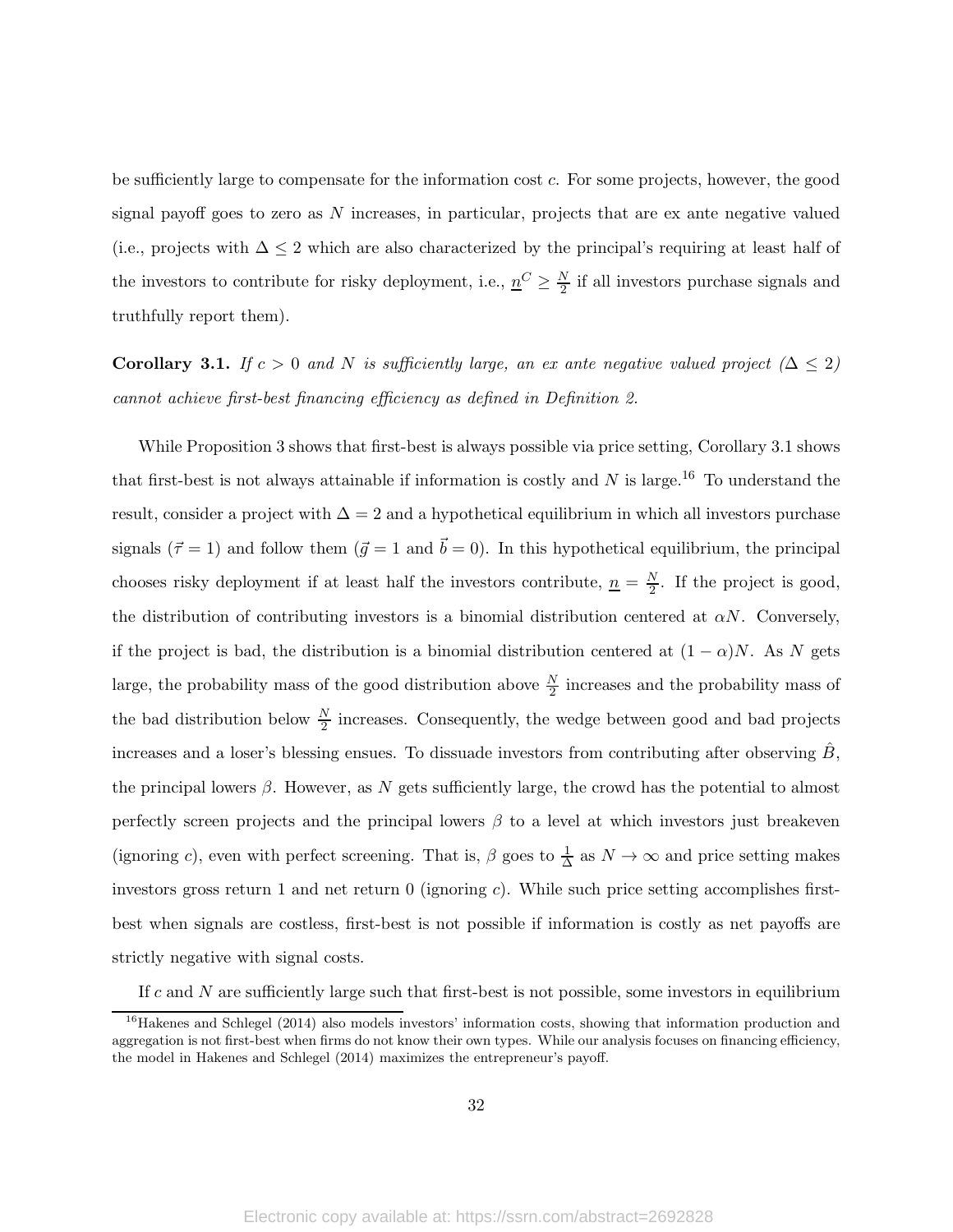choose to not purchase signals and are uninformed. In such an equilibrium, it must be the case that investors who do purchase a signal adhere to a strategy of following their signal, i.e.,  $\vec{g}^C = 1$ and  $\vec{b}^C = 0$ . To see this, suppose that an investor purchases a signal, observes  $\hat{B}$ , and chooses to contribute despite the signal. Because the investor incurred the cost  $c$ , she would be better off if she had never purchased a signal and instead contributed without information. Thus, contributing after observing  $\hat{B}$  cannot be an equilibrium strategy. Additionally, in such an equilibrium, if there are any informed investors, it must be the case that the payoff after observing  $\hat{G}$  is strictly positive. If this were not the case, then no investor would purchase a signal in equilibrium. However, if the payoffs for purchasing a signal are sufficiently large, uninformed investors contribute despite not having information. Thus, uninformed contributions are the manifestation of the loser's blessing in a setting with costly information.<sup>17</sup>

## 4 Concluding Discussion

Crowdfunding campaigns are characterized by small contributions from many dispersed investors. When products are pre-sold to consumers, campaigns can aggregate the wisdom of the crowd to fund projects with sufficient demand. When securities are sold to investors, however, we show that information aggregation breaks down, even in an optimal mechanism.

Our analysis suggests that crowds of strictly-profit-motivated investors are unlikely to provide significant capital to early-stage ventures due to inefficient financing. Rewards-based and donationsbased crowdfunding have grown successfully based on contributions from individuals who receive private benefits. To the extent that profit-motivated investors also enjoy private benefits from a project, e.g., access to a new local brewery, a portion of investors may be able to commit to following their signals, restoring some degree of financing efficiency. By attracting consumer-like investors, securities-based crowdfunding platforms may be able to efficiently finance projects by

 $17$ In such a setting, the principal rationally anticipates that some investors are uninformed and controls for it in his Bayesian updating. Thus, while informed investors play truth-telling strategies,  $\vec{g}^C = 1$  and  $\vec{b}^C = 0$ , the principal faces two sources of noise: (i) fewer investors are informed and (ii) uninformed investors contribute.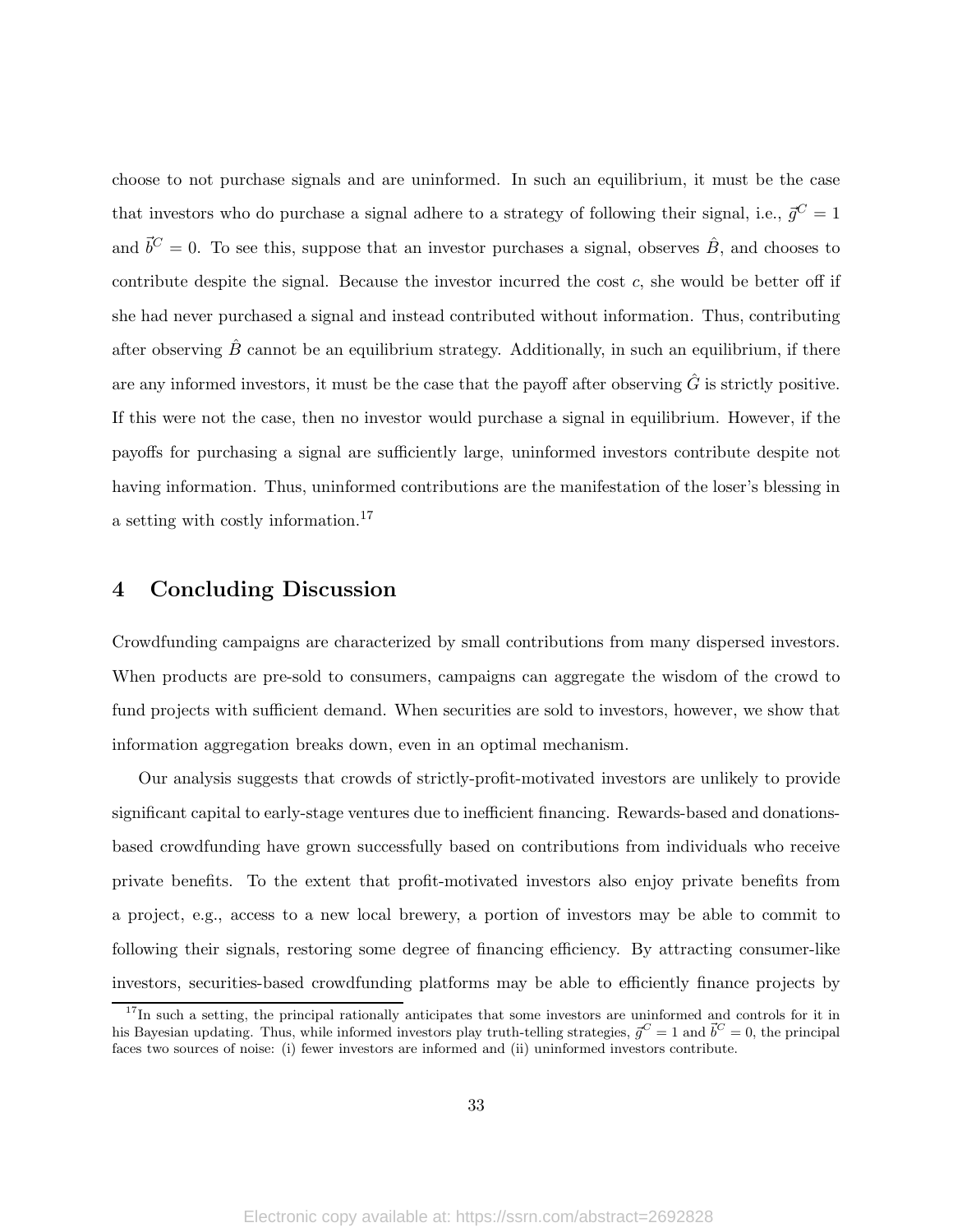enticing investment with the promise of future returns (having a common value), while relying on investors' preferences (their private values) to reveal their true beliefs.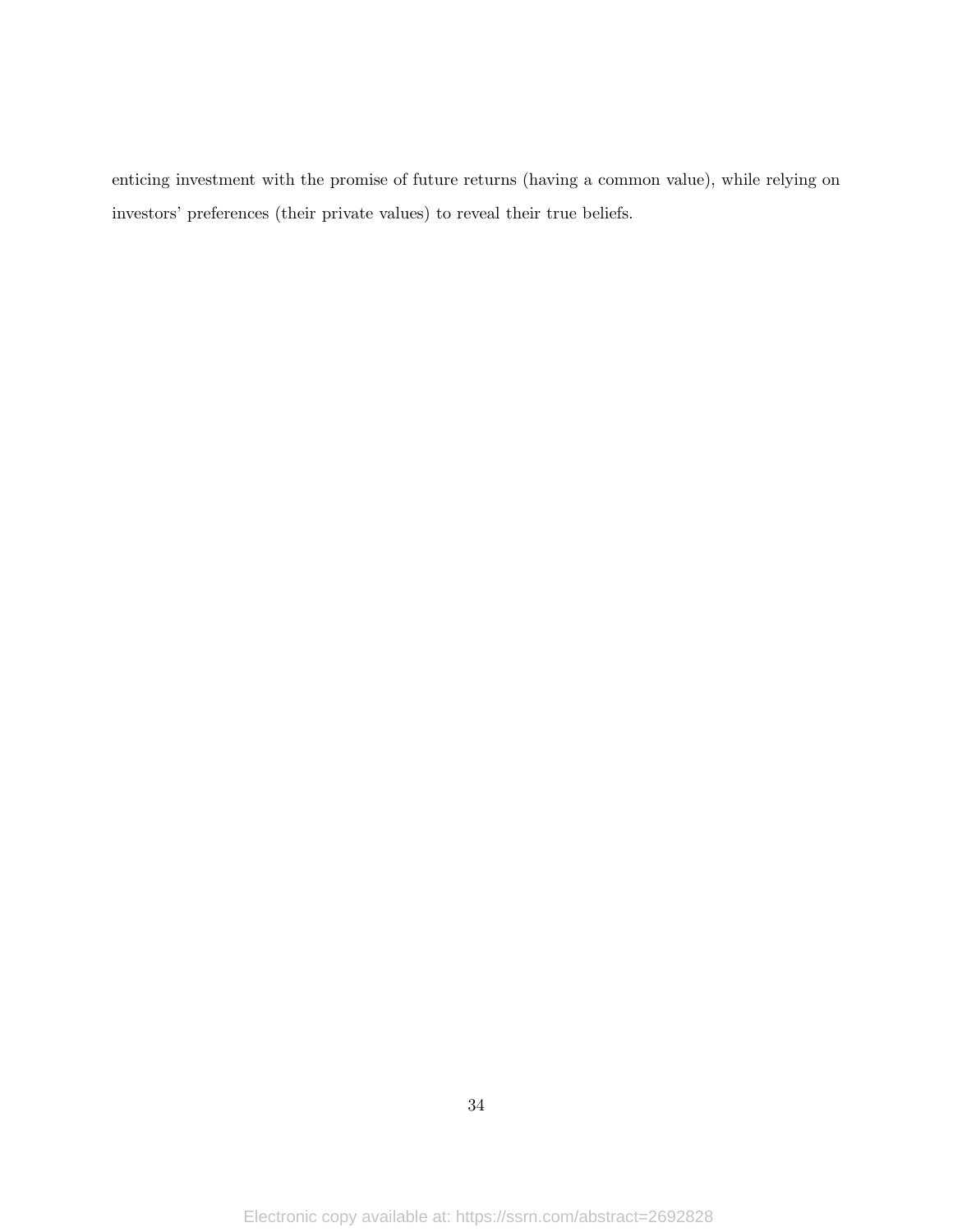## References

- Bagnoli, Mark and Barton L. Lipman. 1989. "Provision of Public Goods: Fully Implementing the Core through Private Contributions." Review of Economic Studies 56(4):583–601.
- Benveniste, Lawrence M and Paul A Spindt. 1989. "How Investment Bankers Determine the Offer Price and Allocation of New Issues." Journal of Financial Economics 24(2):343–361.
- Benveniste, Lawrence M and William J Wilhelm. 1990. "A Comparative Analysis of IPO Proceeds Under Alternative Regulatory Environments." Journal of Financial Economics 28(1):173–207.
- Biais, Bruno, Peter Bossaerts and Jean-Charles Rochet. 2002. "An Optimal IPO Mechanism." The Review of Economic Studies 69(1):117–146.
- Bikhchandani, Sushil, David Hirshleifer and Ivo Welch. 1992. "A Theory of Fads, Fashion, Custom, and Cultural Change as Information Cascades." Journal of Policial Economy 100(5):992–1026.
- Bond, Philip and Hülya Eraslan. 2010. "Strategic Voting over Strategic Proposals." Review of Economic Studies 77(2):459–490.
- Bond, Philip and Itay Goldstein. 2015. "Government Intervention and Information Aggregation by Prices." The Journal of Finance 70(6):2777–2812.
- Bond, Philip, Itay Goldstein and Edward Simpson Prescott. 2010. "Market-Based Corrective Actions." The Review of Financial Studies 23(2):781–820.
- Boudreau, Kevin J., Lars Bo Jeppesen, Toke Reichstein and Francesco Rullani. 2018. "Crowdfunding as 'Donations': Theory & Evidence." HBS Working Paper 16–038 .
- Chang, Jen-Wen. 2016. "The Economics of Crowfunding." Working Paper.
- Chemla, Gilles and Katrin Tinn. 2018. "Leaning Through Crowdfunding." Working Paper.
- Cong, Lin William and Yizhou Xiao. 2018. "Up-Cascaded Wisdom of the Crowd." Working Paper.
- Edmans, Alex, Itay Goldstein and Jiang Wei. 2015. "Feedback Effects, Asymmetric Trading, and the Limits to Arbitrage." American Economic Review 105(12):3766–3797.
- Ellman, Matthew and Sjaak Hurkens. 2016. "Optimal Crowdfunding Design." Working Paper.
- Feddersen, Timothy and Wolfgang Pesendorfer. 1997. "Voting Behavior and Information Aggregation in Elections with Private Information." Econometrica 65(5):1029–1058.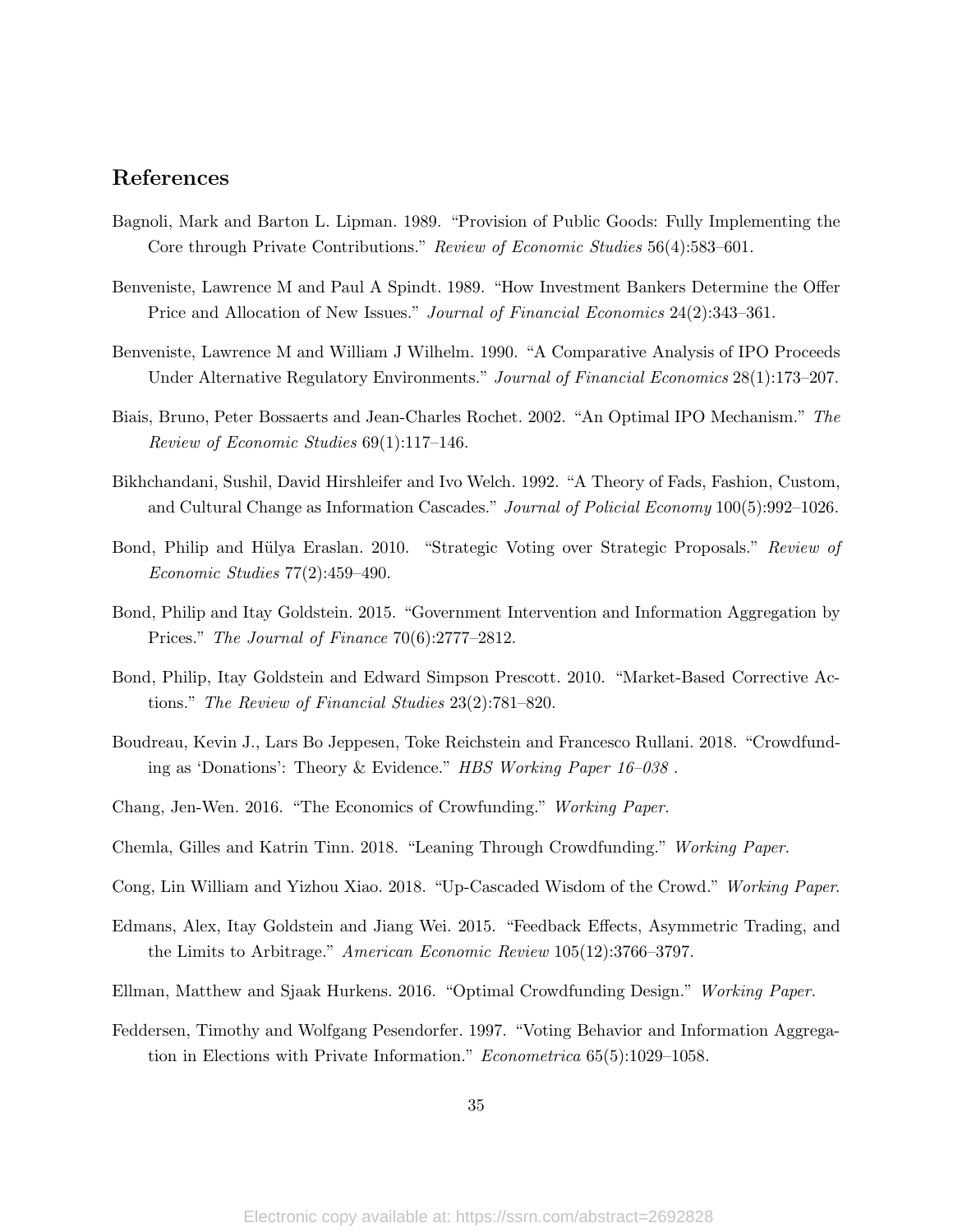- Feddersen, Timothy and Wolfgang Pesendorfer. 1998. "Convicting the Innocent: The Inferiority of Unanimous Jury Verdicts under Strategic Voting." The American Political Science Review  $92(1):23-35.$
- Goldstein, Itay and Alexander Guembel. 2008. "Manipulation and the Allocational Role of Prices." The Review of Economic Studies 75(1):133–164.
- Goldstein, Itay, Emre Ozdenoren and Kathy Yuan. 2011. "Learning and Complementarities in Speculative Attacks." The Review of Economic Studies 78(1):263–292.
- Goldstein, Itay, Emre Ozdenoren and Kathy Yuan. 2013. "Trading Frenzies and Their Impact on Real Investment." Journal of Financial Economics 109(2):566–582.
- Grüner, Hans Peter and Christoph Siemroth. Forthcoming. "Crowdfunding, Efficiency, and Inequality." Journal of the European Economic Association.
- Hakenes, Hendrik and Friederike Schlegel. 2014. "Exploiting the Financial Wisdom of the Crowd: Crowdfunding as a Tool to Aggregate Vague Information." Working Paper.
- Li, Jiasun. 2018. "Profit Sharing: A Contracting Solution to Harness the Wisdom of the Crowd." Working Paper.
- Massolution, CL. 2015. Crowdfunding Industry Report.
- Rock, Kevin. 1986. "Why New Issues Are Underpriced." Journal of Financial Economics 15(1- 2):187–212.
- Schwienbacher, Armin. 2015. "Entrepreneurial Risk-Taking in Crowdfunding Campaigns." Working Paper.
- Sherman, Ann E. and Sheridan Titman. 2002. "Building the IPO Order Book: Underpricing and Participation Limits with Costly Information." Journal of Financial Economics 65(1):3–29.
- Slater, Lucy Joan. 1966. Generalized hypergeometric functions. Cambridge Univ. Press.
- Stemler, Abbey R. 2013. "The JOBS Act and Crowdfunding: Harnessing the Power and Money – of the Masses." Business Horizons 56:271–275.
- Strausz, Roland. 2017. "A Theory of Crowdfunding: A Mechanism Design Approach with Demand Uncertainty and Moral Hazard." American Economic Review 107(6):1430–1476.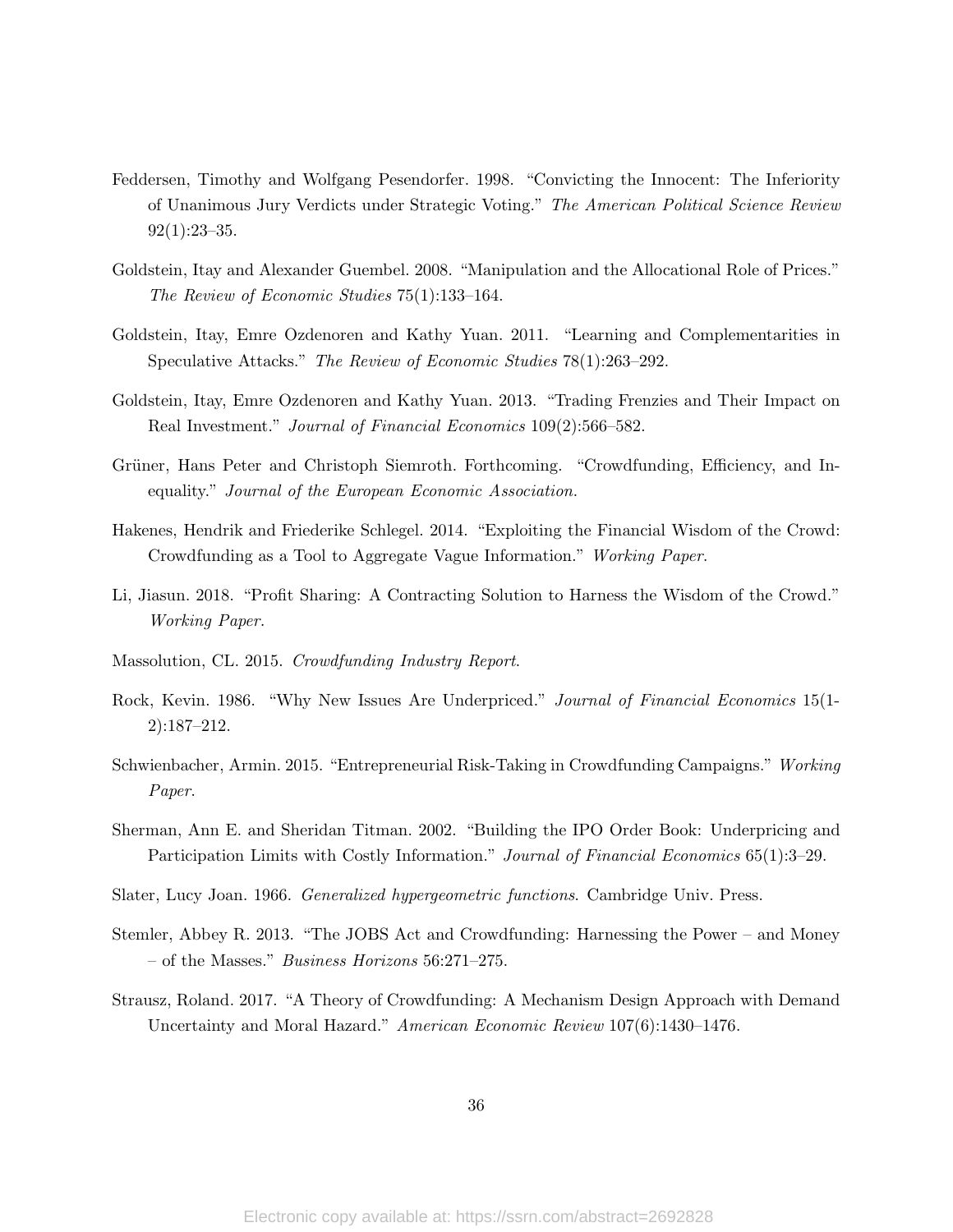# Appendix A

### Derivation of Investors' Payoffs:

The investor's expected payoff (as a net return) from contributing is attained by using her subjective state probabilities for there being n contributions when the project's type is  $F$ , conditional on her private signal  $\hat{F}$ , that is, Pr $(n \cap F|\hat{F})$ . Using Bayes' Rule, the subjective state probability may be rewritten as,

$$
\frac{\Pr(n \cap F \cap \hat{F})}{\Pr(\hat{F})} = \frac{\Pr(n \cap \hat{F}|F)\Pr(F)}{\Pr(\hat{F})},\tag{A1}
$$

and, using conditional independence, expands to,

$$
= \frac{\Pr(n|F)\Pr(\hat{F}|F)\Pr(F)}{\Pr(\hat{F})},\tag{A2}
$$

and, because  $Pr(F) = Pr(\hat{F}) = \frac{1}{2}$ , simplifies to,

$$
= \Pr(n|F) \Pr(\hat{F}|F), \tag{A3}
$$

and, using again Bayes' Rule and  $Pr(F) = Pr(\hat{F}) = \frac{1}{2}$ , finally may be rewritten as,

$$
= \Pr(n|F)\Pr(F|\hat{F}).\tag{A4}
$$

Investor *i*'s expected payoff, as a function of the signal  $\hat{G}$  and mixing strategy  $g_i$ , is given by,

$$
\Pi(\hat{G}, g_i | \vec{\pi}_{-i}, \kappa, \underline{n})
$$
\n
$$
= g_i \sum_{n=\underline{n}-1}^{N-1} \left( \alpha \Pr(n | G, \vec{\pi}_{-i}, N-1) \frac{(\Delta - 1)\underline{n}}{n+1} - (1 - \alpha) \Pr(n | B, \vec{\pi}_{-i}, N-1) \frac{\underline{n}}{n+1} \right),
$$
\n(A5)

Similarly, investor *i*'s expected payoff, as a function of the signal  $\hat{B}$  and mixing strategy  $b_i$ , is given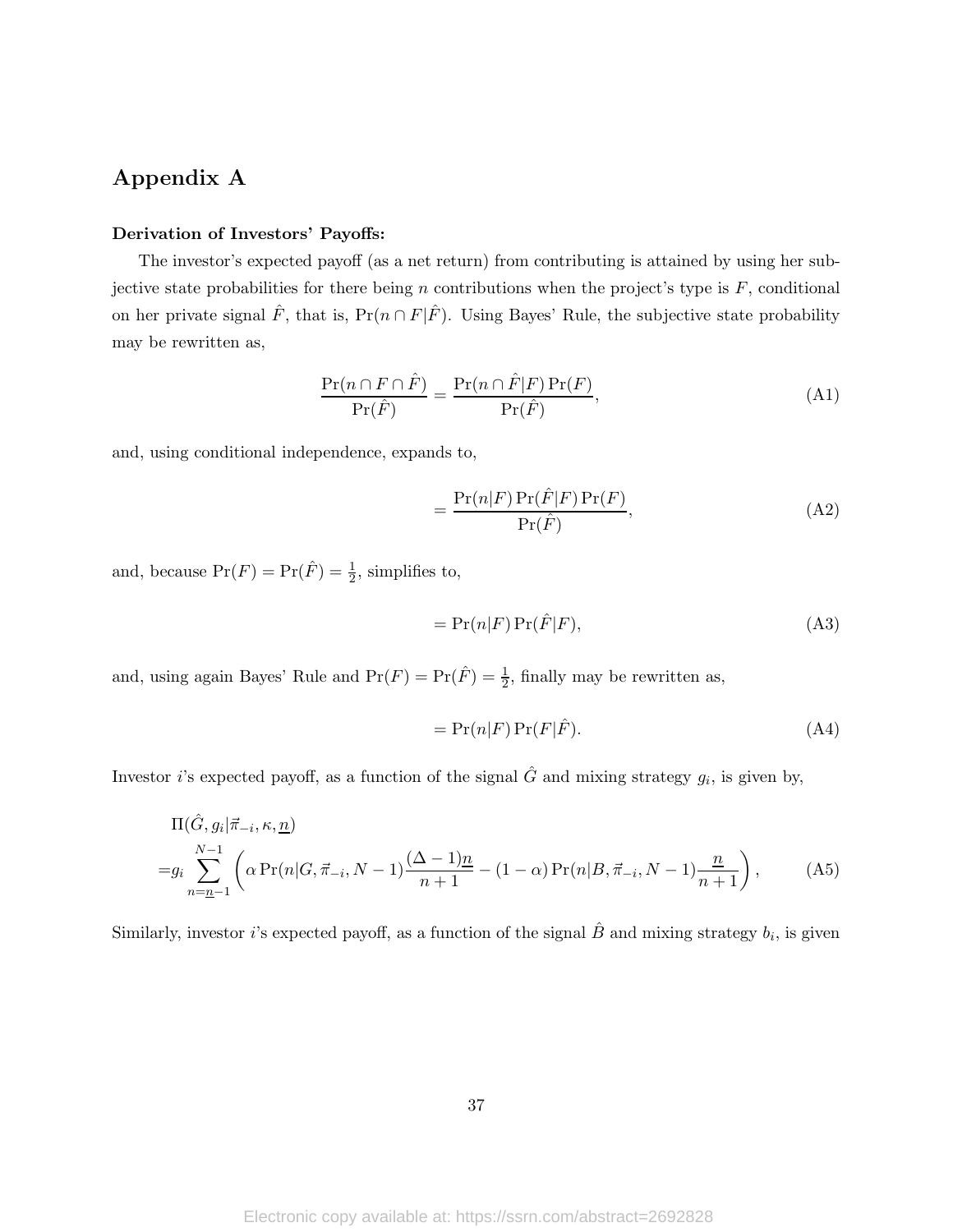$$
\Pi(\hat{B}, b_i | \vec{\pi}_{-i}, \kappa, \underline{n})
$$
\n
$$
= b_i \sum_{n=\underline{n}-1}^{N-1} \left( (1-\alpha) \Pr(n | G, \vec{\pi}_{-i}, N-1) \frac{(\Delta - 1)\underline{n}}{n+1} - \alpha \Pr(n | B, \vec{\pi}_{-i}, N-1) \frac{\underline{n}}{n+1} \right). \tag{A6}
$$

**Proof of Lemma 1:** To perform the proof of the lemma, we show that  $\Delta_{n,\hat{B}} - \Delta_{n,\hat{G}}$  is strictly positive valued. Using (21) and (22), the difference is given by,

$$
\Delta_{\underline{n},\hat{B}} - \Delta_{\underline{n},\hat{G}} = \frac{(1-\alpha)\sum_{n=\underline{n-1}}^{N-1} \Pr(n|G,\vec{\pi},N-1)\frac{1}{n+1} + \alpha \sum_{n=\underline{n-1}}^{N-1} \Pr(n|B,\vec{\pi},N-1)\frac{1}{n+1}}{(1-\alpha)\sum_{n=\underline{n-1}}^{N-1} \Pr(n|G,\vec{\pi},N-1)\frac{1}{n+1}} \newline - \frac{\alpha \sum_{n=\underline{n-1}}^{N-1} \Pr(n|G,\vec{\pi},N-1)\frac{1}{n+1} + (1-\alpha)\sum_{n=\underline{n-1}}^{N-1} \Pr(n|B,\vec{\pi},N-1)\frac{1}{n+1}}{\alpha \sum_{n=\underline{n-1}}^{N-1} \Pr(n|G,\vec{\pi},N-1)\frac{1}{n+1}} \newline - 1 + \frac{\alpha \sum_{n=\underline{n-1}}^{N-1} \Pr(n|B,\vec{\pi},N-1)\frac{1}{n+1}}{(1-\alpha)\sum_{n=\underline{n-1}}^{N-1} \Pr(n|G,\vec{\pi},N-1)\frac{1}{n+1}} \newline - 1 - \frac{(1-\alpha)\sum_{n=\underline{n-1}}^{N-1} \Pr(n|B,\vec{\pi},N-1)\frac{1}{n+1}}{\alpha \sum_{n=\underline{n-1}}^{N-1} \Pr(n|G,\vec{\pi},N-1)\frac{1}{n+1}} \newline - \left(\frac{\alpha}{1-\alpha} - \frac{1-\alpha}{\alpha}\right) \frac{\sum_{n=\underline{n-1}}^{N-1} \Pr(n|B,\vec{\pi},N-1)\frac{1}{n+1}}{\sum_{n=\underline{n-1}}^{N-1} \Pr(n|G,\vec{\pi},N-1)\frac{1}{n+1}},
$$
\n(A9)

which is strictly positive because  $\alpha > \frac{1}{2}$ .

 $\blacksquare$ 

**Proof of Lemma 2:** To perform the proof of the lemma, we begin by showing that  $\Delta_{n,\hat{G}}$ is decreasing in <u>n</u>. Consider  $\underline{\dot{n}} < N$  and  $\underline{\ddot{n}} = \underline{\dot{n}} + 1$ , i.e.,  $\underline{\ddot{n}} > \underline{\dot{n}}$ . Using (21),  $\Delta_{\underline{\ddot{n}}, \hat{G}}$  is given by,

$$
\Delta_{\underline{\vec{n}},\hat{G}} = \frac{\alpha \sum_{n=\underline{\vec{n}}-1}^{N-1} \Pr(n|G,\vec{\pi},N-1)\frac{1}{n+1} + (1-\alpha) \sum_{n=\underline{\vec{n}}-1}^{N-1} \Pr(n|B,\vec{\pi},N-1)\frac{1}{n+1}}{\alpha \sum_{n=\underline{\vec{n}}-1}^{N-1} \Pr(n|G,\vec{\pi},N-1)\frac{1}{n+1}}
$$
(A10)  

$$
(1-\alpha) \sum_{n=\underline{\vec{n}}-1}^{N-1} \Pr(n|B,\vec{\pi},N-1)\frac{1}{n+1}
$$

$$
= 1 + \frac{(1 - \alpha) \sum_{n = \underline{n}}^{N-1} Pr(n|B, \vec{\pi}, N-1) \frac{1}{n+1}}{\alpha \sum_{n = \underline{n}}^{N-1} Pr(n|G, \vec{\pi}, N-1) \frac{1}{n+1}},
$$
\n(A11)

38

by,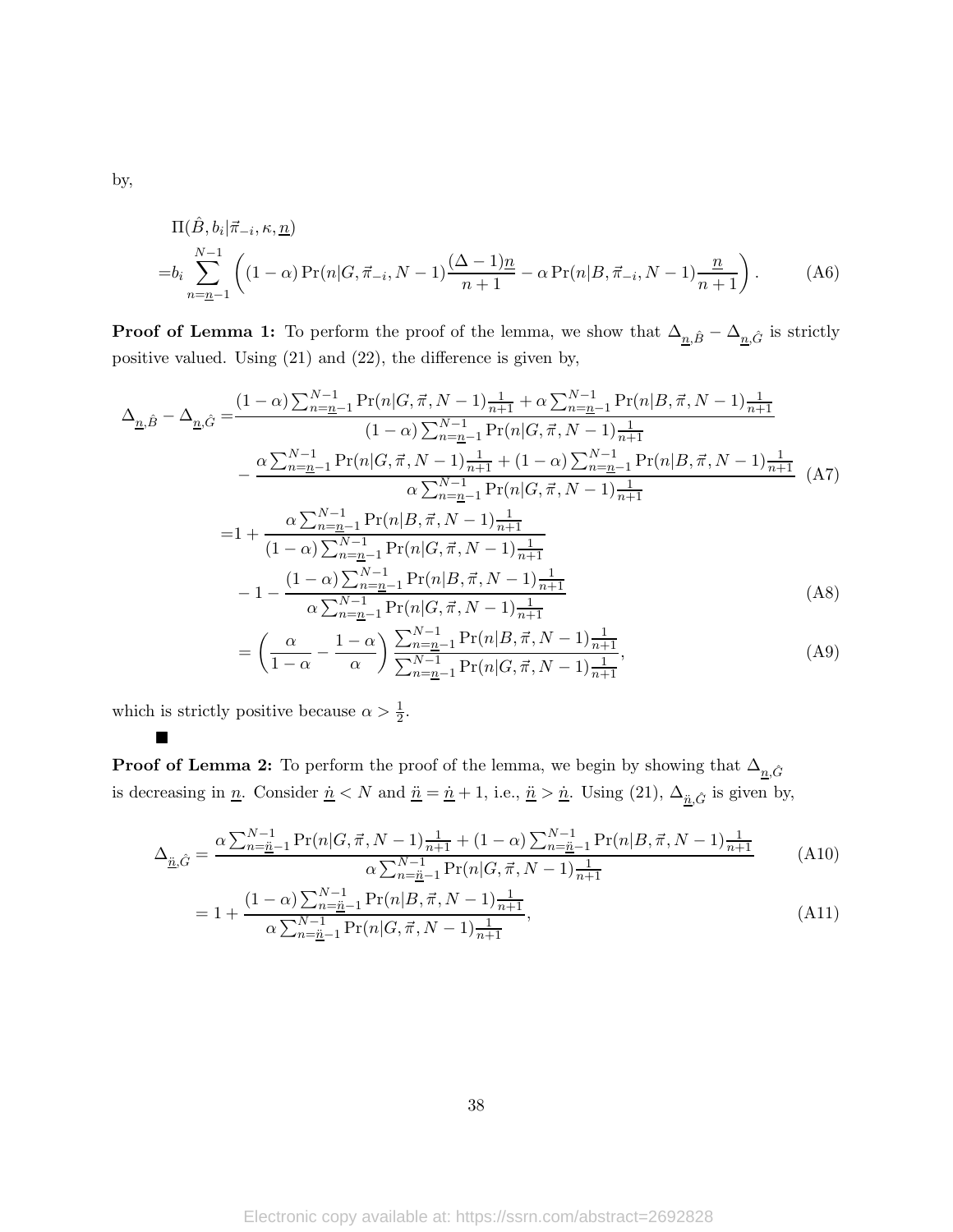and, it is straightforward to show that  $\Delta_{\underline{\vec{n}},\hat{G}}$  is given by,

$$
\Delta_{\underline{n},\hat{G}} = 1 + \frac{(1-\alpha)\Pr(\dot{n} - 1|B,\vec{\pi},N-1)\frac{1}{\dot{n}} + (1-\alpha)\sum_{n=\underline{\ddot{n}}-1}^{N-1} \Pr(n|B,\vec{\pi},N-1)\frac{1}{n+1}}{\alpha\Pr(\dot{n} - 1|G,\vec{\pi},N-1)\frac{1}{\dot{n}} + \alpha\sum_{n=\underline{\ddot{n}}-1}^{N-1} \Pr(n|G,\vec{\pi},N-1)\frac{1}{n+1}},\tag{A12}
$$

The sign on difference in  $\Delta_{\underline{n},\hat{G}}$  and  $\Delta_{\underline{n},\hat{G}}$  is determined by the sign on,

$$
\alpha(1-\alpha)\Pr(\dot{n}-1|B,\vec{\pi},N-1)\frac{1}{\dot{n}}\sum_{n=\underline{\ddot{n}}-1}^{N-1}\Pr(n|G,\vec{\pi},N-1)\frac{1}{n+1}
$$

$$
-\alpha(1-\alpha)\Pr(\dot{n}-1|G,\vec{\pi},N-1)\frac{1}{\dot{n}}\sum_{n=\underline{\ddot{n}}-1}^{N-1}\Pr(n|B,\vec{\pi},N-1)\frac{1}{n+1},
$$
(A13)

which is simplified using the explicit forms of  $Pr(n|G, \vec{\pi}, N-1)$  and  $Pr(n|B, \vec{\pi}, N-1)$  found in (19) and (20) respectively to,

$$
\binom{N-1}{n-1} \frac{1}{n} \sum_{n=\underline{n-1}}^{N-1} \binom{N-1}{n} \alpha^{N+n-n+1} (1-\alpha)^{N-(n-n+1)} \frac{1}{n+1} - \binom{N-1}{n-1} \frac{1}{n} \sum_{n=\underline{n-1}}^{N-1} \binom{N-1}{n} \alpha^{N-(n-n+1)} (1-\alpha)^{N+n-n+1} \frac{1}{n+1},
$$
\n(A14)

and further simplifies to,

 $\blacksquare$ 

$$
\binom{N-1}{\dot{n}-1} \frac{1}{\dot{n}} \sum_{n=\underline{\ddot{n}}-1}^{N-1} \binom{N-1}{n} \frac{1}{n+1} \left( \alpha^{N+n-\dot{n}+1} (1-\alpha)^{N-(n-\dot{n}+1)} - \alpha^{N-(n-\dot{n}+1)} (1-\alpha)^{N+n-\dot{n}+1} \right),\tag{A15}
$$

which is strictly positive because  $n-i+1 > 0$  for all  $n \geq \underline{n} - 1$ . A similar proof can be constructed to show that  $\Delta_{\underline{n},\hat{B}}$  is decreasing in  $\underline{n}$ .

**Proof of Lemma 3:** To perform the proof of the lemma, consider  $\underline{\dot{n}} < N$  and  $\underline{\ddot{n}} = \underline{\dot{n}} + 1$ , i.e.,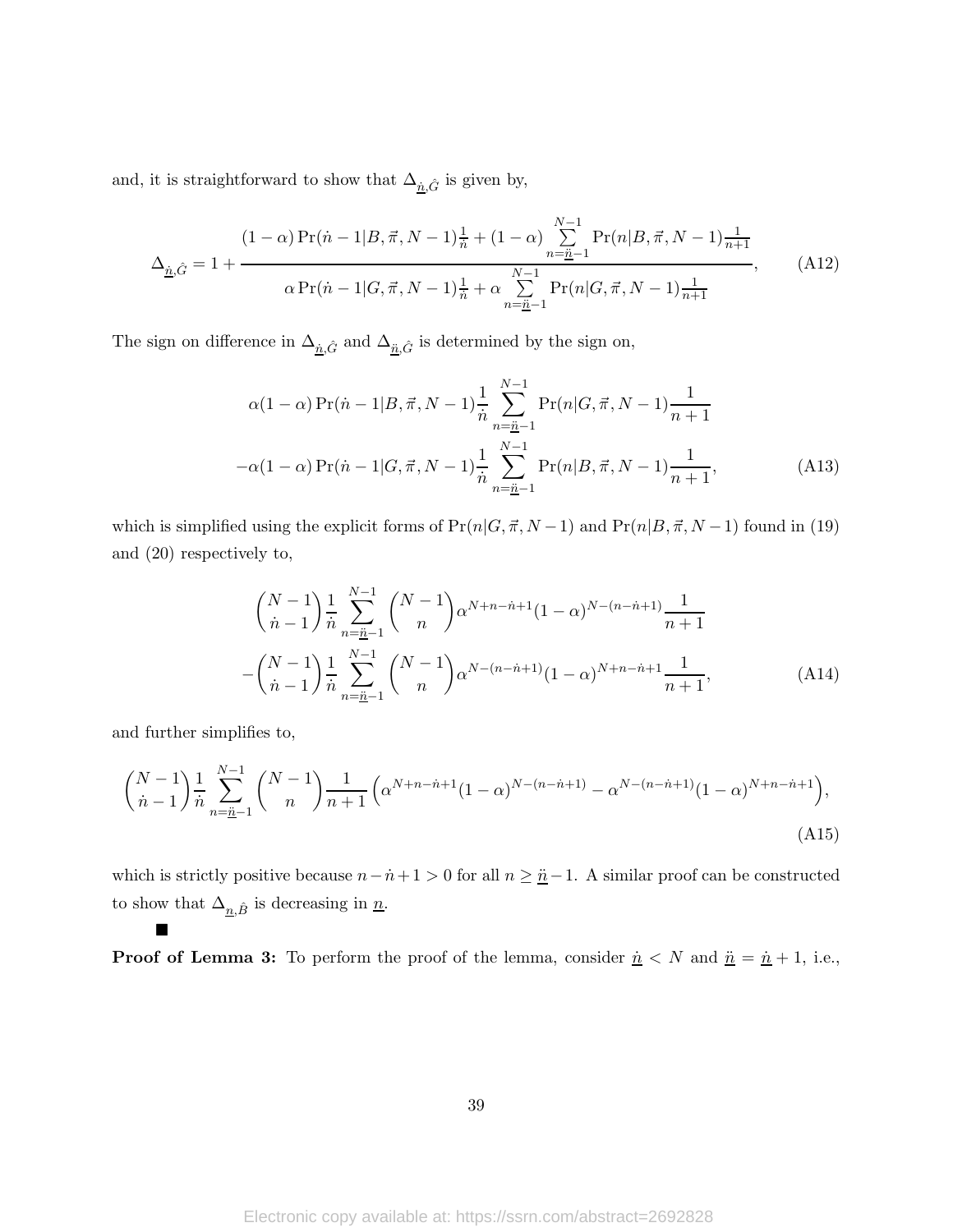$\frac{\ddot{n}}{2} > \underline{\dot{n}}$ . We now define some shorthand notation for the sake of exposition. Define the following,

$$
u \equiv \left(\frac{N-1}{\dot{\underline{n}}-1}\right) \frac{\alpha^{\dot{\underline{n}}-1} (1-\alpha)^{N-\dot{\underline{n}}}}{\dot{\underline{n}}},\tag{A16}
$$

$$
v \equiv \binom{N-1}{\underline{\dot{n}}-1} \frac{(1-\alpha)^{\underline{\dot{n}}-1} \alpha^{N-\underline{\dot{n}}}}{\underline{\dot{n}}},\tag{A17}
$$

$$
w \equiv \sum_{n=\underline{n-1}}^{N-1} {N-1 \choose n} \frac{\alpha^n (1-\alpha)^{N-1-n}}{n+1},
$$
\n(A18)

$$
x \equiv \sum_{n=\underline{n-1}}^{N-1} {N-1 \choose n} \frac{(1-\alpha)^n \alpha^{N-1-n}}{n+1},
$$
\n(A19)

$$
y \equiv u + w
$$
  
= 
$$
\sum_{n=\underline{n-1}}^{N-1} {N-1 \choose n} \frac{\alpha^n (1-\alpha)^{N-1-n}}{n+1},
$$
 (A20)

$$
z \equiv v + x
$$
  
= 
$$
\sum_{n=\underline{n-1}}^{N-1} {N-1 \choose n} \frac{(1-\alpha)^n \alpha^{N-1-n}}{n+1}.
$$
 (A21)

Using the preceding shorthand notation and (21) and (22),  $\Delta_{\underline{\vec n},\hat G}$  and  $\Delta_{\underline{\vec n},\hat B}$  are given by,

$$
\Delta_{\underline{\dot{n}},\hat{G}} = \frac{\alpha y + (1 - \alpha)z}{\alpha y} \tag{A22}
$$

$$
=\frac{\alpha(u+w)+(1-\alpha)(v+x)}{\alpha(u+w)},
$$
\n(A23)

$$
\Delta_{\underline{\ddot{n}},\hat{B}} = \frac{(1-\alpha)w + \alpha x}{(1-\alpha)w}.\tag{A24}
$$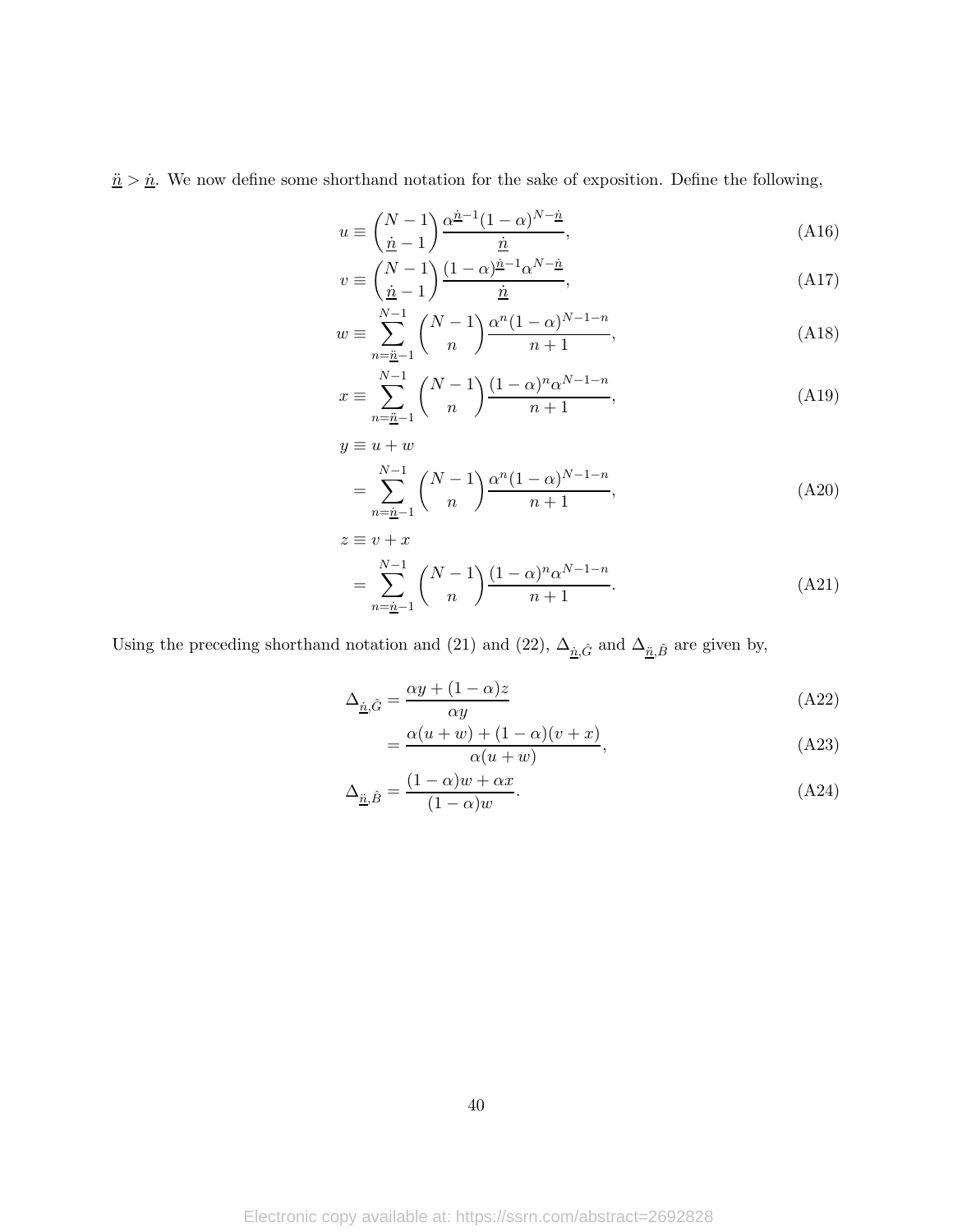Thus,  $\Delta_{\underline{\vec{n}},\hat{B}}-\Delta_{\underline{\vec{n}},\hat{G}}$  is given by,

$$
\Delta_{\underline{\ddot{n}},\hat{B}} - \Delta_{\underline{\dot{n}},\hat{G}} = \frac{(1-\alpha)w + \alpha x}{(1-\alpha)w} - \frac{\alpha(u+w) + (1-\alpha)(v+x)}{\alpha(u+w)}
$$
(A25)

$$
=\frac{w+\frac{\alpha}{(1-\alpha)}x}{w}-\frac{(u+w)+\frac{(1-\alpha)}{\alpha}(v+x)}{u+w}
$$
(A26)

$$
=\frac{w(u+w)+\frac{\alpha}{(1-\alpha)}x(u+w)-w(u+w)-\frac{(1-\alpha)}{\alpha}w(v+x)}{w(u+w)}
$$
(A27)

$$
=\frac{\frac{\alpha}{(1-\alpha)}x(u+w)-\frac{(1-\alpha)}{\alpha}w(v+x)}{w(u+w)}.
$$
\n(A28)

The sign on the difference is determined by the sign on,

$$
\frac{\alpha}{(1-\alpha)}x(u+w) - \frac{(1-\alpha)}{\alpha}w(v+x).
$$
 (A29)

We conjecture that the difference is positive valued, and we show that it is:

$$
\frac{\alpha}{(1-\alpha)}x(u+w) - \frac{(1-\alpha)}{\alpha}w(v+x) \ge 0,
$$
\n(A30)

which can be rearranged as,

$$
\frac{\alpha^2}{(1-\alpha)^2} \ge \frac{w(v+x)}{x(u+w)},\tag{A31}
$$

and further rearranged as,

$$
\frac{\alpha^2}{(1-\alpha)^2} \ge \frac{\frac{(v+x)}{(u+w)}}{\frac{x}{w}} \frac{\left( N-1 \right) \frac{(1-\alpha)^n \alpha^{N-1-n}}{n+1}}{\sum_{n=1}^{N-1} {N-1 \choose n} \frac{\left( N-1 \right) \alpha^n (1-\alpha)^{N-1-n}}{n+1}}
$$
\n(A32)

$$
= \frac{\frac{n-\underline{n}-1}{N-1}}{\sum_{n=\underline{n}-1}^{N-1} {N-1 \choose n} \frac{(1-\alpha)^n \alpha^{N-1-n}}{n+1}} / \sum_{n=\underline{n}-1}^{N-1} {N-1 \choose n} \frac{\alpha^n (1-\alpha)^{N-1-n}}{n+1}
$$
(A33)

$$
=\frac{\frac{\alpha^{N-2(\underline{n}-1)-1}}{(1-\alpha)^{N-2(\underline{n}-1)-1}}\left( {}_2F_1\left(1,\underline{\dot{n}}-N;\underline{\dot{n}}+1;\frac{-(1-\alpha)}{\alpha}\right)\bigg/ {}_2F_1\left(1,\underline{\dot{n}}-N;\underline{\dot{n}}+1;\frac{-\alpha}{(1-\alpha)}\right)\right)}{\frac{\alpha^{N-2(\underline{n}-1)-1}}{(1-\alpha)^{N-2(\underline{n}-1)-1}}\left( {}_2F_1\left(1,\underline{\ddot{n}}-N;\underline{\ddot{n}}+1;\frac{-(1-\alpha)}{\alpha}\right)\bigg/ {}_2F_1\left(1,\underline{\ddot{n}}-N;\underline{\ddot{n}}+1;\frac{-\alpha}{(1-\alpha)}\right)\right)},\tag{A34}
$$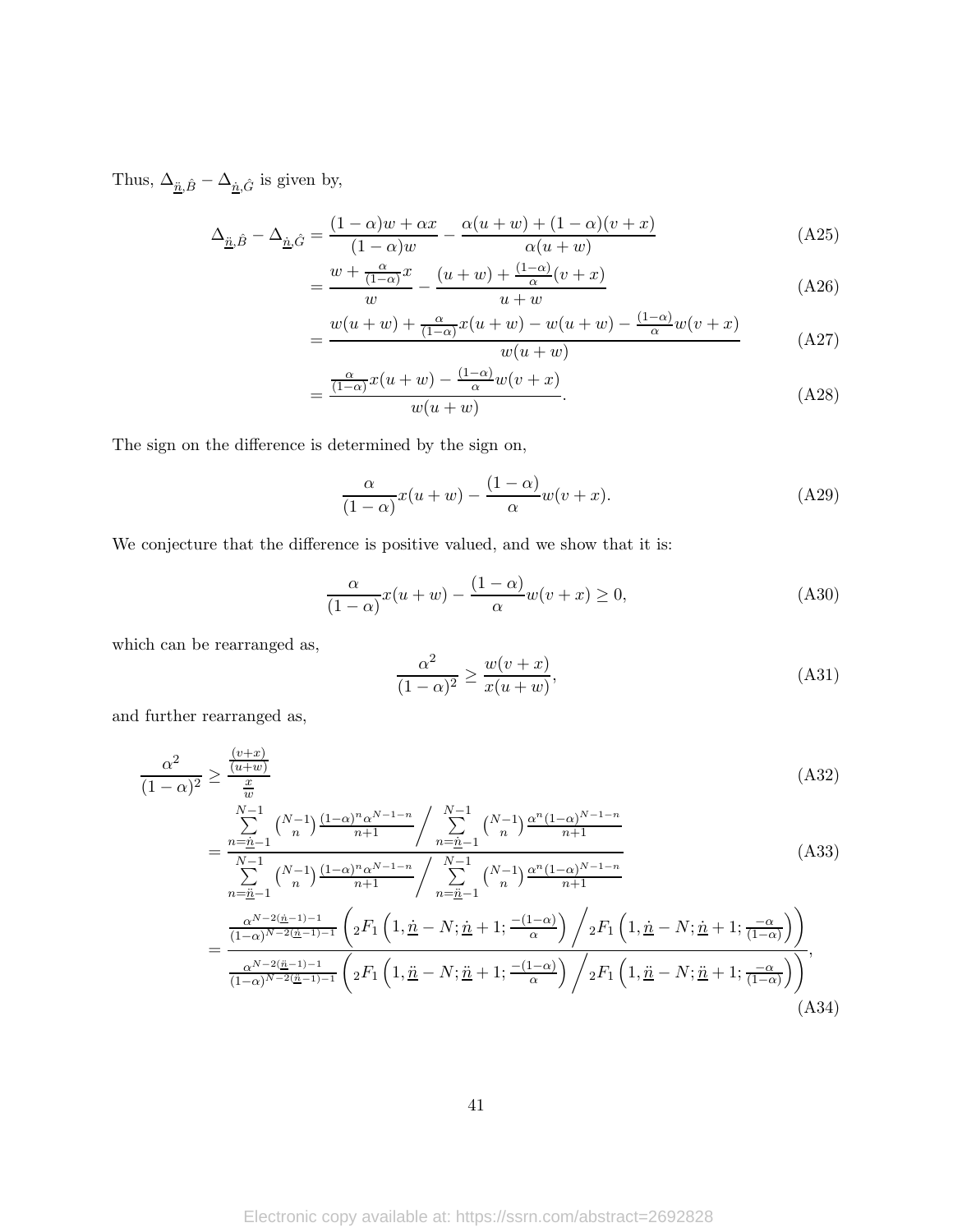in which  ${}_2F_1(a, b; c; z)$  is the ordinary hypergeometric function.<sup>18</sup> Noting that  $\frac{\dot{n}}{n} = \frac{\dot{n}}{n} + 1$ , the expression in (A34) may be rewritten as,

$$
= \frac{\alpha^2}{(1-\alpha)^2} \frac{\left(2F_1\left(1,\underline{\dot{n}}-N;\underline{\dot{n}}+1;-\frac{1-\alpha}{\alpha}\right) \bigg/_{2}F_1\left(1,\underline{\dot{n}}-N;\underline{\dot{n}}+1;-\frac{\alpha}{1-\alpha}\right)\right)}{(1-\alpha)^2 \left(2F_1\left(1,\underline{\dot{n}}+1-N;\underline{\dot{n}}+2;-\frac{1-\alpha}{\alpha}\right) \bigg/_{2}F_1\left(1,\underline{\dot{n}}+1-N;\underline{\dot{n}}+2;-\frac{\alpha}{1-\alpha}\right)\right)}.
$$
(A35)

A proof by George Gasper in Addendum 1 of Appendix B shows that the ratio

$$
\left( {}_{2}F_{1}\left(1,\underline{\dot{n}}-N;\underline{\dot{n}}+1;-\frac{1-\alpha}{\alpha}\right) / {}_{2}F_{1}\left(1,\underline{\dot{n}}-N;\underline{\dot{n}}+1;-\frac{\alpha}{1-\alpha}\right) \right) \n\left( {}_{2}F_{1}\left(1,\underline{\dot{n}}+1-N;\underline{\dot{n}}+2;-\frac{1-\alpha}{\alpha}\right) / {}_{2}F_{1}\left(1,\underline{\dot{n}}+1-N;\underline{\dot{n}}+2;-\frac{\alpha}{1-\alpha}\right) \right),
$$
\n(A36)

is bounded above by one. Therefore, (A36) is smaller than  $\frac{\alpha^2}{(1-\alpha)}$  $\frac{\alpha^2}{(1-\alpha)^2}$ , proving that the difference  $\Delta_{\underline{\vec{n}},\hat{B}} - \Delta_{\underline{\vec{n}},\hat{G}}$  is positive valued.  $\blacksquare$ 

Proof of Lemma 4: The proof follows directly from Lemma 1, Lemma 2, and Lemma 3.

Proof of Proposition 1: The result follows directly from the analysis.

 $\blacksquare$ 

 $\blacksquare$ 

**Proof of Corollary 1.1:** To prove the corollary, we consider one non-empty subset of  $\Delta$  that satisfies the conditions in Proposition 1. While the proof considers a single non-empty subset, the analysis does not fully characterize the entire set of  $\Delta$  that satisfies the conditions in Proposition 1.

Suppose there are N investors and consider a project with  $\Delta \in [\mathcal{D}(N), \mathcal{D}(N-1)]$ , in which, using  $(15)$ ,

$$
\mathcal{D}(N) = \frac{\alpha^N + (1 - \alpha)^N}{\alpha^N},\tag{A37}
$$

$$
\mathcal{D}(N-1) = \frac{\alpha^{N-1}(1-\alpha) + (1-\alpha)^{N-1}\alpha}{\alpha^{N-1}(1-\alpha)}.
$$
\n(A38)

The project's promised return is sufficiently low and the principal chooses risky deployment if, and only if, all investors participate, i.e.,  $n^{FB} = N$ . The principal chooses  $\kappa^{FB} \ge \frac{K}{n^{FB}}$ . Using (21) and

<sup>&</sup>lt;sup>18</sup>See Lemma B2, Lemma B3, Lemma B4, Lemma B5, and Lemma B6 in Appendix B for the analytic steps showing how (A34) is obtained.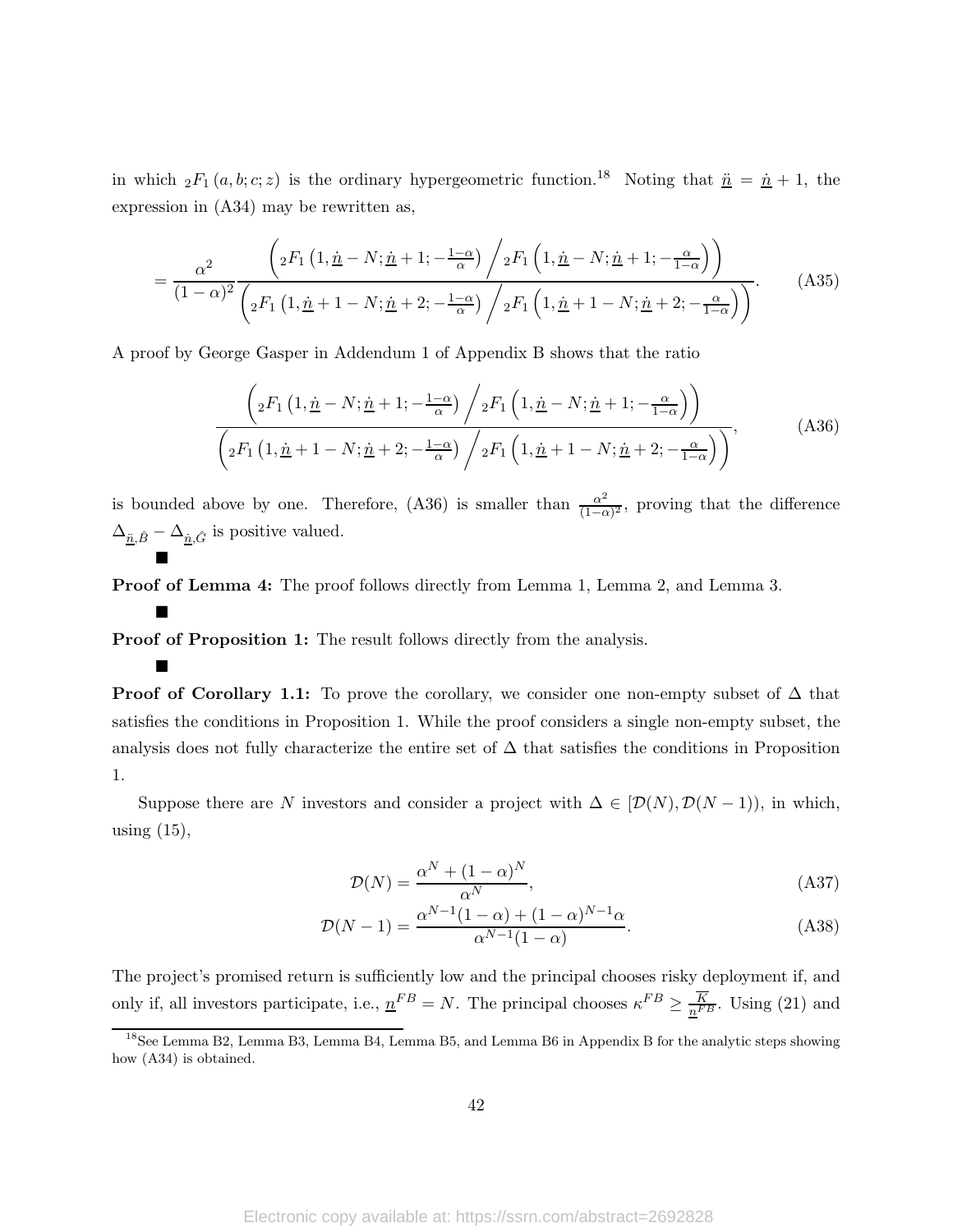(22) respectively, the threshold values  $\Delta_{\underline{n}^{FB}, \hat{G}}$  and  $\Delta_{\underline{n}^{FB}, \hat{B}}$  at  $\underline{n}^{FB} = N$  with  $\kappa^{FB} \ge \frac{K}{\underline{n}^{FB}}$  are given by,

$$
\Delta_{N,\hat{G}} = \frac{\alpha \binom{N-1}{N-1} \alpha^{N-1} \frac{1}{N} + (1-\alpha) \binom{N-1}{N-1} (1-\alpha)^{N-1} \frac{1}{N}}{\alpha \binom{N-1}{N-1} \alpha^{N-1} \frac{1}{N}}
$$
(A39)

$$
=\frac{\alpha^N + (1-\alpha)^N}{\alpha^N},\tag{A40}
$$

$$
\Delta_{N,\hat{B}} = \frac{(1-\alpha)\binom{N-1}{N-1}\alpha^{N-1}\frac{1}{N} + \alpha\binom{N-1}{N-1}(1-\alpha)^{N-1}\frac{1}{N}}{(1-\alpha)\binom{N-1}{N-1}\alpha^{N-1}\frac{1}{N}}
$$
(A41)

$$
=\frac{\alpha^{N-1}(1-\alpha)+(1-\alpha)^{N-1}\alpha}{\alpha^{N-1}(1-\alpha)}.
$$
\n(A42)

As such, when all N investors are required for risky deployment, the range of  $\Delta$  for which it is incentive compatible for investors to truthfully report their signals via contribution is the same range of  $\Delta$  for which the principal chooses risky deployment if, and only if, N investors contribute with contribution strategies of  $g = 1$  and  $b = 0$ . That is,  $\mathcal{D}(N) = \Delta_{N,\hat{G}}$  and  $\mathcal{D}(N-1) = \Delta_{N,\hat{B}}$ . Furthermore, if N investors participate the principal receives at least  $\overline{K}$  units of capital which fully economizes the production technology. Therefore, since  $\mathcal{D}(N-1) > \mathcal{D}(N) \forall N$ , there is a non-empty set of  $\Delta$  for any  $N \geq 2$  for which the principal chooses  $\kappa^{FB}$  and achieves first-best financing efficiency as defined in Definition 2.

 $\blacksquare$ 

**Proof of Proposition 2:** To prove the proposition, consider a setting with  $N > 2$ . If  $\Delta_{\hat{n}, \hat{B}}$  $\mathcal{D}(\hat{n}-1)$  for some  $\hat{n} \leq N$  then there exists a region of  $\Delta$  between  $\left[\Delta_{\hat{n},\hat{B}},\mathcal{D}(\hat{n}-1)\right)$  for which incentive compatibility and optimal deployment of contributed capital are not mutually possible. In the preceding range of  $\Delta$ , the principal would choose risky-deployment if at least  $\hat{n}$  investors participate, however, it is not incentive compatible for an investor who observes  $\hat{B}$  to truthfully report the signal via abstaining from contributing. We now show that such a range of  $\Delta$  exists if  $\hat{n} = N - 1$ , but note that there are also additional regions at different values of  $\hat{n}$  for  $N > 3$ . Using (15) and (22), the difference  $\mathcal{D}(N-2) - \Delta_{N-1,\hat{B}}$  is given by,

$$
\frac{\alpha^{N-2}(1-\alpha)^2 + (1-\alpha)^{N-2}\alpha^2}{\alpha^{N-2}(1-\alpha)^2} - \frac{(1-\alpha)\sum_{n=N-2}^{N-1} \frac{\Pr(n|G)}{n+1} + \alpha \sum_{n=N-2}^{N-1} \frac{\Pr(n|B)}{n+1}}{(1-\alpha)\sum_{n=N-2}^{N-1} \frac{\Pr(n|G)}{n+1}},\tag{A43}
$$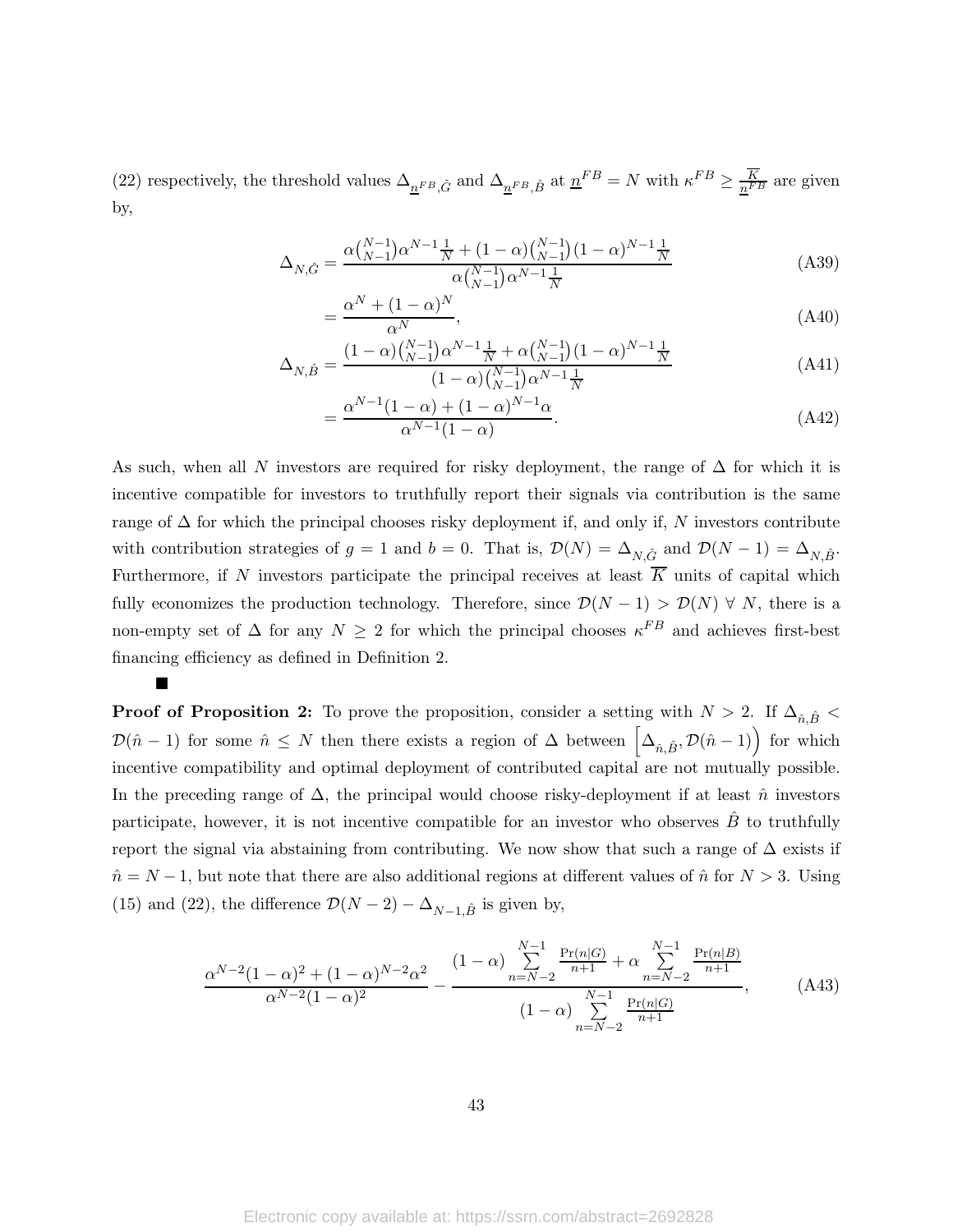and is simplified to,

$$
=\frac{(1-\alpha)^{N-1}\alpha^2\left(\binom{N-1}{N-2}\frac{\alpha^{N-2}(1-\alpha)}{N-1} + \binom{N-1}{N-1}\frac{\alpha^{N-1}}{N}\right)}{\alpha^{N-2}(1-\alpha)^3\left(\sum_{n=N-2}^{N-1}\frac{\Pr(n|G)}{n+1}\right)}
$$

$$
-\frac{\alpha^{N-1}(1-\alpha)^2\left(\binom{N-1}{N-2}\frac{(1-\alpha)^{N-2}\alpha}{N-1} + \binom{N-1}{N-1}\frac{(1-\alpha)^{N-1}}{N}\right)}{\alpha^{N-2}(1-\alpha)^3\left(\sum_{n=N-2}^{N-1}\frac{\Pr(n|G)}{n+1}\right)},\tag{A44}
$$

which further reduces to,

$$
=\frac{\frac{(1-\alpha)^{N-1}\alpha^{N-1}}{N}\left(\alpha^2 - (1-\alpha)^2\right)}{\alpha^{N-2}(1-\alpha)^3\left(\sum_{n=N-2}^{N-1}\frac{\Pr(n|G)}{n+1}\right)}
$$
(A45)  
>0, (A46)

because N is finite and  $\alpha > \frac{1}{2}$ .

 $\blacksquare$ 

Proof of Corollary 2.1: To prove the corollary, without loss of generality, consider the case in which N is divisible by 2 and  $N > 2$ . Conditional on investors truthfully reporting their signals, the principal chooses risky deployment of capital for ex ante zero valued projects, i.e.,  $\Delta = 2$ , if at least  $N/2$  investors participate. That is,

$$
\mathcal{D}(N/2) = \frac{\alpha^{N/2} (1 - \alpha)^{N/2} + \alpha^{N/2} (1 - \alpha)^{N/2}}{\alpha^{N/2} (1 - \alpha)^{N/2}} = 2.
$$
 (A47)

Furthermore, if  $\Delta \in \left[\frac{\alpha^2 + (1-\alpha)^2}{\alpha^2}, 2\right)$ , the principal requires at least  $N/2 + 1$  investors, because

$$
\mathcal{D}(N/2+1) = \frac{\alpha^{N/2+1}(1-\alpha)^{N/2-1} + \alpha^{N/2-1}(1-\alpha)^{N/2+1}}{\alpha^{N/2+1}(1-\alpha)^{N/2-1}} = \frac{\alpha^2 + (1-\alpha)^2}{\alpha^2}.
$$
 (A48)

The preceding values of  $\mathcal{D}(N/2)$  and  $\mathcal{D}(N/2+1)$  hold for any N. Therefore, for any N, there exists a region of  $\Delta$  given by  $\left[\frac{\alpha^2+(1-\alpha)^2}{\alpha^2},2\right)$ , for which the principal chooses risky deployment if  $N/2+1$ investors participate.

Now, consider the upper bound on investors' incentive compatibility region of  $\Delta$  for  $n = N/2+1$ ,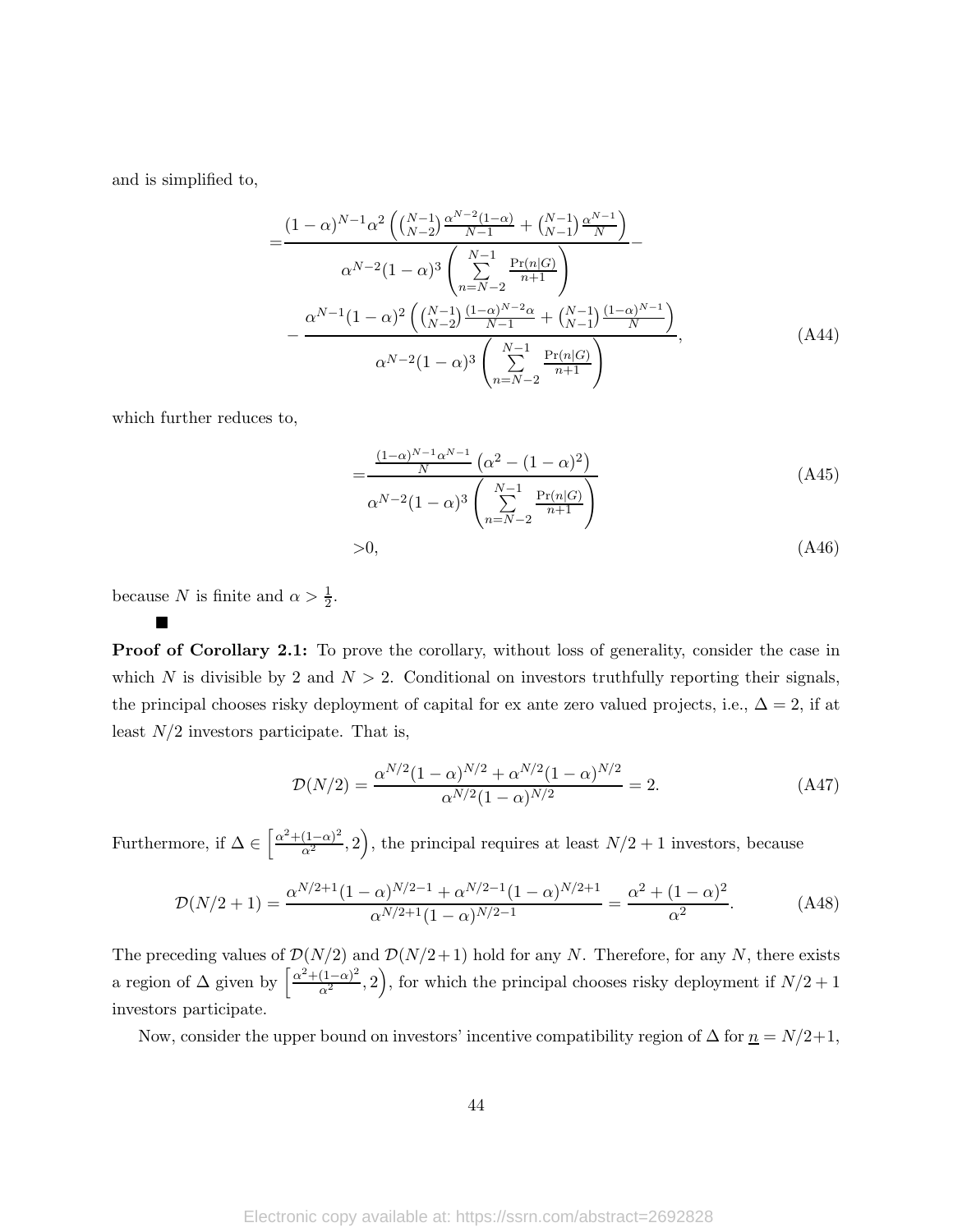$\Delta_{N/2+1,\hat{B}}$ . The upper bound is given by,

$$
\Delta_{N/2+1,\hat{B}} \equiv \frac{(1-\alpha) \sum_{n=N/2}^{N-1} \frac{\Pr(n|G,\vec{\pi},N-1)}{n+1} + \alpha \sum_{n=N/2}^{N-1} \frac{\Pr(n|B,\vec{\pi},N-1)}{n+1}}{(1-\alpha) \sum_{n=N/2}^{N-1} \frac{\Pr(n|G,\vec{\pi},N-1)}{n+1}},
$$
(A49)

which is rewritten as,

 $\blacksquare$ 

$$
1 + \frac{\sum_{n=N/2}^{N-1} \binom{N-1}{n} \frac{(1-\alpha)^n \alpha^{N-n}}{n+1}}{\sum_{n=N/2}^{N-1} \binom{N-1}{n} \frac{\alpha^n (1-\alpha)^{N-n}}{n+1}}.
$$
\n(A50)

Note that because the summation begins at  $N/2$  in the preceding equation, each term in the summation in the numerator is weakly smaller than its analog term in the denominator. For example, for the term in the summations in which  $n = N/2 + 1$ , the term in the numerator is given by  $\binom{N-1}{N/2+1} \frac{(1-\alpha)^{N/2+1} \alpha^{N/2-1}}{N/2+2}$  and the term in the denominator is given by  $\binom{N-1}{N/2+1} \frac{\alpha^{N/2+1}(1-\alpha)^{N/2-1}}{N/2+2}$ , which is larger because  $\alpha > 1/2$ . Thus, for any  $N > 2$ , the ratio of sums in (A50) is always smaller than one and the total expression in (A50) is strictly less than two.

Therefore, because  $\Delta_{N/2+1,\hat{B}}$  <  $\mathcal{D}(N/2)$  and  $\mathcal{D}(N/2) - \mathcal{D}(N/2+1) > 0$ , for any  $N > 2$ , there exists at least one continuous range of  $\Delta$  in the interval  $\left[\frac{\alpha^2+(1-\alpha)^2}{\alpha^2},2\right) \subseteq \left[\Delta,\overline{\Delta}\right)$  for which first-best financing efficiency, as defined in Definition 2, is not possible.

**Proof of Corollary 2.2:** To perform the proof of the corollary, we show that  $\mathcal{D}(\underline{n}) - \Delta_{\underline{n},\hat{G}}$  is positive valued which implies that the truth-telling incentive compatibility constraint of investors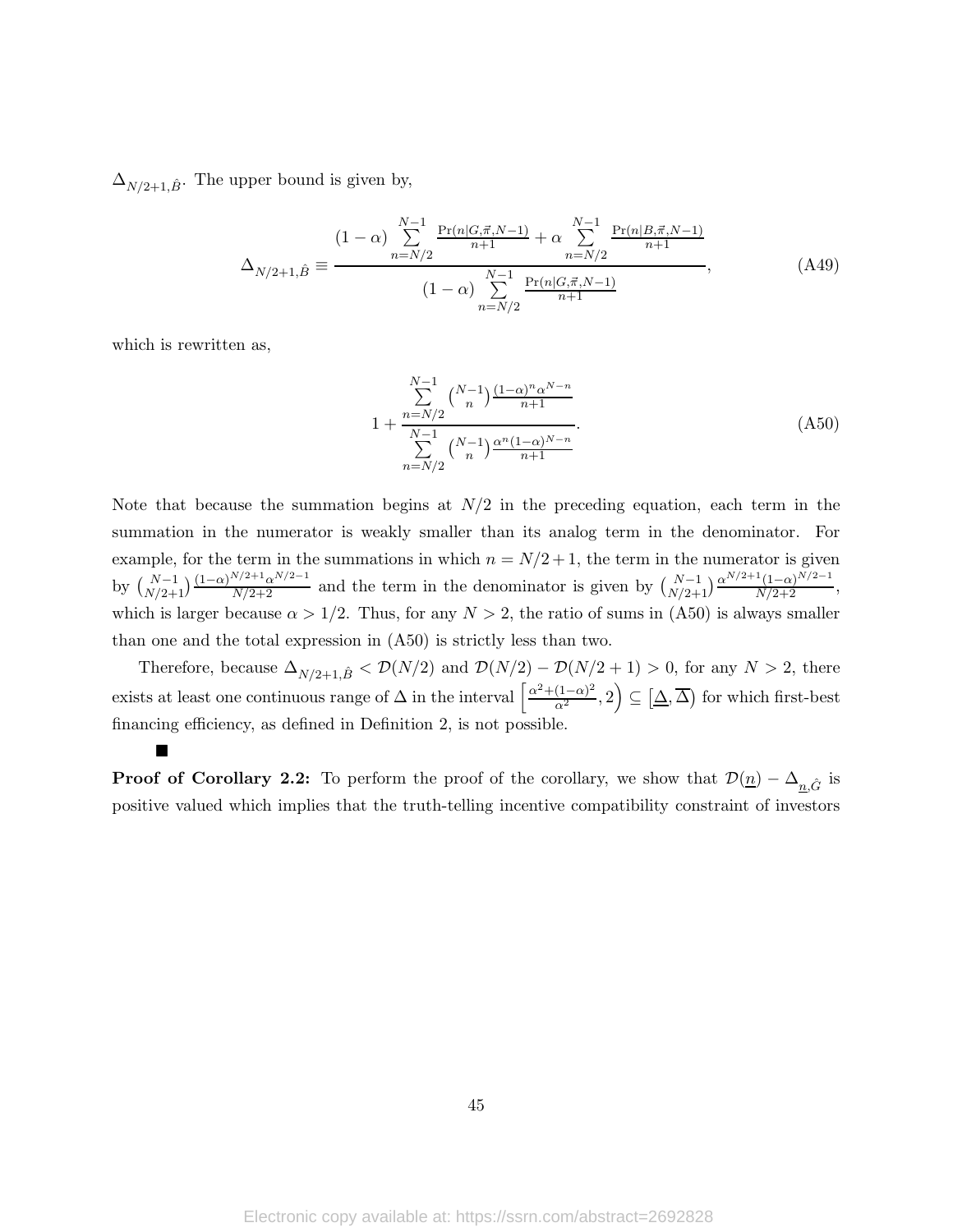observing  $\hat{G}$  is satisfied. Using (15) and (21), the difference is given by,

$$
\mathcal{D}(\underline{n}) - \Delta_{\underline{n}, \hat{G}} = \frac{\alpha^{\underline{n}} (1 - \alpha)^{N - \underline{n}} + (1 - \alpha)^{\underline{n}} \alpha^{N - \underline{n}}}{\alpha^{\underline{n}} (1 - \alpha)^{N - \underline{n}}} \tag{A51}
$$

 $n+1$ 

$$
-\frac{\alpha \sum_{n=n-1}^{N-1} \frac{\Pr(n|G,\vec{\pi},N-1)}{n+1} + (1-\alpha) \sum_{n=n-1}^{N-1} \frac{\Pr(n|B,\vec{\pi},N-1)}{n+1}}{\alpha \sum_{n=1}^{N-1} \frac{\Pr(n|G,\vec{\pi},N-1)}{n+1}}
$$
(A52)

$$
n = \underline{n-1} \quad \dots
$$
  
= 
$$
\frac{(1-\alpha)\underline{n\alpha}^{N-n}}{\alpha^{\underline{n}}(1-\alpha)^{N-\underline{n}}} - \frac{(1-\alpha)\sum_{n=\underline{n-1}}^{N-1} \frac{\Pr(n|B,\vec{\pi},N-1)}{n+1}}{\alpha \sum_{n=\underline{n-1}}^{N-1} \frac{\Pr(n|G,\vec{\pi},N-1)}{n+1}}
$$
 (A53)

$$
=\frac{(1-\alpha)^{n} \alpha^{N-n+1} \sum_{n=n-1}^{N-1} \frac{\Pr(n|G,\vec{\pi},N-1)}{n+1} - \alpha^{n} (1-\alpha)^{N-n+1} \sum_{n=n-1}^{N-1} \frac{\Pr(n|B,\vec{\pi},N-1)}{n+1}}{\alpha^{n+1} (1-\alpha)^{N-n} \sum_{n=n-1}^{N-1} \frac{\Pr(n|G,\vec{\pi},N-1)}{n+1}} \left( A54 \right)}{\alpha^{n+1} (1-\alpha)^{N-n} \sum_{n=n-1}^{N-1} \frac{\Pr(n|G,\vec{\pi},N-1)}{n+1}} \left( A54 \right)
$$
\n
$$
=\frac{\sum_{n=n-1}^{N-1} \left( {N-1 \choose n} \frac{1}{n+1} \left( (1-\alpha)^{n+N-1-n} \alpha^{N-n+1+n} - \alpha^{n+N-1-n} (1-\alpha)^{N-n+1+n} \right) \right)}{\alpha^{n+1} (1-\alpha)^{N-n} \sum_{n=n-1}^{N-1} \frac{\Pr(n|G,\vec{\pi},N-1)}{n+1}} \left( A55 \right)
$$
\n(A55)

$$
=\frac{\alpha^N(1-\alpha)^N\sum_{n=\underline{n}-1}^{N-1}\left(\binom{N-1}{n}\frac{1}{n+1}\left(\left(\frac{\alpha}{1-\alpha}\right)^{n+1-\underline{n}}-\left(\frac{1-\alpha}{\alpha}\right)^{n+1-\underline{n}}\right)\right)}{\alpha^{\underline{n}+1}(1-\alpha)^{N-\underline{n}}\sum_{n=\underline{n}-1}^{N-1}\frac{\Pr(n|G,\vec{\pi},N-1)}{n+1}}.\tag{A56}
$$

The sign on the difference is determined by the sign on,

 $\blacksquare$ 

$$
\sum_{n=n-1}^{N-1} \left( \binom{N-1}{n} \frac{1}{n+1} \left( \left( \frac{\alpha}{1-\alpha} \right)^{n+1-n} - \left( \frac{1-\alpha}{\alpha} \right)^{n+1-n} \right) \right).
$$
 (A57)

Note that every term in the summation is weakly positive valued because the summation begins at  $n = \underline{n} - 1$  and because  $\alpha > \frac{1}{2}$ . Thus,  $\mathcal{D}(\underline{n}) - \Delta_{\underline{n},\hat{G}}$  is positive valued and the truth-telling incentive compatibility constraint of investors observing  $\hat{G}$  is satisfied.

**Proof of Lemma 5:** To prove the lemma, first consider the case in which  $\kappa = \frac{K}{n}$  $\frac{\kappa}{n}$ . In such a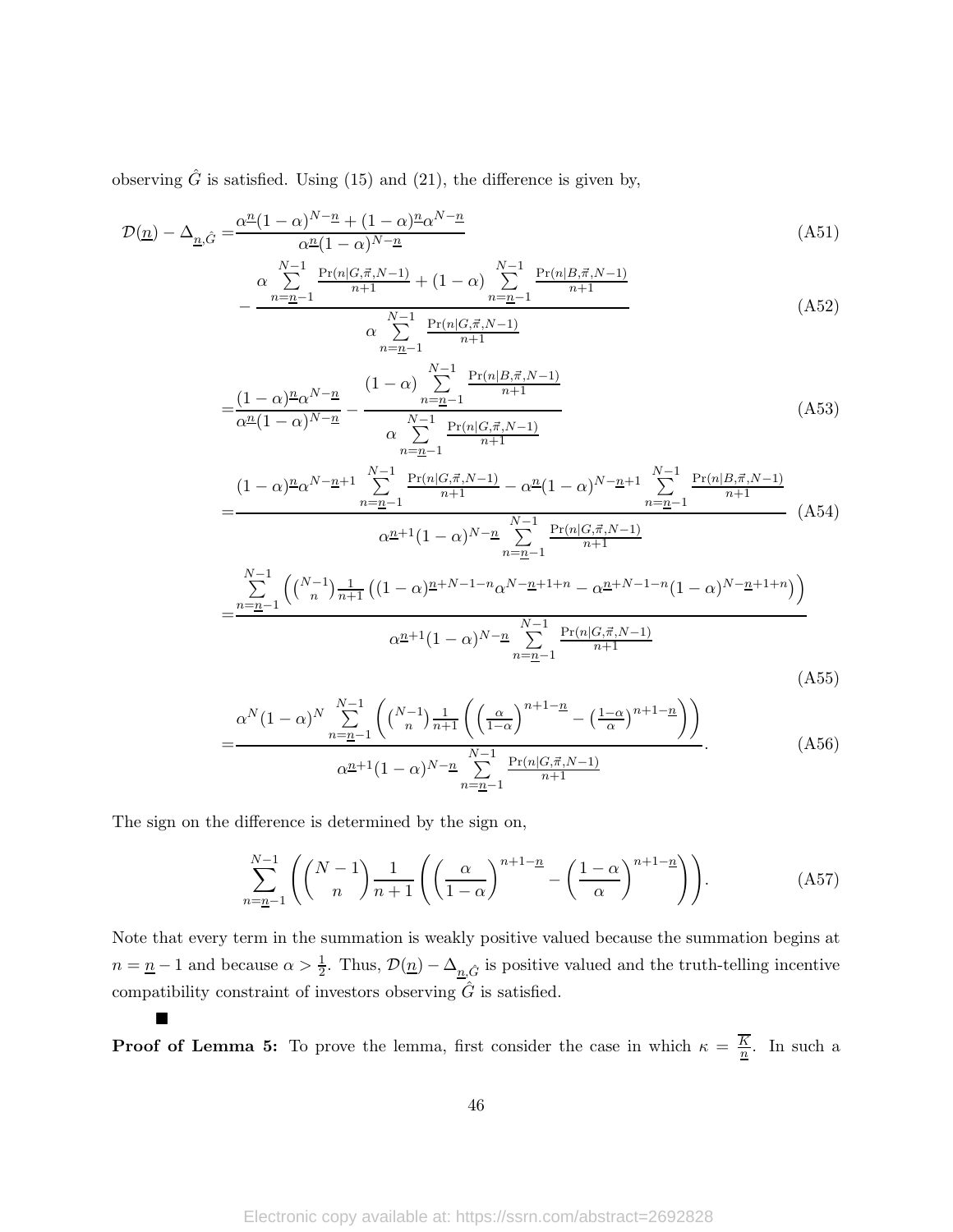setting, if at least  $\underline{n}$  investors contribute, the principal chooses risky deployment and does not risk underinvestment. Each investor that contributes earns the risky return on a pro rata share of her contribution. The pro rata share is given by  $\frac{n}{n}$  in which *n* is the number of contributing investors. If only  $\underline{n}$  investors participate, each investor receives a full share and if all N investors participate, each investor receives a  $\frac{n}{N}$  share.

Next, consider the case in which  $\kappa < \frac{K}{n}$ , and, without loss of generality, suppose  $\kappa = \frac{K}{n+1}$ . In such a setting, the principal will chose risky deployment if at least  $\underline{n}$  investors participate, but he faces underinvestment when exactly  $n$  investors participate. Each investor that contributes earns the risky return on a pro rata share of her contribution, however, in this case, the share is given by  $\min\left(\frac{n+1}{n}\right)$  $\left(\frac{n+1}{n},1\right)$ , because if either  $n=\underline{n}$  or  $n=\underline{n}+1$  investors contribute, returns are not rationed and investors receive a full share. Notably, with  $\kappa < \frac{K}{n}$ , the pro rata share schedule becomes flatter.

Now, we formally show that a flatter pro rata share schedule exacerbates the loser's blessing. Suppose that  $\kappa$  is set such that  $\underline{n} + \hat{n}$  investors must participate to economizing on the project's total capacity, in which  $\hat{n} \geq 0$  and  $\hat{n} \leq N - \underline{n} - 1$ . Without loss of generality, assume  $\kappa = \frac{K}{n+1}$  $\frac{\kappa}{n+\hat{n}}$  and if the number of contributing investors n is weakly smaller than  $\underline{n} + \hat{n}$ , they each receive a full share. Only if  $n > n + \hat{n}$  are returns rationed. Under that proposed setting, the upper bound on the region of  $\Delta$  for which it is incentive compatible for investors to truthfully report their signals is given by  $\Delta_{\underline{n},\hat{B}}^{\hat{n}}$ , in which the superscript  $\hat{n}$  denotes the number of investors greater than  $\underline{n}$  that are required to economize on the project's total capacity. Now, consider a setting in which  $n + \hat{n} + 1$  investors must participate to economize on the project's total capacity and denote the upper bound on the region of  $\Delta$  for which it is incentive compatible for investors to truthfully report there signals is given by  $\Delta_{\underline{n},\hat{B}}^{\hat{n}+1}$ . The difference in  $\Delta_{\underline{n},\hat{B}}^{\hat{n}}$  and  $\Delta_{\underline{n},\hat{B}}^{\hat{n}+1}$  is given by,

$$
\frac{(1-\alpha)A+\alpha B}{(1-\alpha)A} - \frac{(1-\alpha)Y+\alpha Z}{(1-\alpha)Y},
$$
\n(A58)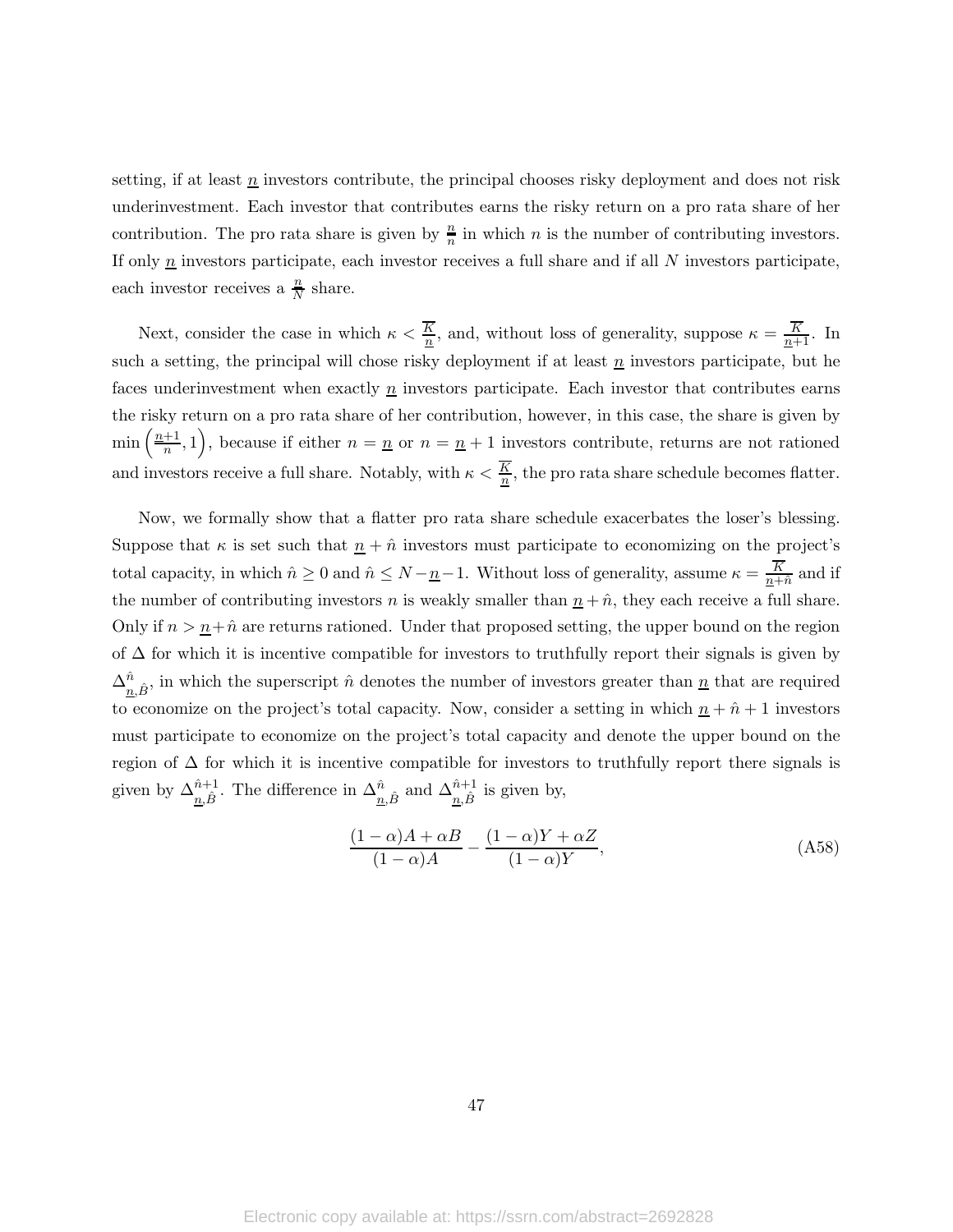in which,

$$
A = \sum_{n=n-1}^{n+\hat{n}-1} \binom{N-1}{n} \alpha^n (1-\alpha)^{N-1-n} + \sum_{n=n+\hat{n}}^{N-1} \binom{N-1}{n} \frac{\alpha^n (1-\alpha)^{N-1-n} (n+\hat{n})}{n+1},
$$
(A59)

$$
B = \sum_{n=n-1}^{n+\hat{n}-1} \binom{N-1}{n} (1-\alpha)^n \alpha^{N-1-n} + \sum_{n=n+\hat{n}}^{N-1} \binom{N-1}{n} \frac{(1-\alpha)^n \alpha^{N-1-n} (n+\hat{n})}{n+1},
$$
(A60)

$$
Y = \sum_{n=n-1}^{\frac{n}{n}+\hat{n}} \binom{N-1}{n} \alpha^n (1-\alpha)^{N-1-n} + \sum_{n=\frac{n}{n}+\hat{n}+1}^{N-1} \binom{N-1}{n} \frac{\alpha^n (1-\alpha)^{N-1-n} (n+\hat{n}+1)}{n+1}, \quad \text{(A61)}
$$

$$
Z = \sum_{n=n-1}^{\frac{n}{n}+\hat{n}} \binom{N-1}{n} (1-\alpha)^n \alpha^{N-1-n} + \sum_{n=\frac{n}{n}+\hat{n}+1}^{N-1} \binom{N-1}{n} \frac{(1-\alpha)^n \alpha^{N-1-n} (n+\hat{n}+1)}{n+1}.
$$
 (A62)

Furthermore, note that,

$$
A = \omega_G + \gamma_G + \theta_G \frac{\underline{n} + \hat{n}}{\underline{n} + \hat{n} + 1},\tag{A63}
$$

$$
B = \omega_B + \gamma_B + \theta_B \frac{\underline{n} + \hat{n}}{\underline{n} + \hat{n} + 1},\tag{A64}
$$

$$
Y = \omega_G + \gamma_G \frac{\underline{n} + \hat{n} + 1}{\underline{n} + \hat{n}} + \theta_G,\tag{A65}
$$

$$
Z = \omega_B + \gamma_B \frac{\underline{n} + \hat{n} + 1}{\underline{n} + \hat{n}} + \theta_B,
$$
\n(A66)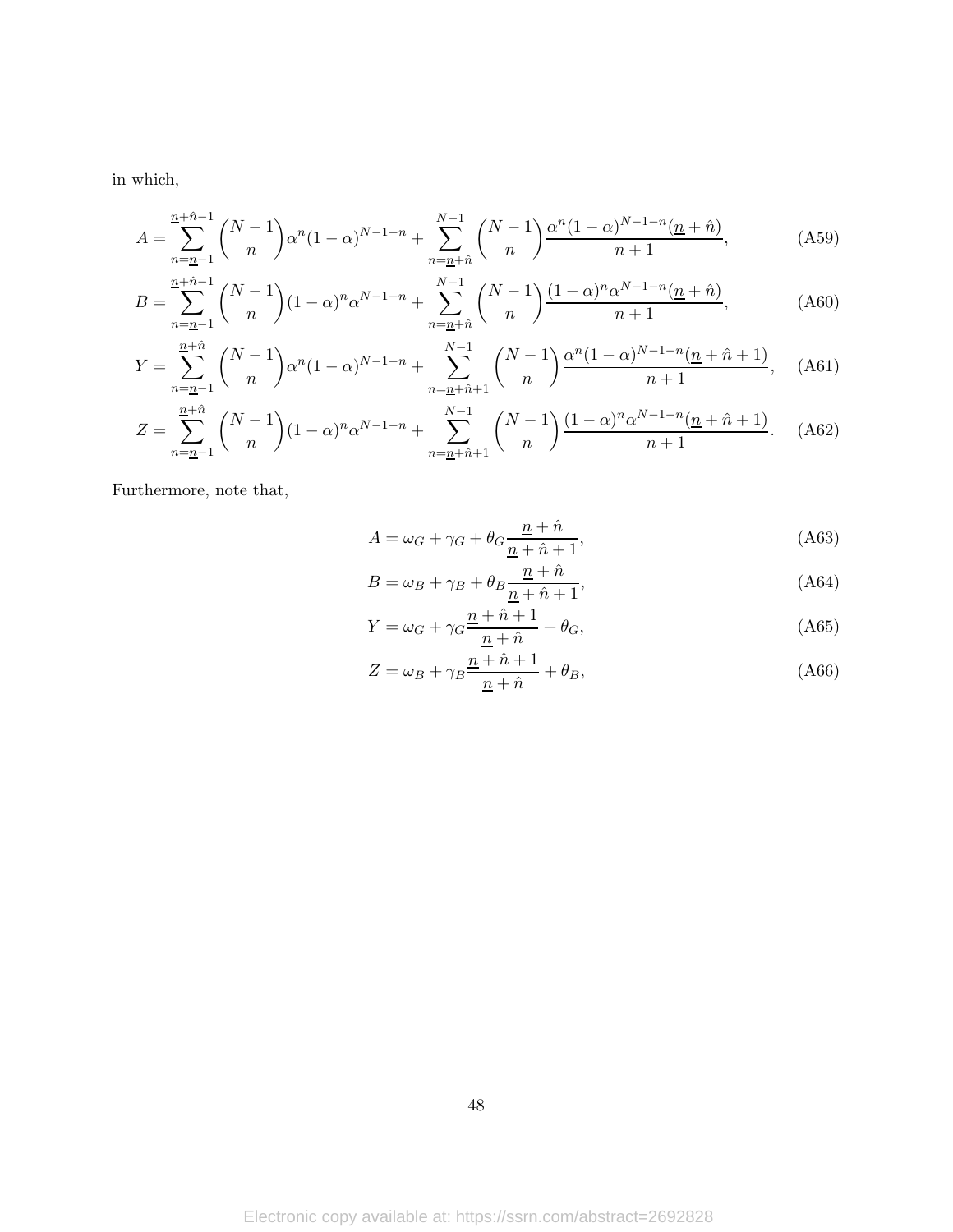in which,

$$
\omega_G = \sum_{n=n-1}^{n+\hat{n}-1} \binom{N-1}{n} \alpha^n (1-\alpha)^{N-1-n},\tag{A67}
$$

$$
\omega_B = \sum_{n=n-1}^{n+\hat{n}-1} \binom{N-1}{n} (1-\alpha)^n \alpha^{N-1-n},\tag{A68}
$$

$$
\gamma_G = \sum_{n=\underline{n}+\hat{n}+1}^{N-1} \binom{N-1}{n} \frac{\alpha^n (1-\alpha)^{N-1-n} (\underline{n}+\hat{n})}{n+1},\tag{A69}
$$

$$
\gamma_B = \sum_{n=\underline{n}+\hat{n}+1}^{N-1} \binom{N-1}{n} \frac{(1-\alpha)^n \alpha^{N-1-n} (\underline{n}+\hat{n})}{n+1},\tag{A70}
$$

$$
\theta_G = \binom{N-1}{\underline{n} + \hat{n}} \alpha^{\underline{n} + \hat{n}} (1 - \alpha)^{N-1 - \underline{n} - \hat{n}},\tag{A71}
$$

$$
\theta_B = \binom{N-1}{\underline{n}+\hat{n}} (1-\alpha)^{\underline{n}+\hat{n}} \alpha^{N-1-\underline{n}-\hat{n}}.\tag{A72}
$$

Using the preceding shorthand notation,  $\frac{(1-\alpha)A+\alpha B}{(1-\alpha)A} - \frac{(1-\alpha)Y+\alpha Z}{(1-\alpha)Y}$  $\frac{-\alpha}{1-\alpha}$  is given by,

$$
\frac{\alpha \left(\omega_B(\gamma_G(1+\underline{n}+\hat{n})+\theta_G(\underline{n}+\hat{n})\right)-\omega_G(\gamma_B(1+\underline{n}+\hat{n})+\theta_B(\underline{n}+\hat{n}))\right)}{(1-\alpha)(\underline{n}+\hat{n})(1+\underline{n}+\hat{n})\left(\omega_G+\gamma_G+\theta_G\frac{\underline{n}+\hat{n}}{\underline{n}+\hat{n}+1}\right)\left(\omega_G+\gamma_G\frac{\underline{n}+\hat{n}+1}{\underline{n}+\hat{n}}+\theta_G\right)},\tag{A73}
$$

and the sign on the expression is determined by the sign on,

$$
\omega_B(\gamma_G(1+\underline{n}+\hat{n})+\theta_G(\underline{n}+\hat{n}))-\omega_G(\gamma_B(1+\underline{n}+\hat{n})+\theta_B(\underline{n}+\hat{n})),\tag{A74}
$$

which is given by,

$$
\frac{(n+\hat{n})(n+\hat{n}+1)}{n} \left( \sum_{n=n-1}^{\frac{n+\hat{n}-1}{2}} \binom{N-1}{n} (1-\alpha)^n \alpha^{N-1-n} \left( \sum_{n=n+\hat{n}}^{N-1} \binom{N-1}{n} \frac{\alpha^n (1-\alpha)^{N-1-n}}{n+1} \right) - \sum_{n=n-1}^{\frac{n+\hat{n}-1}{2}} \binom{N-1}{n} \alpha^n (1-\alpha)^{N-1-n} \left( \sum_{n=n+\hat{n}}^{N-1} \binom{N-1}{n} \frac{(1-\alpha)^n \alpha^{N-1-n}}{n+1} \right) \right),
$$
\n(A75)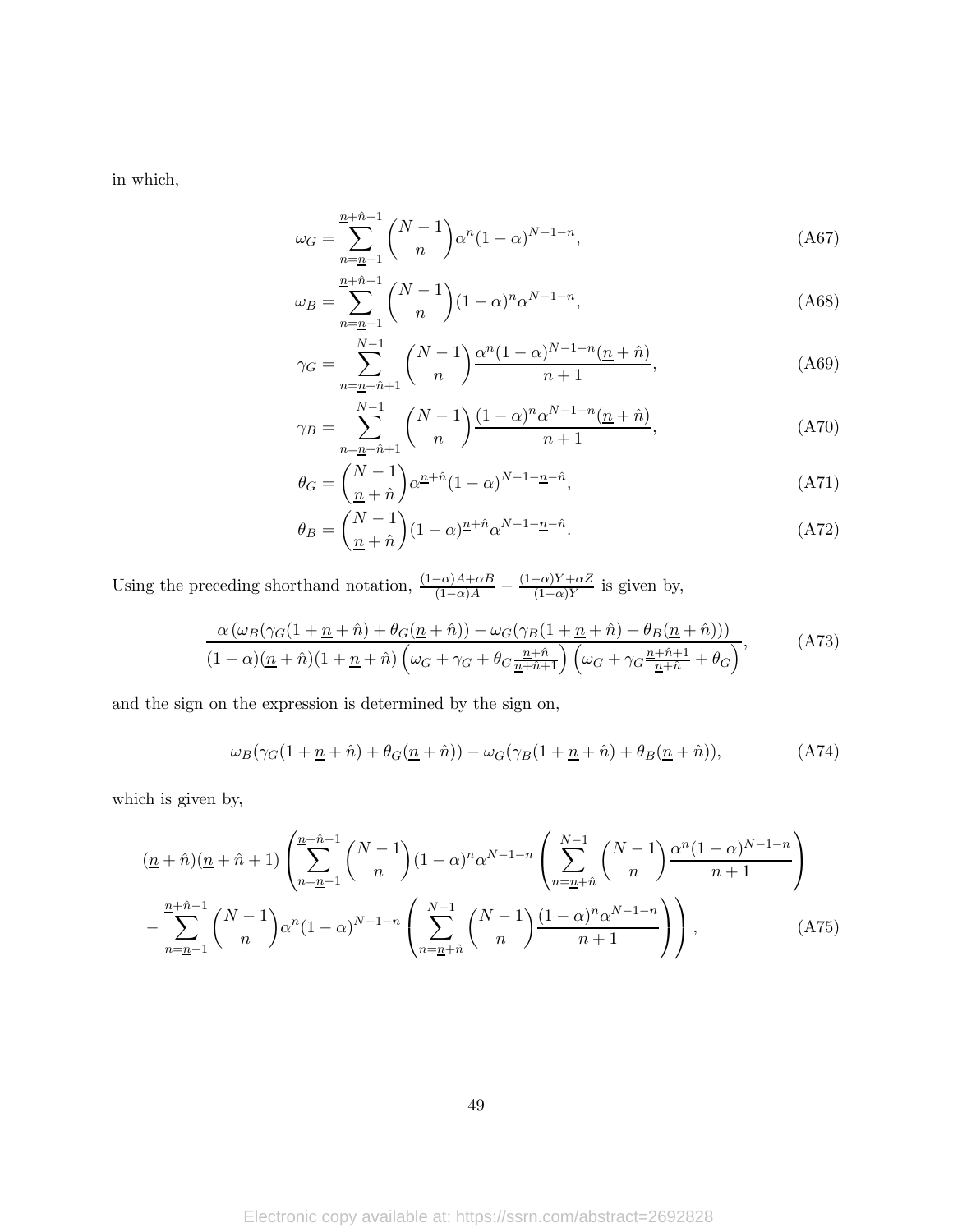and simplifies further to,

 $\blacksquare$ 

$$
\frac{(n+\hat{n})(n+\hat{n}+1)\alpha^{N-1}(1-\alpha)^{N-1}\left(\sum_{n=n-1}^{n+\hat{n}-1} \binom{N-1}{n}\left(\frac{1-\alpha}{\alpha}\right)^n \sum_{n=n+\hat{n}}^{N-1} \binom{N-1}{n} \frac{\left(\frac{\alpha}{1-\alpha}\right)^n}{n+1} - \sum_{n=n-1}^{n+\hat{n}-1} \binom{N-1}{n} \left(\frac{\alpha}{1-\alpha}\right)^n \sum_{n=n+\hat{n}}^{N-1} \binom{N-1}{n} \frac{\left(\frac{1-\alpha}{\alpha}\right)^n}{n+1} \right). \tag{A76}
$$

The previous expression can be seen to be positive valued by noting that the product,

$$
\sum_{n=\underline{n}-1}^{\underline{n}+\hat{n}-1} \binom{N-1}{n} \left(\frac{1-\alpha}{\alpha}\right)^n \sum_{n=\underline{n}+\hat{n}}^{N-1} \binom{N-1}{n} \frac{\left(\frac{\alpha}{1-\alpha}\right)^n}{n+1},\tag{A77}
$$

yields a summation of values and each value in the summation contains  $\left(\frac{\alpha}{1-\alpha}\right)$  $1-\alpha$  raised to some positive integer. The product,

$$
\sum_{n=\underline{n}-1}^{\underline{n}+\hat{n}-1} \binom{N-1}{n} \left(\frac{\alpha}{1-\alpha}\right)^n \sum_{n=\underline{n}+\hat{n}}^{N-1} \binom{N-1}{n} \frac{\left(\frac{1-\alpha}{\alpha}\right)^n}{n+1},\tag{A78}
$$

yields a similar summation of values and each value in the summation contains  $\left(\frac{\alpha}{1-\alpha}\right)$  $1-\alpha$  raised to some negative integer. That is, for any term in the first summation which is generically given by  $\chi\left(\frac{\alpha}{1-\alpha}\right)$  $1-\alpha$  $\int_{0}^{\zeta}$  in which  $\chi > 0$  and  $\zeta$  is some positive integer, there is a corresponding term in the second summation given by  $\chi\left(\frac{\alpha}{1-\alpha}\right)$  $1-\alpha$  $\int_{0}^{-\zeta}$ . Because the two summations are indexed identically, the first summation is always greater in value than the second summation.

Proof of Proposition 3: The analysis in Subsections 2.1 and 2.2 show that, if first-best is not possible, it is because  $\Delta \geq \Delta_{n,\hat{B}}$  (see Corollary 2.2). Therefore, since decreasing  $\beta$  below 1 shifts  $\Delta_{\underline{n},\hat{G}}$  and  $\Delta_{\underline{n},\hat{B}}$  proportionally by a factor of  $\frac{1}{\beta}$ , first-best is possible by choosing a value of  $\beta$  such that  $\Delta \in \left[\Delta_{\underline{n},\hat{G},\beta},\Delta_{\underline{n},\hat{B},\beta}\right)$  in which  $\Delta_{\underline{n},\hat{G},\beta}$  and  $\Delta_{\underline{n},\hat{B},\beta}$  are defined as,

$$
\Delta_{\underline{n},\hat{G},\beta} \equiv \frac{\alpha \sum_{n=\underline{n}-1}^{N-1} \Pr(n|G,\vec{\pi},N-1) \frac{1}{n+1} + (1-\alpha) \sum_{n=\underline{n}-1}^{N-1} \Pr(n|B,\vec{\pi},N-1) \frac{1}{n+1}}{\beta \alpha \sum_{n=\underline{n}-1}^{N-1} \Pr(n|G,\vec{\pi},N-1) \frac{1}{n+1}},\tag{A79}
$$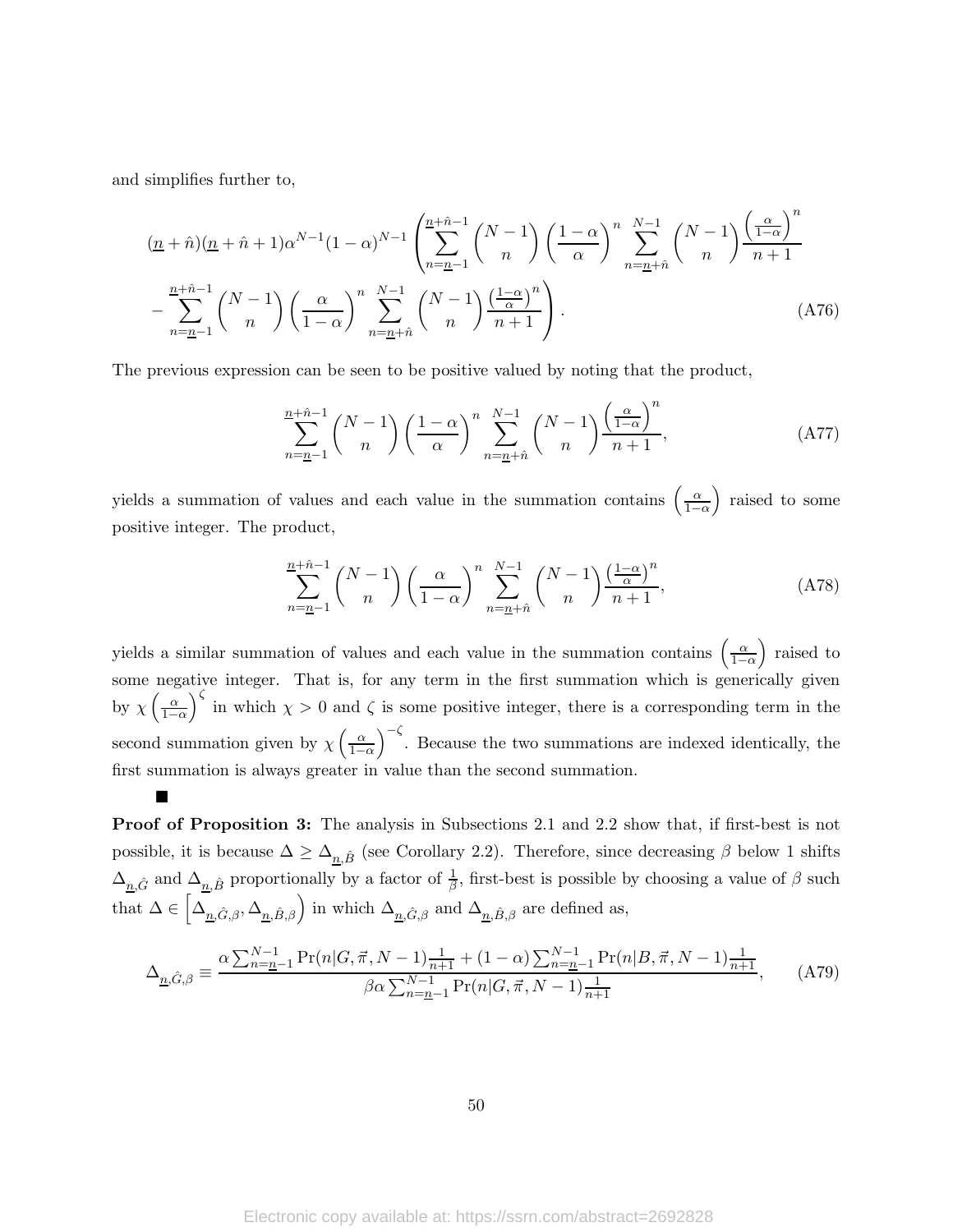and

■

$$
\Delta_{\underline{n},\hat{B},\beta} \equiv \frac{(1-\alpha)\sum_{n=\underline{n}-1}^{N-1} \Pr(n|G,\vec{\pi},N-1)\frac{1}{n+1} + \alpha \sum_{n=\underline{n}-1}^{N-1} \Pr(n|B,\vec{\pi},N-1)\frac{1}{n+1}}{\beta(1-\alpha)\sum_{n=\underline{n}-1}^{N-1} \Pr(n|G,\vec{\pi},N-1)\frac{1}{n+1}}.
$$
 (A80)

Proof of Corollary 3.1: The proof of the corollary is constructed as follows: First, we consider projects with  $\Delta \leq 2$  and, without loss of generality, focus on the special case in which  $\Delta = 2$ . We begin by showing that  $\overline{\beta}$  is decreasing in N and goes to  $\frac{1}{\Delta}$  in the limit, all else equal. We then show that, without an information cost, an investor who observes  $\hat{G}$  earns an expected profit of zero in the limit, that is,  $\lim_{N\to\infty} \Pi(\hat{G}|\vec{\pi}^*, \beta^*) = 0$ . To complete the proof, we argue that a strictly positive information cost implies that the inequality in (33) cannot be satisfied for a large number of investors N.

Without loss of generality, consider a  $\Delta \leq 2$  in a region in which first-best is not possible with  $\beta = 1$  (see Section 2 for analysis of these regions).  $\overline{\beta}$  is internally valued and given by,

$$
\overline{\beta} = \frac{(1-\alpha)\sum_{n=n-1}^{N-1} \Pr(n|G,\vec{\pi},N-1)\frac{1}{n+1} + \alpha \sum_{n=n-1}^{N-1} \Pr(n|B,\vec{\pi},N-1)\frac{1}{n+1}}{\Delta(1-\alpha)\sum_{n=n-1}^{N-1} \Pr(n|G,\vec{\pi},N-1)\frac{1}{n+1}},\tag{A81}
$$

and the right-hand side simplifies to,

$$
\frac{1}{\Delta} \left( 1 + \frac{\alpha \sum_{n=n-1}^{N-1} \Pr(n|B,\vec{\pi}, N-1) \frac{1}{n+1}}{(1-\alpha) \sum_{n=n-1}^{N-1} \Pr(n|G,\vec{\pi}, N-1) \frac{1}{n+1}} \right).
$$
 (A82)

Showing that the preceding expression is decreasing in  $N$  is most easily shown by focusing on a project with return  $\Delta = 2$  and by assuming N is divisible by 2 (the analysis can be extended to values of  $\Delta < 2$  using numerical methods). Under first-best,  $n = N/2$  and  $\overline{\beta}$  is given by,

$$
\frac{1}{2} \left( 1 + \frac{\alpha \sum_{n=N/2-1}^{N-1} \Pr(n|B,\vec{\pi},N-1) \frac{1}{n+1}}{(1-\alpha) \sum_{n=N/2-1}^{N-1} \Pr(n|G,\vec{\pi},N-1) \frac{1}{n+1}} \right). \tag{A83}
$$

Now, suppose that one more investor is added so that there are  $\hat{N} = N + 1$  total investors.  $\overline{\beta}$  with  $\hat{N}$  investors is given by,

$$
\frac{1}{2} \left( 1 + \frac{\alpha \sum_{n=\hat{N}/2+\frac{1}{2}-1}^{\hat{N}-1} \Pr(n|B,\vec{\pi},\hat{N}-1) \frac{1}{n+1}}{(1-\alpha) \sum_{n=\hat{N}/2+\frac{1}{2}-1}^{\hat{N}-1} \Pr(n|G,\vec{\pi},\hat{N}-1) \frac{1}{n+1}} \right),
$$
\n(A84)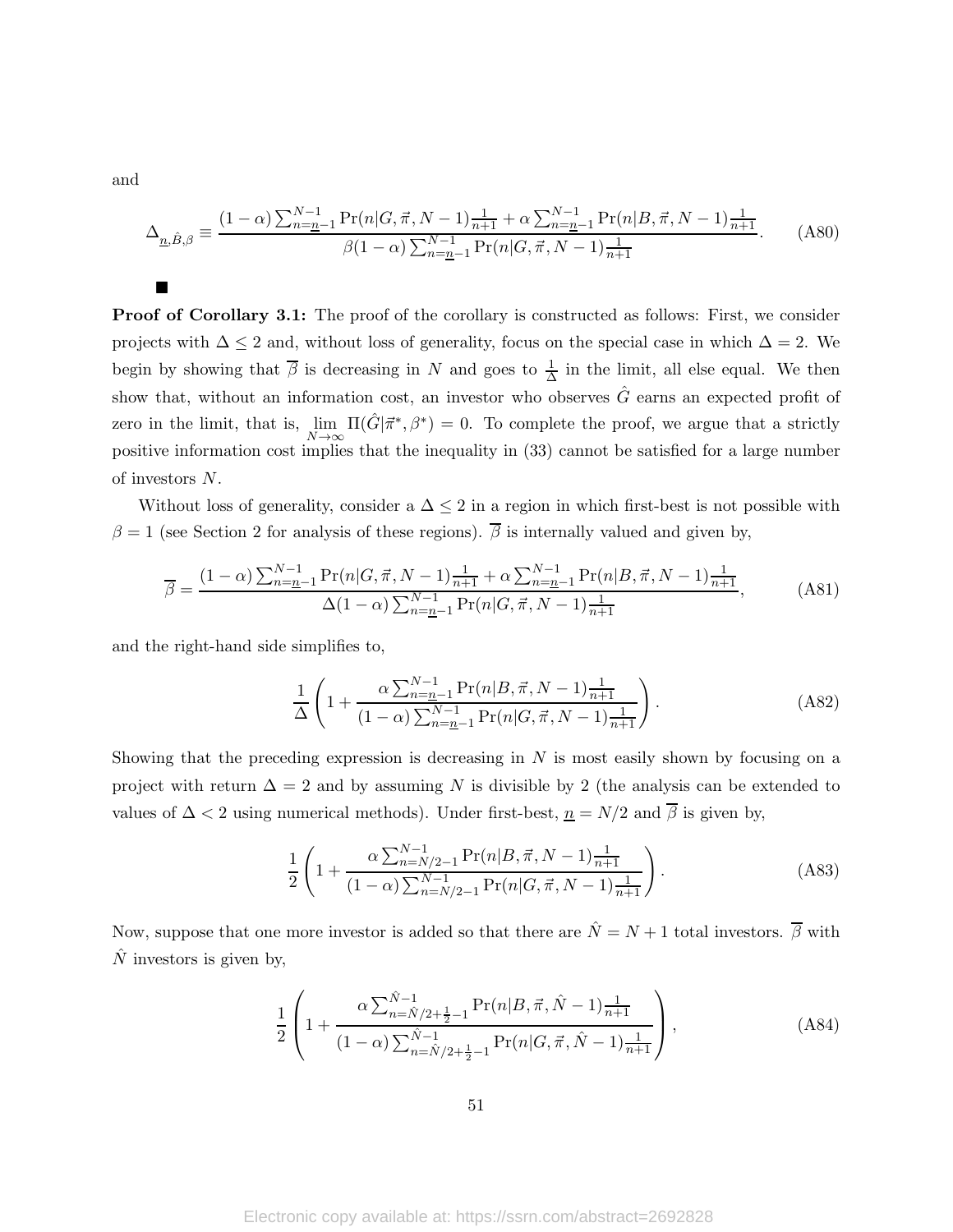which simplifies, after substituting  $N + 1$  for  $\hat{N}$ , to,

$$
\frac{1}{2} \left( 1 + \frac{\alpha \sum_{n=N/2}^{N} \Pr(n|B,\vec{\pi},N) \frac{1}{n+1}}{(1-\alpha) \sum_{n=N/2}^{N} \Pr(n|G,\vec{\pi},N) \frac{1}{n+1}} \right).
$$
 (A85)

The difference in the two values of  $\overline{\beta}$  is given by,

$$
\overline{\beta}|_N - \overline{\beta}|_{N+1} = \frac{1}{2} \left( \frac{\alpha \sum_{n=N/2-1}^{N-1} \Pr(n|B,\vec{\pi},N-1) \frac{1}{n+1}}{(1-\alpha) \sum_{n=N/2-1}^{N-1} \Pr(n|G,\vec{\pi},N-1) \frac{1}{n+1}} - \frac{\alpha \sum_{n=N/2}^{N} \Pr(n|B,\vec{\pi},N) \frac{1}{n+1}}{(1-\alpha) \sum_{n=N/2}^{N} \Pr(n|G,\vec{\pi},N) \frac{1}{n+1}} \right), \quad (A86)
$$

which, using Lemmas B2-B6 in Appendix B, may be rewritten as,

$$
\frac{\alpha}{2(1-\alpha)}\left(\frac{\alpha}{1-\alpha}\frac{{}_2F_1\left(1,N/2-N,N/2+1,-\frac{1-\alpha}{\alpha}\right)}{{}_2F_1\left(1,N/2-N,N/2+1,-\frac{\alpha}{1-\alpha}\right)}-\frac{{}_2F_1\left(1,N/2-N,N/2+2,-\frac{1-\alpha}{\alpha}\right)}{{}_2F_1\left(1,N/2-N,N/2+2,-\frac{\alpha}{1-\alpha}\right)}\right),\tag{A87}
$$

in which  ${}_2F_1(a, b; c; z)$  is the ordinary hypergeometric function. It is straightforward to show numerically that the preceding expression is positive valued for all  $\alpha > \frac{1}{2}$  and  $N > 2$ , implying that  $\overline{\beta}$  is decreasing in N for  $\Delta = 2$ .

Next, we show that  $\overline{\beta}$  goes to  $\frac{1}{2}$  in the limit for  $\Delta = 2$ . Note that, using Lemmas B2-B6 in Appendix B,  $\overline{\beta}$  may be rewritten as,

$$
\frac{1}{2} \left( 1 + \frac{\alpha^2}{(1-\alpha)^2} \frac{{}_2F_1 \left(1, N/2 - N, N/2 + 1, -\frac{1-\alpha}{\alpha}\right)}{{}_2F_1 \left(1, N/2 - N, N/2 + 1, -\frac{\alpha}{1-\alpha}\right)} \right). \tag{A88}
$$

It is straightforward to show numerically that the preceding expression goes to  $\frac{1}{2}$  for all  $\alpha > \frac{1}{2}$  as  $N\rightarrow\infty.$ 

We now consider the case in which the information cost is zero. If  $\overline{\beta}$  goes to  $\frac{1}{2}$  for  $\Delta = 2$  in the limit as  $N \to \infty$ , then  $\Pi(\hat{G}|\vec{\pi}^*, \beta^*)$  goes to zero. To see this, consider  $\Pi(\hat{G}|\vec{\pi}^*, \beta^*)$  evaluated at  $\beta^* = \overline{\beta}$ .<sup>19</sup>  $\Pi(\hat{G}|\vec{\pi}^*, \overline{\beta})$  is given by,

$$
\sum_{n=\underline{n}-1}^{N-1} \left( \alpha \Pr(n|G,\vec{\pi},N-1) \frac{(2\overline{\beta}-1) \, \underline{n}}{n+1} - (1-\alpha) \Pr(n|B,\vec{\pi},N-1) \frac{\underline{n}}{n+1} \right),\tag{A89}
$$

<sup>19</sup>Technically,  $\beta^* < \overline{\beta}$ , thus, assume  $\beta^*$  is smaller than  $\overline{\beta}$  by some arbitrarily small value of  $\epsilon$ .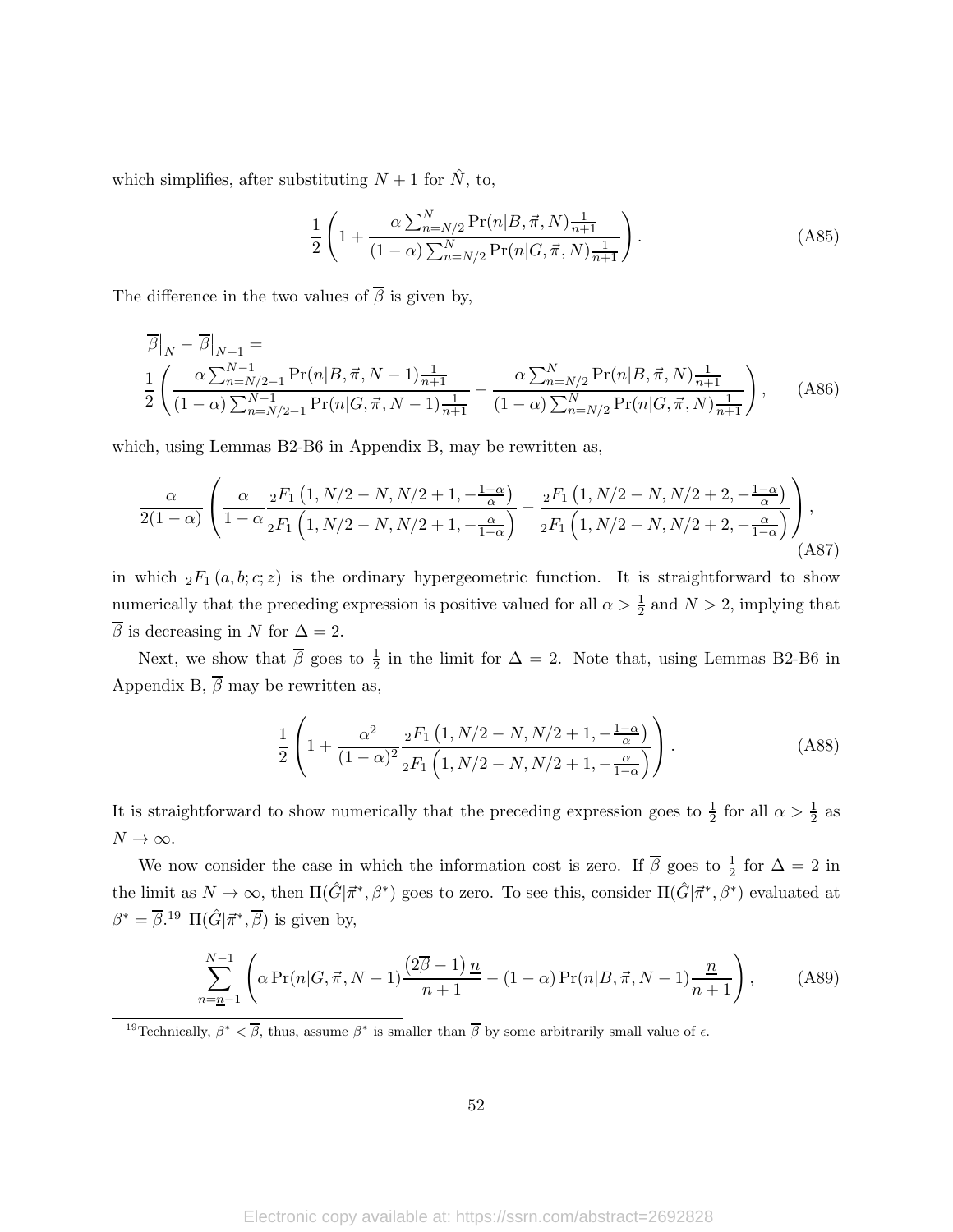and, in the limit as  $N \to \infty$ , goes to zero (because  $\lim_{N \to \infty} Pr(n|B, \vec{\pi}, N - 1) = 0$  for all  $n \ge \frac{N}{2}$  and  $\overline{\beta} \to \frac{1}{2}$ ).

To complete the proof, we argue that a strictly positive information cost implies that the inequality in (33) cannot be satisfied for a large number of investors N. If both  $\Pi(\hat{G}|\vec{\pi}^*,\overline{\beta})$  and  $\Pi(\hat{B}|\vec{\pi}^*,\overline{\beta})$  go to zero, then the information acquisition constraint in (33) cannot be satisfied for a strictly positive c and arbitrarily large number of investors N.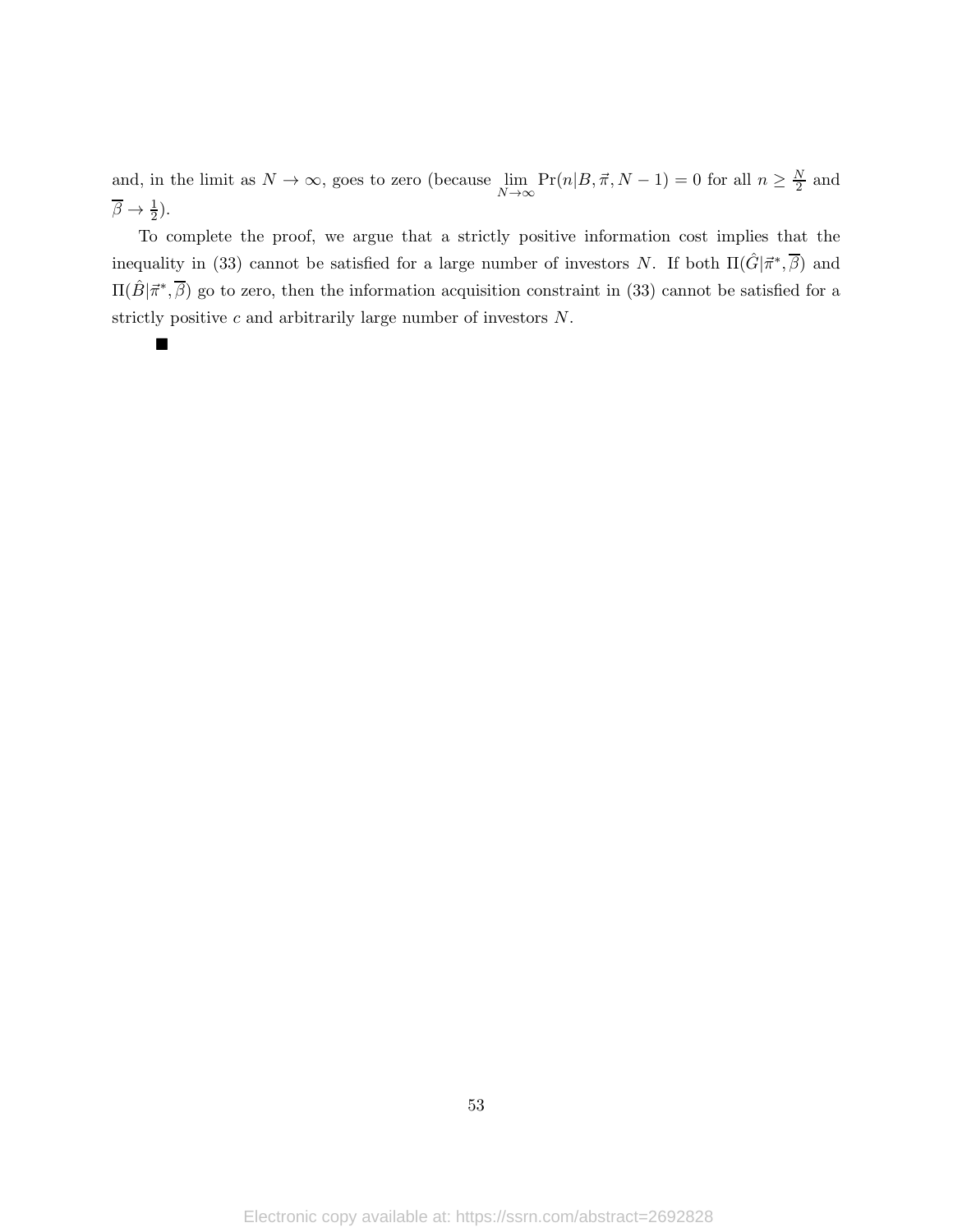# Appendix B

In this auxiliary appendix, we discuss an extension to our base model in which investors are atomistic. Furthermore, we provide additional analytic results that are used in proving the paper's main propositions, corollaries, and lemmas.

### B.1 Non-Pivotal Investors

Our base model assumes that investors make their contribution decisions based partially on the probability that they may be pivotal in affecting the principal's decision of how to deploy capital. For example, the upper and lower bounds on the range of incentive compatible  $\Delta$  values for which investors truthfully report signals outlined in (21) and (22) are computed from the perspective that at least  $n - 1$  other investors must contribute for the principal to choose risky deployment of capital. The assumption places an incredible onus on the investors, particularly when  $N$  is large. In this subsection, we consider a setting in which investors do not see themselves as being potentially pivotal, which may better represent large crowds. We show that, with non-pivotal investors, the loser's blessing is exacerbated.

Consider a setting in which investors are atomistic. We maintain all other assumptions regarding the project from Section 2. The principal solicits contributions from a unit continuum of risk-neutral investors. Each investor i can contribute  $\kappa$  dollars to the project so that the total available capital equals  $\kappa = \int_0^1 \kappa \, \mathrm{d}i$ . After the principal raises capital, if the total level of capital exceeds  $\underline{K}$ , the principal chooses between risky and safe deployment. The principal's problem is to choose  $\kappa$  to maximize project value.

As in the base model, investors receive conditionally i.i.d. private signals and then simultaneously choose whether or not to contribute. Investors who observe  $\hat{G}$  contribute with probability  $g^{NP} \in [0,1]$  and investors who observe  $\hat{B}$  contribute with probability  $b^{NP} \in [0,1]$  (NP denotes non-pivotal crowdfunding). While we restrict our analysis to equilibria in which investors play identical strategies, we denote the strategy of investor i as,  $\vec{\pi}_i^{NP} = \{g_i^{NP}, b_i^{NP}\}$ , and we denote the strategy of all other investors, not including investor *i*, as,  $\vec{\pi}_{-i}^{NP} = \{g_{-i}^{NP}, b_{-i}^{NP}\}.$ 

Whether an investor contributes is determined by the sign on her expected payoff (expressed as a return on invested capital),

$$
\Pi(\hat{F}|\vec{\pi}_i^{NP}, \vec{\pi}_{-i}^{NP}) = \Pr(G|\hat{F})\sigma(G)(\Delta - 1) - \Pr(B|\hat{F})\sigma(B),\tag{B1}
$$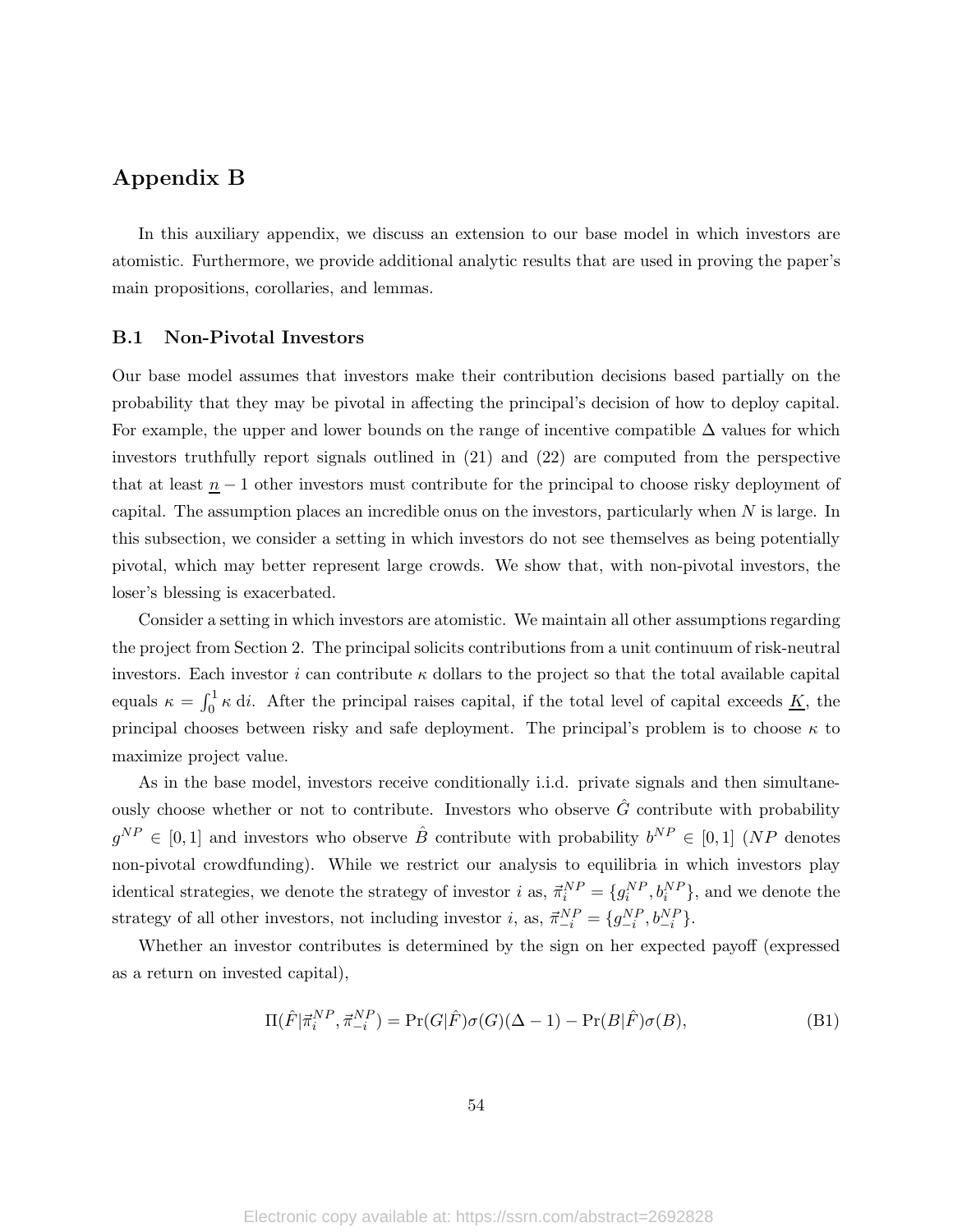in which the share of her committed capital deployed to the project is,

$$
\sigma(F) \equiv \frac{1}{\ell(F)} \mathbb{1}_F. \tag{B2}
$$

 $\ell(F)$  is the measure of contributing investors, which depends on  $\alpha$  and investors' strategies.  $\mathbb{1}_F$  is an indicator function that equals one if (i) total capital exceeds  $\underline{K}$  and (ii) the principal believes based on his posterior beliefs that the project is positive valued.  $\sigma(G)$  therefore represents each investor's expected contribution in good projects and  $\sigma(B)$  represents expected contribution in bad projects.

As in our base model, a loser's blessing may exist. If a loser's blessing exists, by the strong law of large numbers the principal receives a perfect signal regarding the project's unobservable quality. When total capital reflects a bad project, the principal never chooses risky deployment and  $\sigma(B) = 0$ .

Because investor  $i$  is atomistic, she is not pivotal and she does not internalize the impact of her contribution decision on whether or not the principal chooses risky deployment. Therefore, her contribution decision is dictated by the sign on the expression in (B1). Taking all other investors' equilibrium contribution strategies as given, investor i will contribute with probability one if  $(B1)$  is strictly positive. If the expression equals zero, investor  $i$  is indifferent between contributing and not contributing and she may choose to mix between her options. Investor  $i$  abstains from contributing if (B1) is strictly negative.

If investor i observes  $\hat{G}$ , (B1) is explicitly given by,

$$
\underbrace{\alpha}_{\Pr(G|\hat{G})} \underbrace{\left(\frac{\mathbb{1}_G}{(\alpha g_{-i}^{NP} + (1 - \alpha)b_{-i}^{NP})}\right)}_{\sigma(G)} (\Delta - 1) - \underbrace{(1 - \alpha)}_{\Pr(B|\hat{G})} \underbrace{\left(\frac{\mathbb{1}_B}{((1 - \alpha)g_{-i}^{NP} + \alpha b_{-i}^{NP})}\right)}_{\sigma(B)},
$$
(B3)

in which  $\mathbb{1}_G$  equals one if both  $\kappa \left( \alpha g_{-i}^{NP} + (1 - \alpha) b_{-i}^{NP} \right) \geq \underline{K}$  and the principal's posterior beliefs  $\rho(n, \vec{\pi})$  are sufficiently high that he believes the project is positive valued.  $\mathbb{1}_B$  equals one if both  $\kappa\left((1-\alpha)g_{-i}^{NP}+\alpha b_{-i}^{NP}\right) \geq \underline{K}$  and the principal's posterior beliefs  $\rho(n,\vec{\pi})$  are sufficiently high that he believes the project is positive valued. Similarly, if investor i observes  $\hat{B}$  instead, (B1) is explicitly given by,

$$
(1-\alpha)\left(\frac{\mathbb{1}_G}{(\alpha g_{-i}^{NP} + (1-\alpha)b_{-i}^{NP})}\right)(\Delta - 1) - \alpha\left(\frac{\mathbb{1}_B}{((1-\alpha)g_{-i}^{NP} + \alpha b_{-i}^{NP})}\right). \tag{B4}
$$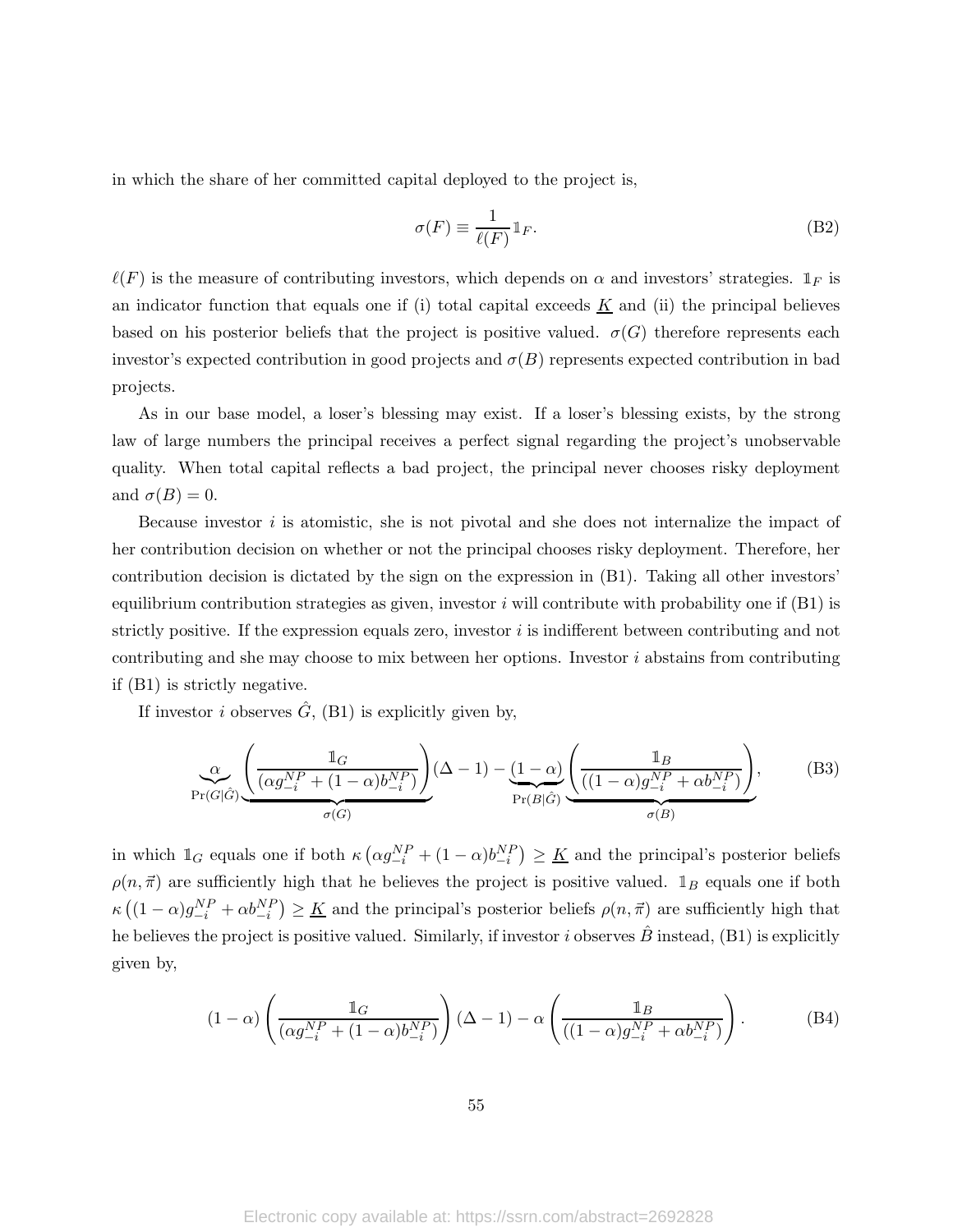If investor contribution strategies vary depending on the project's unobservable type, by the strong law of large numbers there are only two capital contribution levels: (i) a good project raises  $\kappa \left( \alpha g_{-i}^{NP} + (1-\alpha)b_{-i}^{NP} \right)$  and (ii) a bad project raises  $\kappa \left( (1-\alpha)g_{-i}^{NP} + \alpha b_{-i}^{NP} \right)$ . Thus, if investor contribution strategies vary (i.e.,  $g \neq b$ ), the principal receives a perfect signal regarding the project's unobservable quality and  $\mathbb{1}_B = 0$  meaning there is a perfect loser's blessing since the principal never chooses risky deployment for a bad project.

#### Lemma B1. A loser's blessing never exists in equilibrium.

Proof of Lemma B1: A loser's blessing cannot exist in equilibrium. Suppose not: in equilibrium,  $\mathbb{1}_G = 1$  and  $\mathbb{1}_B = 0$ , implying that type G projects raise strictly more dollars than type B projects, allowing the principal to perfectly screen projects. Investor *i*'s payoff in (B1) based on signal  $\hat{G}$  or signal B is positive valued with  $\mathbb{1}_G = 1$  and  $\mathbb{1}_B = 0$ . As such, investor i chooses to invest under both signals. This deviation is profitable for all investors. By the strong law of large numbers, both type G projects and type B projects raise  $\kappa$  dollars from the unit continuum of investors. Therefore, there is a contradiction as type G projects do not raise more dollars than type B projects.

 $\blacksquare$ 

For a loser's blessing to exist, there must exist a wedge between the quantities of capital raised by good and bad projects. If, however, a loser's blessing exists in equilibrium, all investors will find contributing optimal. Thus, the equilibrium will unravel and investors will contribute for both types of projects, eliminating the financing wedge.

**Remark 2.** With non-pivotal investors, the principal receives no information from the fundraising process and first-best financing efficiency, as defined in Definition 2, is never possible.

The preceding remark highlights the inefficiencies introduced by the loser's blessing when investors are atomistic. Despite the crowd collectively possessing a perfect signal regarding the project's quality, the principal is unable to extract the information due to the loser's blessing.

### B.2 Additional Proofs

In this auxiliary subsection, we include additional analytic results that are used in the proofs of the model's main results.

Lemma B2. The expression

$$
\sum_{n=\underline{n}-1}^{N-1} \binom{N-1}{n} \frac{(1-\alpha)^n \alpha^{N-1-n}}{n+1},
$$
\n(B5)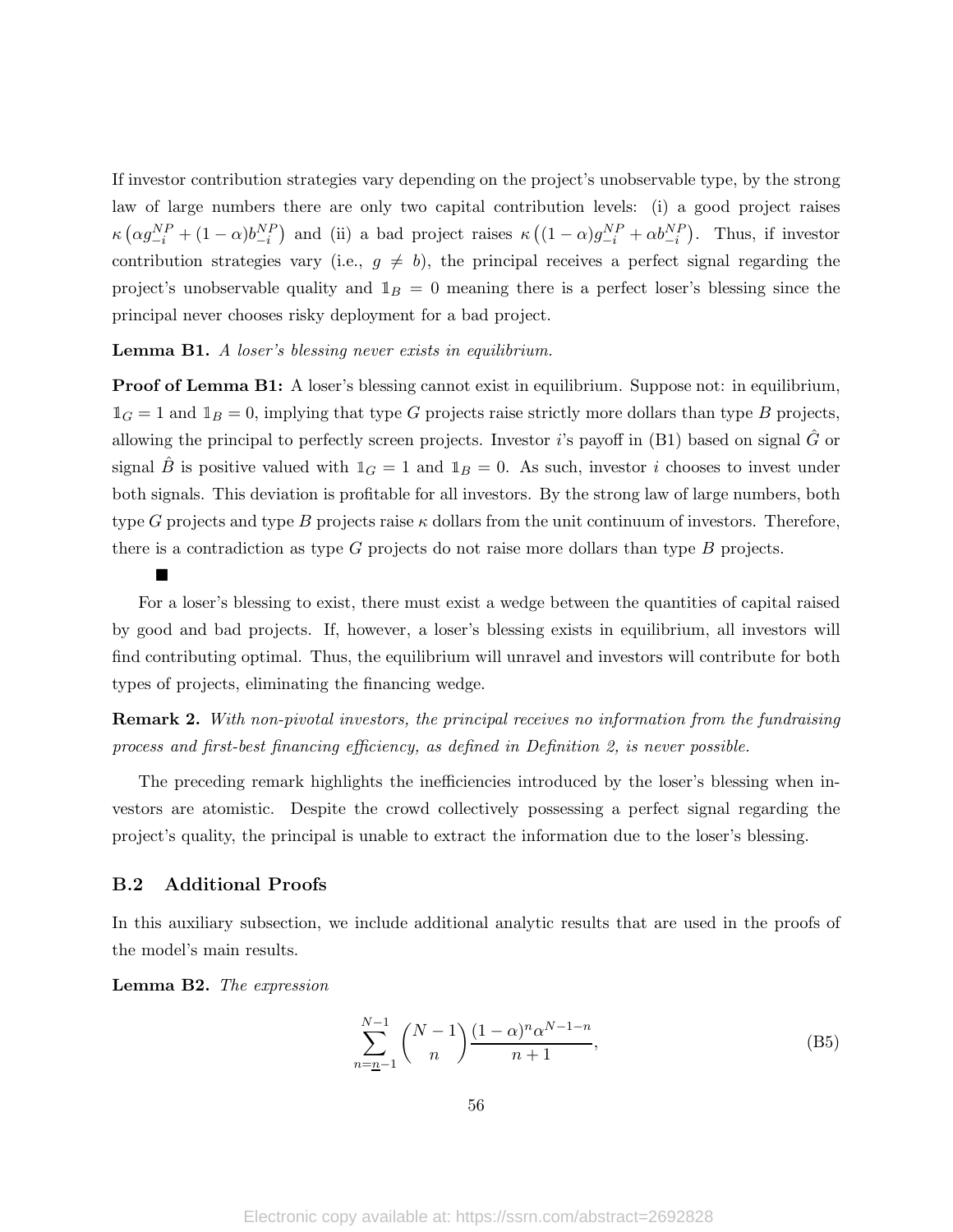may be rewritten as,

$$
\alpha^{N-1} \left(\frac{1-\alpha}{\alpha}\right)^{\underline{n}-1} \Gamma(\underline{n}) \left(\frac{N-1}{\underline{n}-1}\right) \sum_{n=\underline{n}-1}^{N-1} \frac{(N-\underline{n})!}{n!(N-1-n)!(n+1)} \left(\frac{1-\alpha}{\alpha}\right)^{n-(\underline{n}-1)}.\tag{B6}
$$

## Proof of Lemma B2:

Beginning with (B5), the expression  $\sum_{i=1}^{N-1}$  $n=n-1$  $\binom{N-1}{n} \frac{(1-\alpha)^n \alpha^{N-1-n}}{n+1}$  may be simplified to,

$$
= \alpha^{N-1} \sum_{n=n-1}^{N-1} {N-1 \choose n} \frac{(1-\alpha)^n \alpha^{-n}}{n+1}
$$
 (B7)

$$
= \alpha^{N-1} \sum_{n=\underline{n}-1}^{N-1} {N-1 \choose n} \frac{(1-\alpha)^n \alpha^{-n}}{n+1} \frac{(n-1)!}{(n-1)!}
$$
(B8)

$$
= \alpha^{N-1} \Gamma(\underline{n}) \sum_{n=\underline{n}-1}^{N-1} \frac{(N-1)!}{n!(N-1-n)!(\underline{n}-1)!(n+1)} \left(\frac{1-\alpha}{\alpha}\right)^n
$$
(B9)

$$
= \alpha^{N-1} \Gamma(\underline{n}) \sum_{n=\underline{n}-1}^{N-1} \frac{(N-1)!}{n!(N-1-n)!(\underline{n}-1)!(n+1)} \left(\frac{1-\alpha}{\alpha}\right)^n \frac{(N-\underline{n})!}{(N-\underline{n})!}
$$
(B10)

$$
= \alpha^{N-1} \Gamma(\underline{n}) \left(\frac{N-1}{\underline{n}-1}\right) \sum_{n=\underline{n}-1}^{N-1} \frac{(N-\underline{n})!}{n!(N-1-n)!(n+1)} \left(\frac{1-\alpha}{\alpha}\right)^n \tag{B11}
$$

$$
= \alpha^{N-1} \left(\frac{1-\alpha}{\alpha}\right)^{n-1} \Gamma(\underline{n}) \left(\frac{N-1}{n-1}\right) \sum_{n=n-1}^{N-1} \frac{(N-\underline{n})!}{n!(N-1-n)!(n+1)} \left(\frac{1-\alpha}{\alpha}\right)^{n-(n-1)}.
$$
 (B12)

 $\blacksquare$ 

Lemma B3. The expression

$$
\sum_{n=\underline{n}-1}^{N-1} \binom{N-1}{n} \frac{\alpha^n (1-\alpha)^{N-1-n}}{n+1},
$$
\n(B13)

may be rewritten as,

$$
(1 - \alpha)^{N-1} \left(\frac{\alpha}{1 - \alpha}\right)^{n-1} \Gamma(\underline{n}) \left(\frac{N-1}{n-1}\right) \sum_{n=n-1}^{N-1} \frac{(N-n)!}{n!(N-1-n)!(n+1)} \left(\frac{\alpha}{1 - \alpha}\right)^{n-(n-1)}.
$$
 (B14)

### Proof of Lemma B3:

The proof follows from the proof of Lemma B2.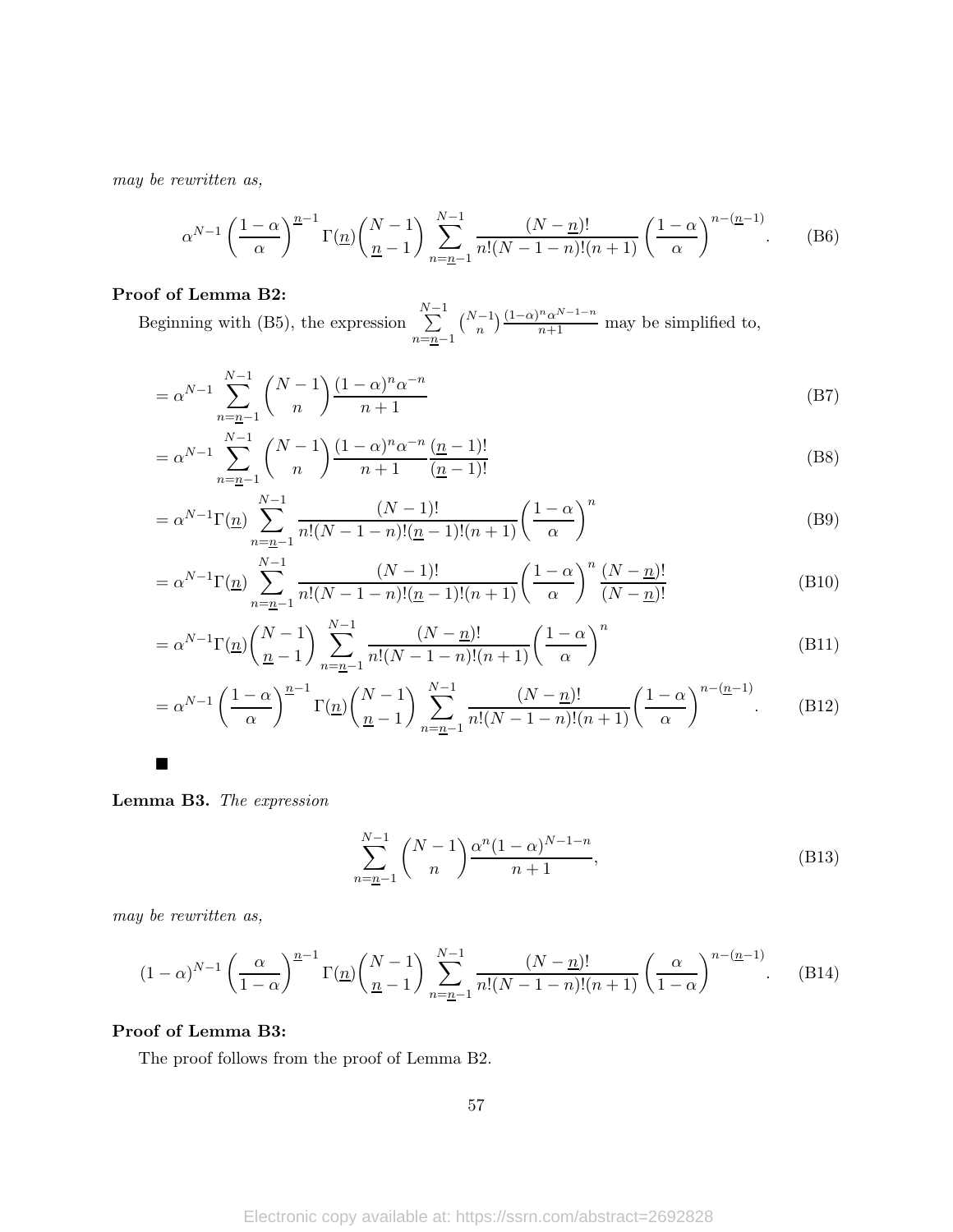Lemma B4. The summation,

$$
\sum_{n=\underline{n}-1}^{N-1} \frac{(N-\underline{n})!}{n!(N-1-n)!(n+1)} \left(\frac{1-\alpha}{\alpha}\right)^{n-(\underline{n}-1)},
$$
\n(B15)

is equivalent to the ordinary hypergeometric function,

$$
{}_2F_1\left(1,\underline{n}-N;\underline{n}+1;-\frac{1-\alpha}{\alpha}\right). \tag{B16}
$$

## Proof of Lemma B4:

The proof follows directly from the definition of the ordinary hypergeometric function.

#### $\blacksquare$

 $\blacksquare$ 

Lemma B5. The summation,

$$
\sum_{n=\underline{n}-1}^{N-1} \frac{(N-\underline{n})!}{n!(N-1-n)!(n+1)} \left(\frac{\alpha}{1-\alpha}\right)^{n-(\underline{n}-1)},
$$
\n(B17)

is equivalent to the ordinary hypergeometric function,

$$
{}_2F_1\left(1,\underline{n}-N;\underline{n}+1;-\frac{\alpha}{1-\alpha}\right). \tag{B18}
$$

### Proof of Lemma B5:

The proof follows directly from the definition of the ordinary hypergeometric function.

Lemma B6. The ratio

 $\blacksquare$ 

$$
\sum_{n=\underline{n-1}}^{N-1} {N-1 \choose n} \frac{(1-\alpha)^n \alpha^{N-1-n}}{n+1}
$$
\n
$$
\sum_{n=\underline{n-1}}^{N-1} {N-1 \choose n} \frac{\alpha^n (1-\alpha)^{N-1-n}}{n+1},
$$
\n(B19)

may be rewritten as,

$$
\left(\frac{\alpha}{1-\alpha}\right)^{N-1} \left(\frac{1-\alpha}{\alpha}\right)^{2(n-1)} \frac{{}_2F_1\left(1,\underline{n}-N;\underline{n}+1;-\frac{1-\alpha}{\alpha}\right)}{{}_2F_1\left(1,\underline{n}-N;\underline{n}+1;-\frac{\alpha}{1-\alpha}\right)}.
$$
 (B20)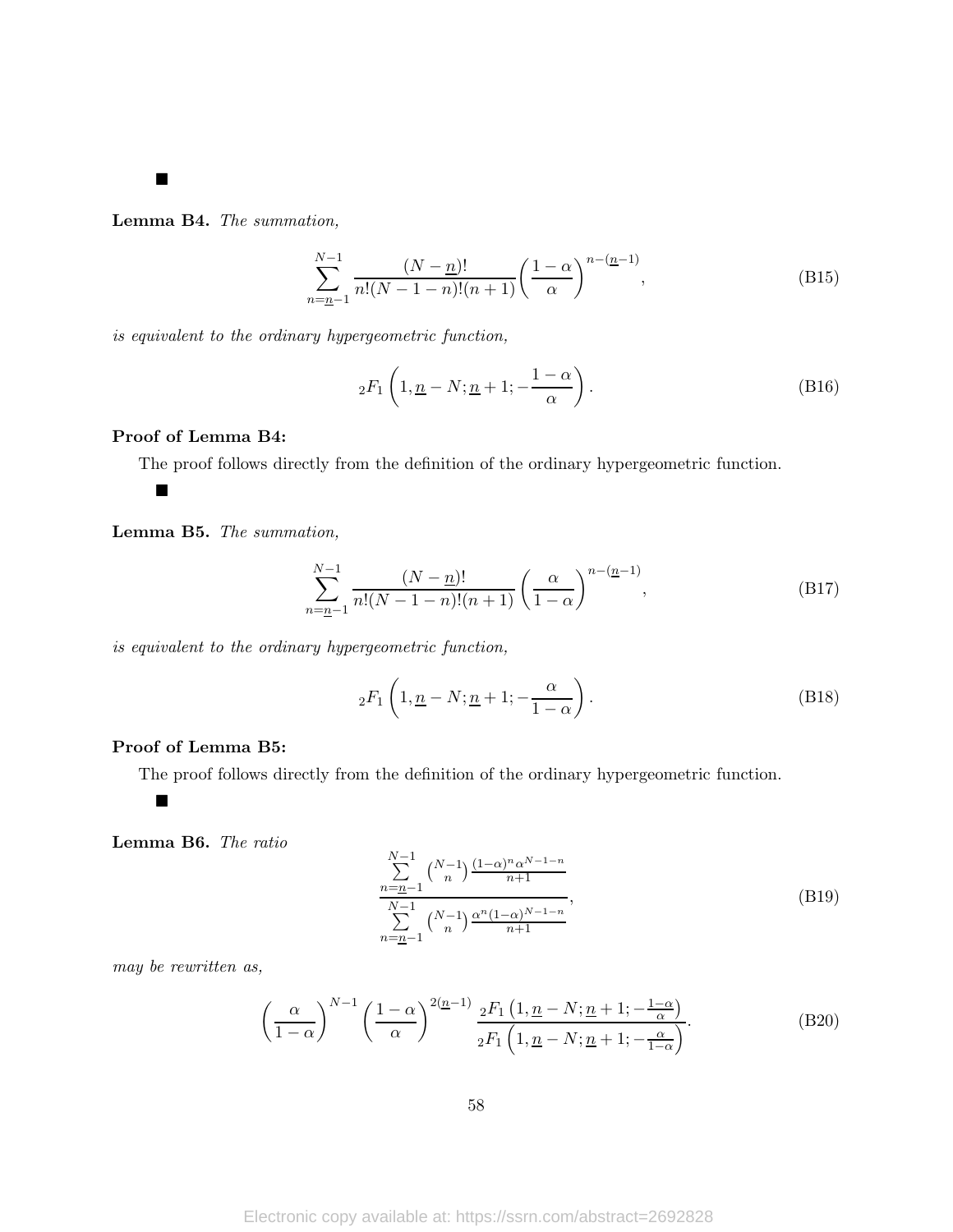### Proof of Lemma B6:

ш

The proof follows from the proofs of Lemma B2, Lemma B4, Lemma B3, and Lemma B5.

**Addendum 1.** For  $\alpha \in (\frac{1}{2})$  $\left[\frac{1}{2},1\right]$ ,  $n>1$ , and  $N>n$ , the expression,

$$
\frac{\left( {}_{2}F_{1}\left(1,n-N;n+1;- \frac{1-\alpha}{\alpha}\right) \bigg/ {}_{2}F_{1}\left(1,n-N;n+1;- \frac{\alpha}{1-\alpha}\right) \right)}{\left( {}_{2}F_{1}\left(1,n+1-N;n+2;- \frac{1-\alpha}{\alpha}\right) \bigg/ {}_{2}F_{1}\left(1,n+1-N;n+2;- \frac{\alpha}{1-\alpha}\right) \right)},
$$
\n(B21)

is bounded above by one.

We conjectured this Addendum based on numerical attempts and posted it as an open problem on March 28, 2018 in the Mathematics StackExchange (https://math.stackexchange.com/questions/ 2712056/bounding-a-ratio-of-gaussian-hypergeometric-functions). We further communicated with some mathematicians that were familiar with hypergeometric functions. Robert S. Maier suggested that we write to Richard Askey to see if he had any ideas, or could suggest one of his collaborators. Fortunately, Askey forwarded it to George Gasper who was able to discover the following proof (presented with his permission for the convenience of the reader). In a separate paper, George Gasper will extend the following formulas to power series and more general formulas.

#### Proof of Addendum 1:

The proceeding analytic proof was provided to us by George Gasper, Emeritus Professor of Mathematics at Northwestern University, Evanston, Illinois, United States. Recommended citation: Omitted to maintain anonymity during journal review process.

Let  $n > -1$ ,  $x = \frac{1-\alpha}{\alpha}$ ,  $\alpha \in \left(\frac{1}{2}\right)$  $(\frac{1}{2}, 1)$ , and  $m = N - n = 1, 2, \dots$  Then  $0 < x < 1$ , and the four  $2F_1$  series are positive, terminating series. Using the preceding notation of n, x,  $\alpha$ , and m, our conjectured inequality in Addendum 1 may be rewritten as,

$$
\frac{{}_2F_1\left(1,-m;1+N-m;-x\right){}_2F_1\left(1,1-m;2+N-m;-x^{-1}\right)}{{}_2F_1\left(1,-m;1+N-m;-x^{-1}\right){}_2F_1\left(1,1-m;2+N-m;-x\right)}<1,\tag{B22}
$$

which, by cross-multiplication, is equivalent to the inequality,

$$
G_m(x;N) \equiv_2 F_1 (1, -m; 1 + N - m; -x^{-1}) {}_2F_1 (1, 1 - m; 2 + N - m; -x)
$$
  

$$
- {}_2F_1 (1, -m; 1 + N - m; -x) {}_2F_1 (1, 1 - m; 2 + N - m; -x^{-1}) > 0.
$$
 (B23)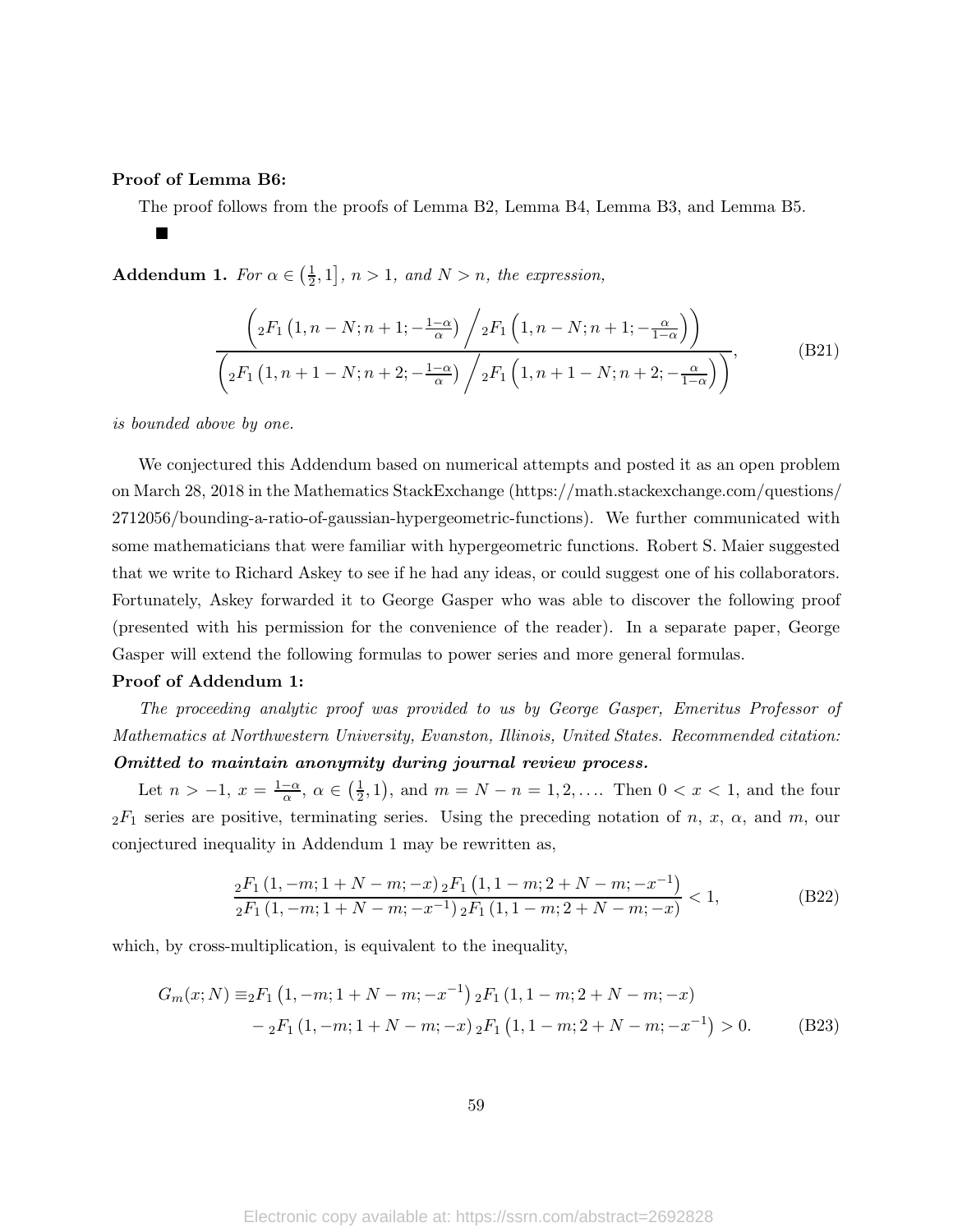In terms of the power series,

$$
G_m(x;N) = \sum_{r=0}^{m} \frac{(-m)_r(-x)^{-r}}{(1+N-m)_r} \sum_{s=0}^{m-1} \frac{(1-m)_s(-x)^s}{(2+N-m)_s}
$$

$$
-\sum_{r=0}^{m} \frac{(-m)_r(-x)^r}{(1+N-m)_r} \sum_{s=0}^{m-1} \frac{(1-m)_s(-x)^{-s}}{(2+N-m)_s},
$$
(B24)

in which  $(a)_r$  is the shifted factorial (also called the (rising) Pochhammer symbol), which is defined by:

$$
(a)_r = \begin{cases} 1 & r = 0 \\ a(a+1)...(a+r-1) & r > 0. \end{cases}
$$
 (B25)

By series manipulations, the expression in (B24) further simplifies to,

$$
G_m(x;N) = \sum_{r=0}^{m} \sum_{s=0}^{m-1} \frac{(-m)_r (1-m)_s (-1)^{r+s}}{(1+N-m)_r (2+N-m)_s} \left(x^{s-r} - x^{r-s}\right)
$$
(B26)

$$
=\sum_{k=1}^{m} A_k(m,N)(x^{-k}-x^k),
$$
\n(B27)

with

$$
A_k(m,N) = \sum_{r=k}^{m} \frac{(-m)_r (1-m)_{r-k} (-1)^k}{(1+N-m)_r (2+N-m)_{r-k}} - \sum_{r=0}^{m-1-k} \frac{(-m)_r (1-m)_{r+k} (-1)^k}{(1+N-m)_r (2+N-m)_{r+k}}.
$$
 (B28)

It is easy to check for small values of m that  $A_k(m, N) > 0, k = 1, 2, ..., m$ , and hence that  $G_m(x;N) > 0$  for these values of m since  $x^{-k} - x^k > 0$  when  $0 < x < 1$  and k is a positive integer. In order to prove that all of the coefficients  $A_k(m, N)$  in (B27) are positive, and hence that  $G_m(x;N) > 0$  (given  $0 < x < 1$ , m is a positive integer and  $N + 1 > m$ ), proving the conjectured inequalities in (B22) and (B23), we proceed as follows. Via a shift of the index of summation in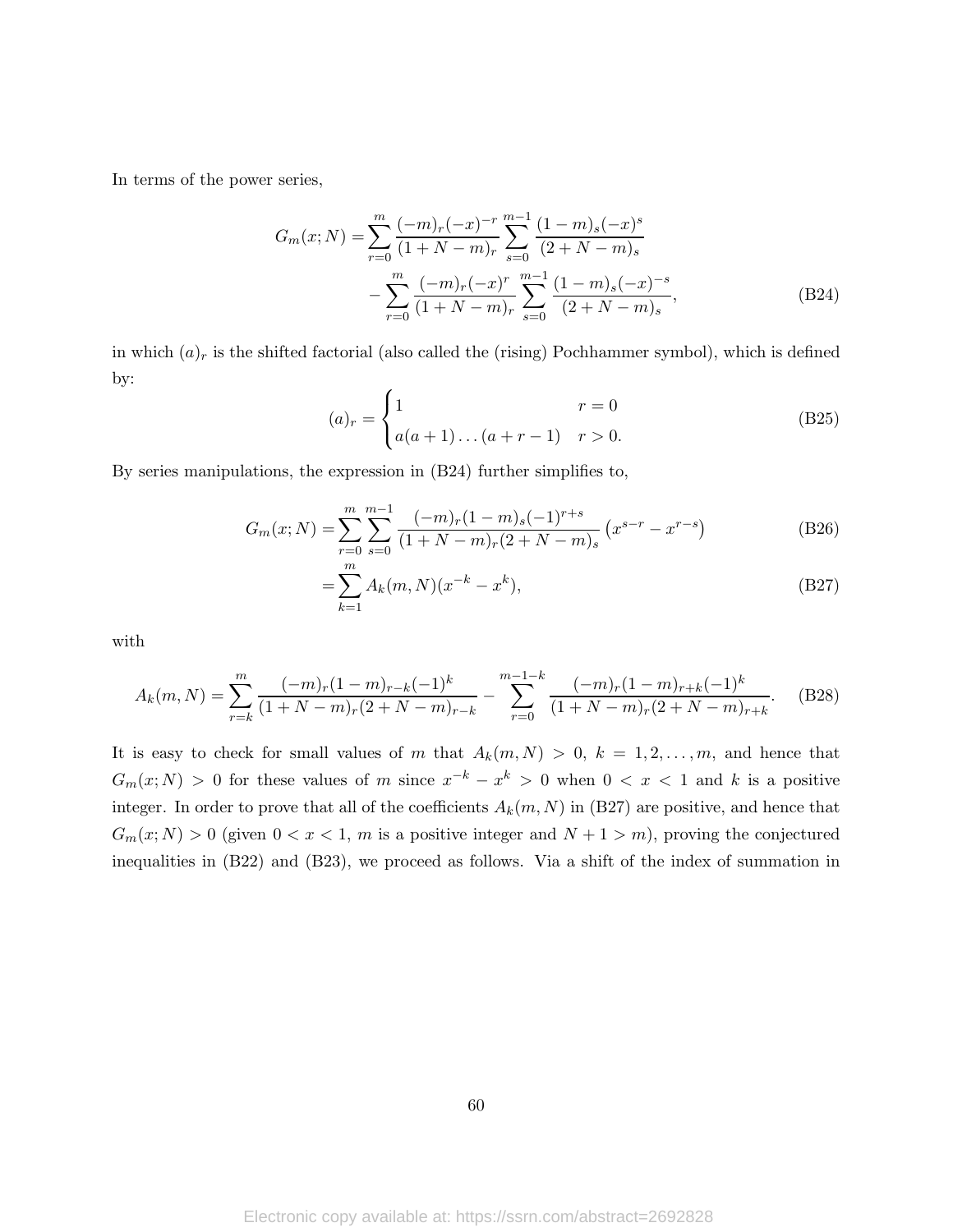the first series on the right-hand side of (B28), we obtain that,

$$
\sum_{r=k}^{m} \frac{(-m)_r (1-m)_{r-k} (-1)^k}{(1+N-m)_r (2+N-m)_{r-k}} = \sum_{r=0}^{m-k} \frac{(-m)_{r+k} (1-m)_r (-1)^k}{(1+N-m)_{r+k} (2+N-m)_r}
$$
(B29)  

$$
= \frac{(-m)_m (1-m)_{m-k} (-1)^k}{(1+N-m)_m (2+N-m)_{m-k}}
$$
  

$$
+ \sum_{r=0}^{m-k-1} \frac{(-m)_{r+k} (1-m)_r (-1)^k}{(1+N-m)_{r+k} (2+N-m)_r}.
$$
(B30)

Hence, using (B28) and identities involving shifted factorials  $(a)_r$  such as in Appendix II of Slater (1966),

$$
A_k(m,N) = \frac{(-m)_m (1-m)_{m-k} (-1)^k}{(1+N-m)_m (2+N-m)_{m-k}} + \sum_{r=0}^{m-k-1} \left[ \frac{(-m)_{r+k} (1-m)_r (-1)^k}{(1+N-m)_{r+k} (2+N-m)_r} - \frac{(-m)_r (1-m)_{r+k} (-1)^k}{(1+N-m)_{r} (2+N-m)_{r+k}} \right], \quad (B31)
$$

in which the difference of the two functions inside the square brackets equals,

$$
\frac{(-m)_r(1-m)_{r+k-1}(-1)^{k+1}\left((r+k-m)(1+N-m+r)-(r-m)(1+N-m+r+k)\right)}{(1+N-m)_{r+k+1}(2+N-m)_r},\tag{B32}
$$

which simplifies to,

$$
\frac{k(N+1)(-m)_r(1-m)_{r+k-1}(-1)^{k+1}}{(1+N-m)_{r+k+1}(2+N-m)_r}.
$$
\n(B33)

Thus, from (B31),

$$
A_k(m,N) = \frac{(-m)_m (1-m)_{m-k} (-1)^k}{(1+N-m)_m (2+N-m)_{m-k}} + \sum_{r=0}^{m-k-1} \frac{k(N+1)(-m)_r (1-m)_{r+k-1} (-1)^{k+1}}{(1+N-m)_{r+k+1} (2+N-m)_r}
$$
(B34)

$$
= \sum_{r=0}^{m} \frac{k(N+1)(-m)_r(1-m)_{r+k-1}(-1)^{k+1}}{(1+N-m)_{r+k+1}(2+N-m)_r}
$$
(B35)

$$
=\frac{k(N+1)(m-1)!}{(m-k)!(1+N-m)_{k+1}} {}_3F_2\left[\begin{array}{c}1,-m,k-m\\2+N-m,2+N+k-m\end{array}\right] \Big| ,\tag{B36}
$$

which is clearly positive when  $m = 1, 2, ..., k = 1, 2, ..., m$ , and  $N + 1 > m$ . This completes the